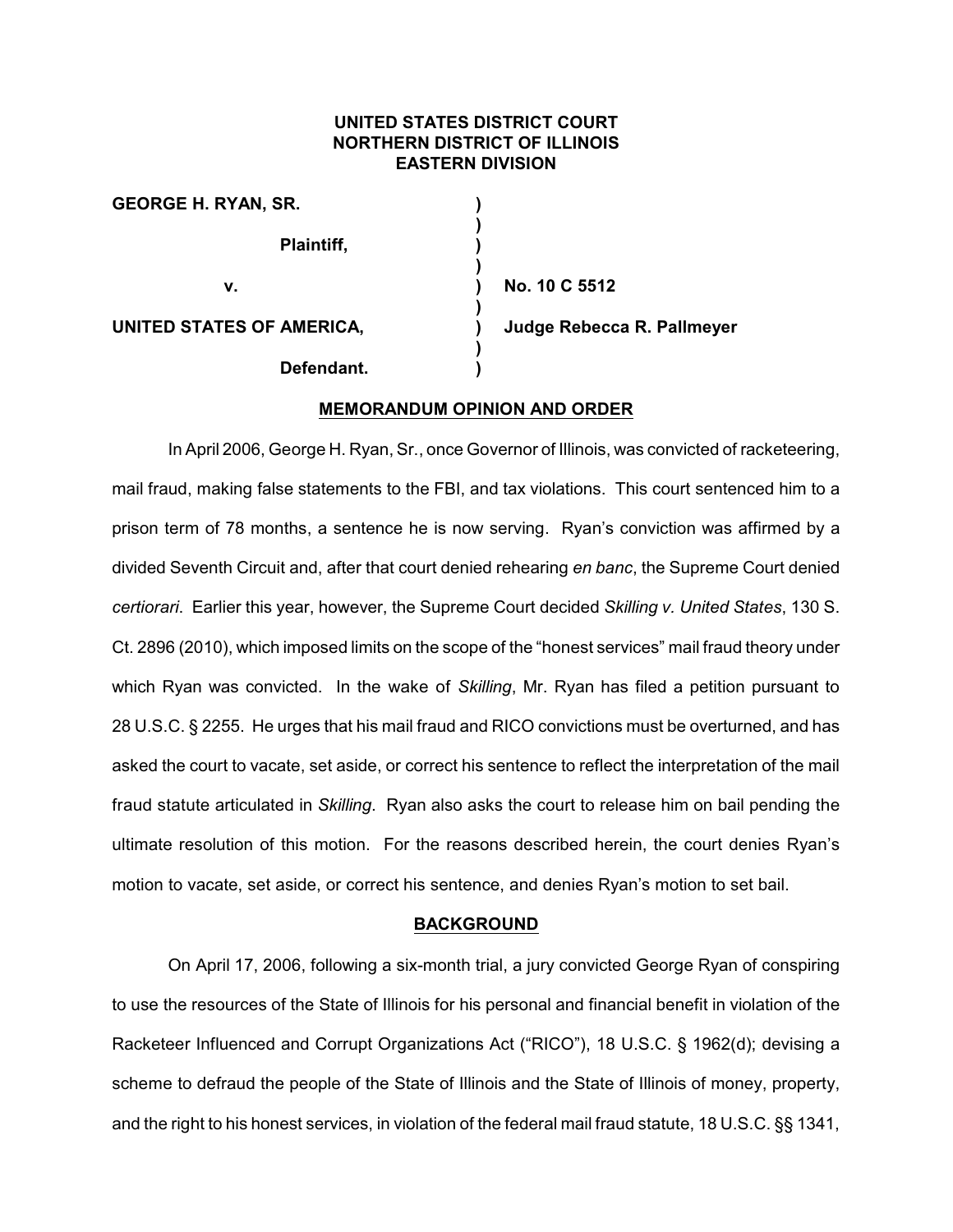1346; making false statements to the FBI, 18 U.S.C. § 1001(a)(2); obstructing the Internal Revenue Service, 26 U.S.C. § 7212(a); and filing materially false tax returns, 26 U.S.C. § 7206(1). *See United States v. Warner*, No. 02-cr-506, 2006 WL 2583722, at \*1 (N.D. Ill. Sept. 7, 2006). The court set aside that verdict with respect to two mail fraud counts, *id.* at \*12, but otherwise upheld the jury's determinations. Ryan's co-Defendant, Lawrence Warner, was convicted on related counts. On September 11, 2006, the court sentenced Ryan to 78 months on the racketeering count, 60 months on the mail fraud and false statement counts, and 36 months on the tax fraud counts, all to run concurrently. (Order  $[888]$  at 2.)<sup>1</sup> The court also sentenced Ryan to one year of supervised release. (*Id.*) The Seventh Circuit upheld Ryan's conviction on appeal. *United States v. Warner*, 507 F.3d 508 (7th Cir. 2007), *cert. denied*, 553 U.S. 1064 (2008). Ryan began serving his sentence in November 2007, and has served approximately 36 months. (Order [984].) Because the facts of this case have been discussed at length in the court's previous opinions and in the Seventh Circuit, $2$  the court will not repeat them here.

In June 2010, the Supreme Court decided *Skilling v. United States*, 130 S. Ct. 2896 (2010). Vacating the conviction of Jeffrey Skilling on charges that grew out of the Enron collapse, the Supreme Court held there that "honest services" mail fraud encompasses only "paradigmatic cases of bribes and kickbacks." 130 S. Ct. at 2933. Ryan brought this petition on August 31, 2010,

All docket entries and trial references with the exception of the transcript of the oral <sup>1</sup> argument on this motion and the docket entries on the instant motions refer to Ryan's original case, No. 02-cr-506.

This case has generated numerous written opinions. *See United States v. Warner*, 2 292 F. Supp. 2d 1051 (N.D. Ill. 2003); *United States v. Warner*, No. 02-cr-506, 2004 WL 144125 (N.D. Ill. Jan. 16, 2004); *United States v. Warner*, No. 02-cr-506, 2004 WL 1794476 (N.D. Ill. Aug. 11, 2004); *United States v. Warner*, 396 F. Supp. 2d 924 (N.D. Ill. 2005); *United States v. Warner*, No. 02-cr-506, 2005 WL 2367769 (N.D. Ill. Sept. 23, 2005); *United States v. Warner*, No. 02-cr-506, 2005 WL 2756222 (N.D. Ill. Oct. 21, 2005); *United States v. Warner*, No. 02-cr-506, 2006 WL 2583722 (N.D. Ill. Sept. 7, 2006), *aff'd*, 498 F.3d 666 (7th Cir. 2007), *reh'g en banc denied*, 506 F.3d 517 (7th Cir. 2007), *motion to stay denied*, 507 F.3d 508 (7th Cir. 2007), *cert. denied*, 553 U.S. 1064 (2008); *United States v. Warner*, No. 02-cr-506, 2006 WL 2931903 (N.D. Ill. Oct. 13, 2006).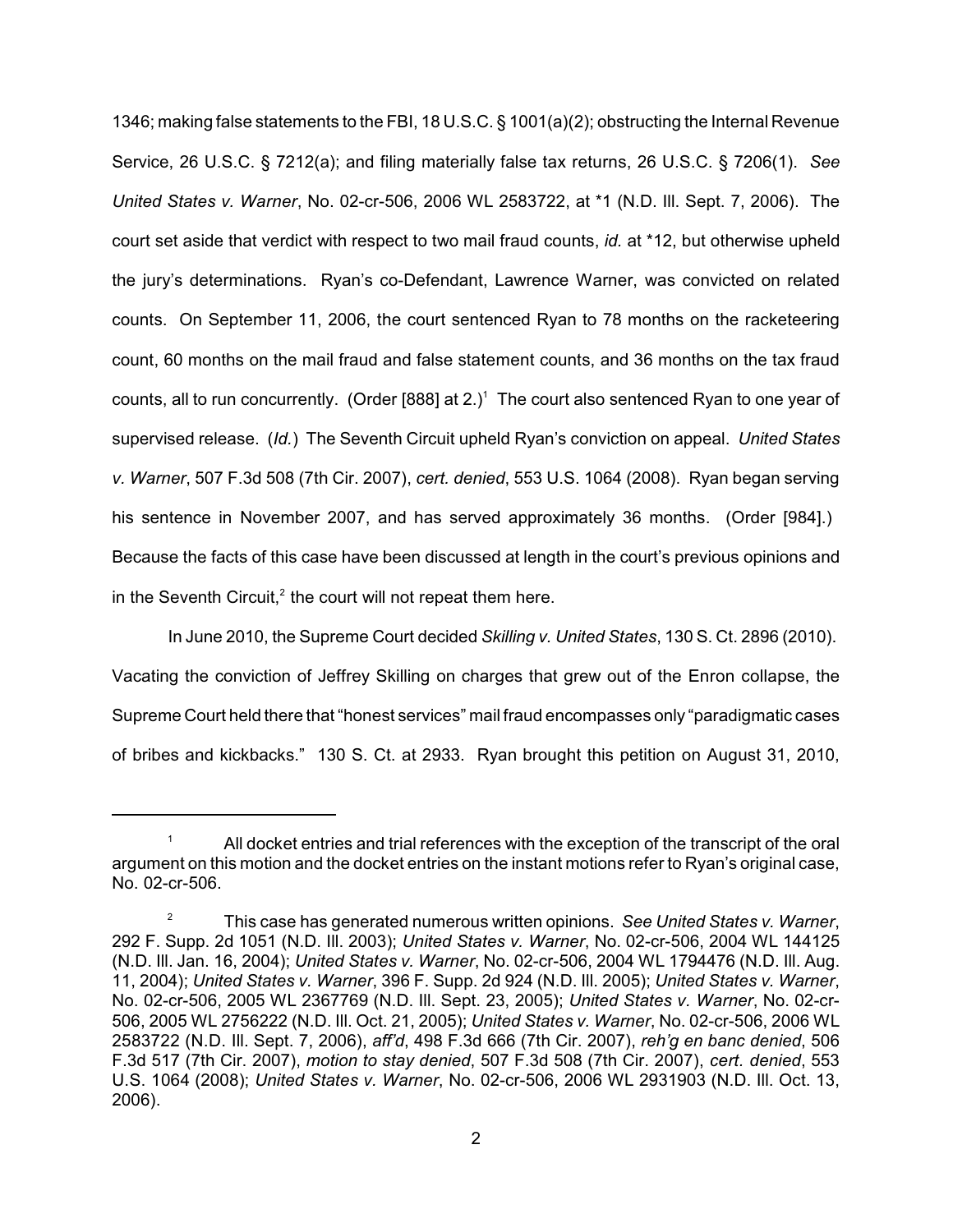pursuant to 28 U.S.C. § 2255, which allows a federal prisoner to "move the court which imposed the sentence to vacate, set aside or correct the sentence" if his sentence "was imposed in violation of the Constitution or laws of the United States." 28 U.S.C. § 2255(a). A § 2255 petition must be filed within one year of "the date on which the right asserted was initially recognized by the Supreme Court, if that right has been newly recognized and made retroactively applicable to cases on collateral review." 28 U.S.C. § 2255(f)(3). The Government agrees that the decision in *Skilling* re-sets the clock for filing of Ryan's post-conviction petition "because it 'narrow[s] the scope of a criminal statute by interpreting its terms,' and therefore announces a new substantive rule of criminal law." (Response Br. at 11 n.5, quoting *Schriro v. Summerlin*, 542 U.S. 348, 351-52 (2004)).

#### **DISCUSSION**

Ryan advances two grounds in support for his motion to vacate or set aside his mail fraud and RICO convictions. First, he urges that *Skilling* undermines the jury instructions: "Because the court's jury instructions were erroneous under *Skilling* and the error was not harmless, Ryan's conviction and Sentence are unlawful." (Mot. to Vacate ¶ 14.) Second, Ryan urges that under the standard established in *Skilling*, the evidence is "insufficient to support Ryan's mail fraud and RICO convictions . . . ." (*Id.*) Because his conviction should be vacated, Ryan urges, he should be released immediately and admitted to bail. (Mot. to Set Bail ¶ 2.)

*Skilling* is unquestionably relevant here and warrants examination of Ryan's conviction. That said, it is important to note that Skilling's appeal to the Supreme Court presented substantially different circumstances from those in Ryan's case. Skilling had been charged with "conspiring to defraud Enron's shareholders by misrepresenting the company's fiscal health, thereby artificially inflating its stock price." *Skilling*, 130 S. Ct. at 2934. Skilling was prosecuted for these acts, characterized as depriving his private employer and its shareholders of the intangible right to his honest services, and the Supreme Court "acknowledge[d] that Skilling's vagueness challenge has

3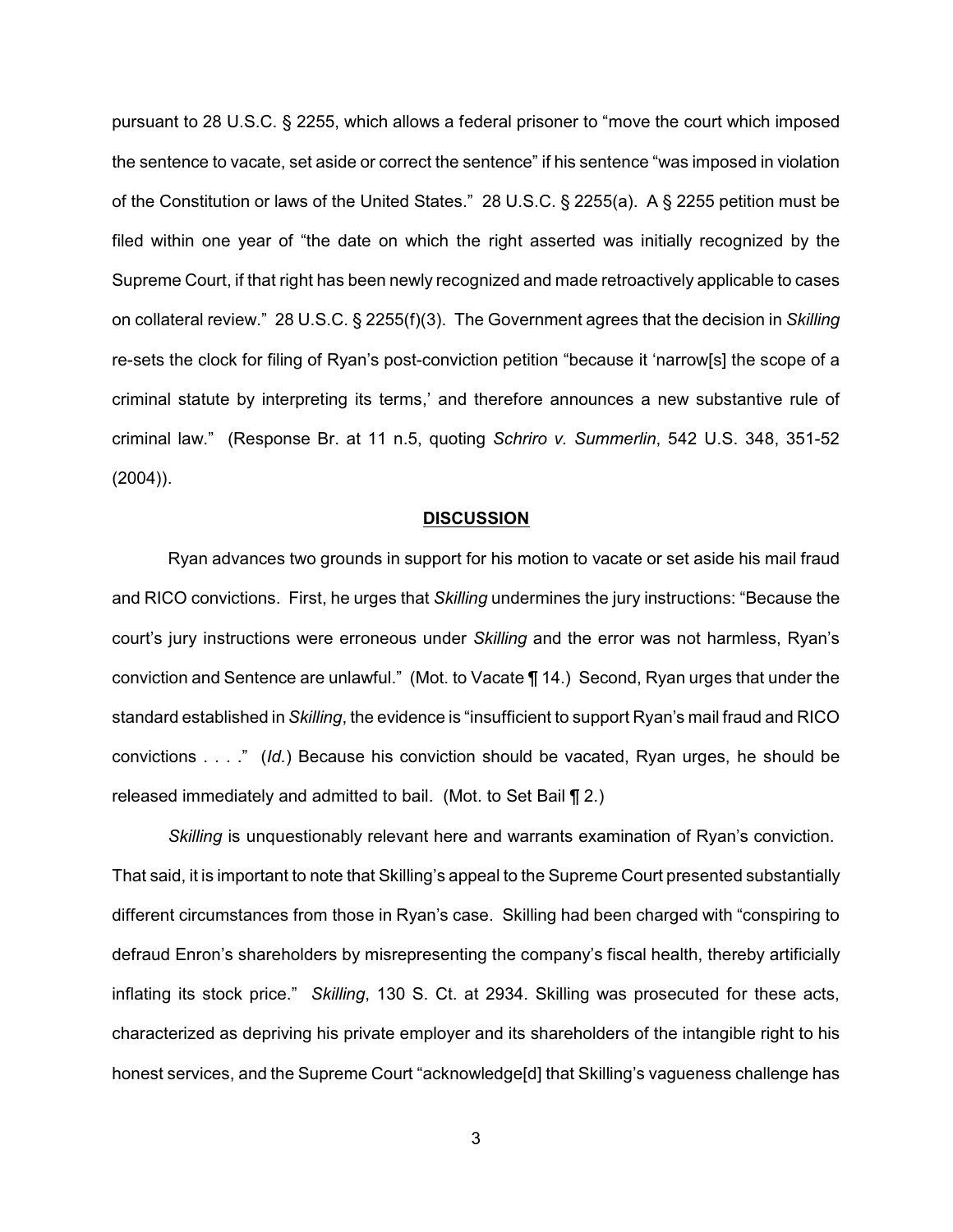force." *Id.* at 2929. George Ryan, on the other hand, held statewide elected office, and as more fully described below, the conduct for which he was convicted—steering contracts, leases, and other governmental benefits in exchange for private gain—was well-recognized before his conviction as conduct that falls into the "solid core" of honest services fraud. Such conduct was identified by the Court in *Skilling* as the proper target of § 1346. *Id.* at 2930-31.

In response to Skilling's argument that the statute is void for vagueness, the Supreme Court acknowledged that due process requires any "penal statute [to] define the criminal offense [1] with sufficient definiteness that ordinary people can understand what conduct is prohibited and [2] in a manner that does not encourage arbitrary and discriminatory enforcement.'" *Id.* at 2927-28 (quoting *Kolender v. Lawson*, 461 U.S. 352, 357 (1983)). Ryan's current challenge does not rest on vagueness grounds, and the court believes that, in the language of *Skilling*, Ryan clearly understood "what conduct was prohibited" and could not have been surprised that he was subject to prosecution. Ryan's efforts to conceal his conduct from public scrutiny themselves demonstrate he knew it was improper. Indeed, long before George Ryan and his associates wrote this chapter in Illinois's distressing history of public corruption, one of Ryan's predecessors as Governor, Otto Kerner, was prosecuted under this same theory by an earlier United States Attorney.<sup>3</sup> On direct appeal in this case, the Seventh Circuit acknowledged that the statute could be challenged if Defendants Ryan and Warner "could not have known that the conduct underlying their convictions could be considered 'depriv[ing] another of the intangible right of honest services.'" *United States v. Warner*, 498 F.3d 666, 697 (7th Cir. 2007) (quoting 18 U.S.C. § 1346). As applied in this case, the Court of Appeals concluded, the statute is not unconstitutionally vague—a conclusion that drew no comment from the dissenting judge.

 $3^3$  Professor Alschuler, now one of Ryan's attorneys, characterized the prosecution of Otto Kerner in 1973 as one of the trailblazing honest services prosecutions. Albert W. Alschuler, *The Mail Fraud & RICO Racket: Thoughts on the Trial of George Ryan*, 9 GREEN BAG 2D 113, 114 (2006).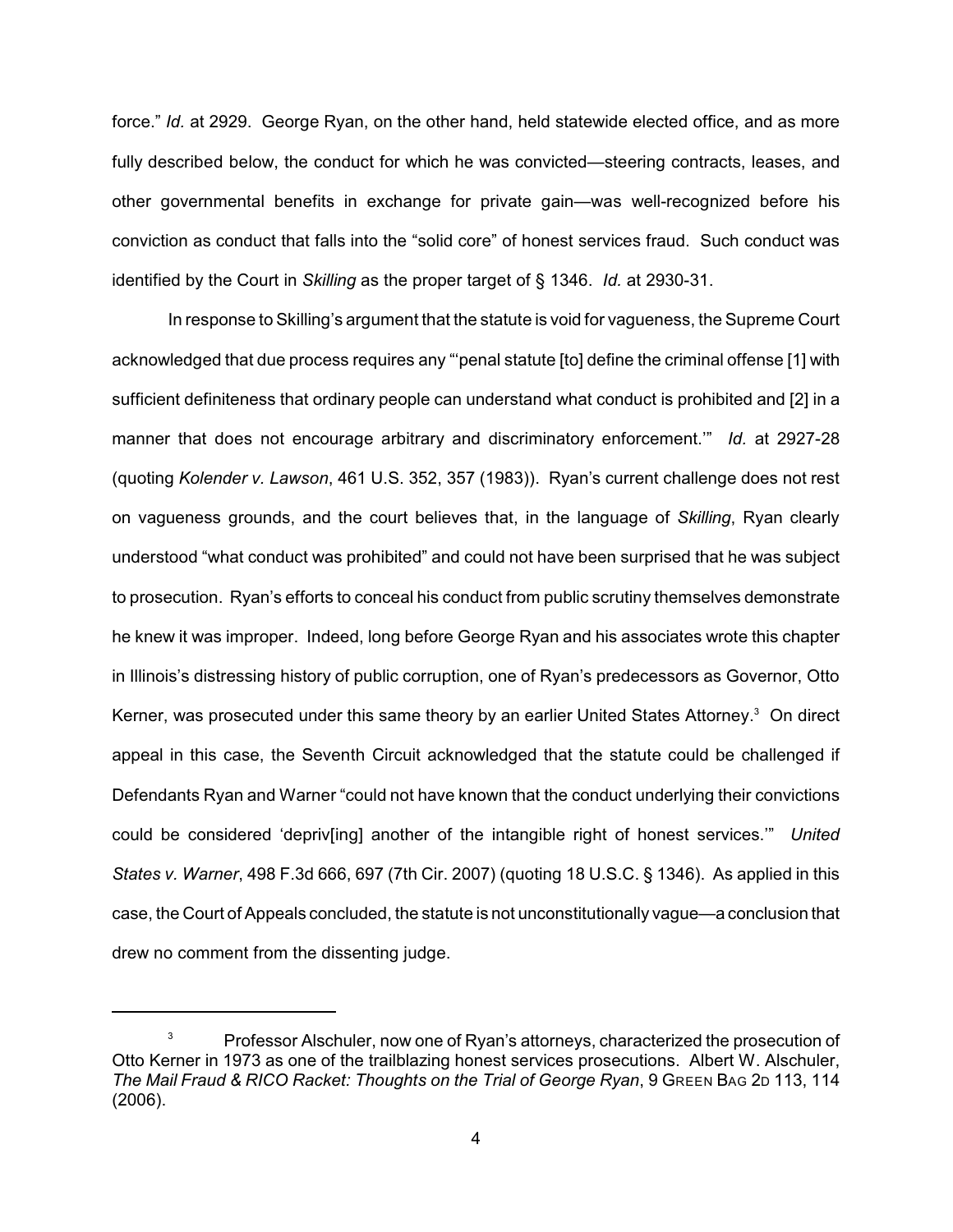Four years ago, in writing about Ryan's prosecution, Professor Alschuler (who was not then one of Ryan's lawyers) asserted that "the mail fraud and RICO statutes unfairly stack the deck" in large part because the Government was allowed to present "every allegation of criminal and non-criminal misconduct by Ryan and Warner that prosecutors have collected," and if "some of the dirt they have thrown at the wall has stuck, [the jury] is likely to find the defendants guilty of the principal charges against them." 9 GREEN BAG 2D at 113. At oral argument on the motions before this court, Alschuler argued again that "[a]ll of this evidence went into one churning cauldron."

(Oral Arg. at 5.) *Skilling*, however, did not invalidate the honest services mail fraud statute, nor did it invalidate RICO. *Skilling* limited prosecutions under these statutes to bribery and kickback schemes—the very theory of prosecution under which Ryan was convicted. *Skilling* emphasized that when Congress reinstated the honest services mail fraud statute after it was invalidated by *McNally v. United States*, 483 U.S. 350 (1987), the focus was on "core" or "paradigmatic" cases involving kickback or bribery schemes. The *Skilling* Court made several references to *Shushan v. United States*, 117 F.2d 110 (5th Cir. 1941), as an example of the paradigmatic case that would survive its ruling. *Skilling*, 130 S. Ct. at 2926, 2931. Notably, our own Court of Appeals<sup>4</sup> relied on *Shushan* when it upheld Otto Kerner's conviction, quoting this language:

No trustee has more sacred duties than a public official and any scheme to obtain an advantage by corrupting such an one must in the federal law be considered a scheme to defraud. . . . A scheme to get a public contract on more favorable terms than would likely be got otherwise by bribing a public official would not only be a plan to commit the crime of bribery, but would also be a scheme to defraud the public.

*United States v. Isaacs*, 493 F.2d 1124, 1150 (7th Cir. 1974) (quoting *Shushan v. United States*, 117 F.2d 115 (5th Cir. 1941)). The Seventh Circuit then observed that "this is precisely what occurred here. The citizens of Illinois were defrauded of Kerner's honest and faithful services as

While the case was decided by a Seventh Circuit panel, all of the judges were sitting <sup>4</sup> by designation from other circuits because Kerner served on the Seventh Circuit after leaving the Governor's office.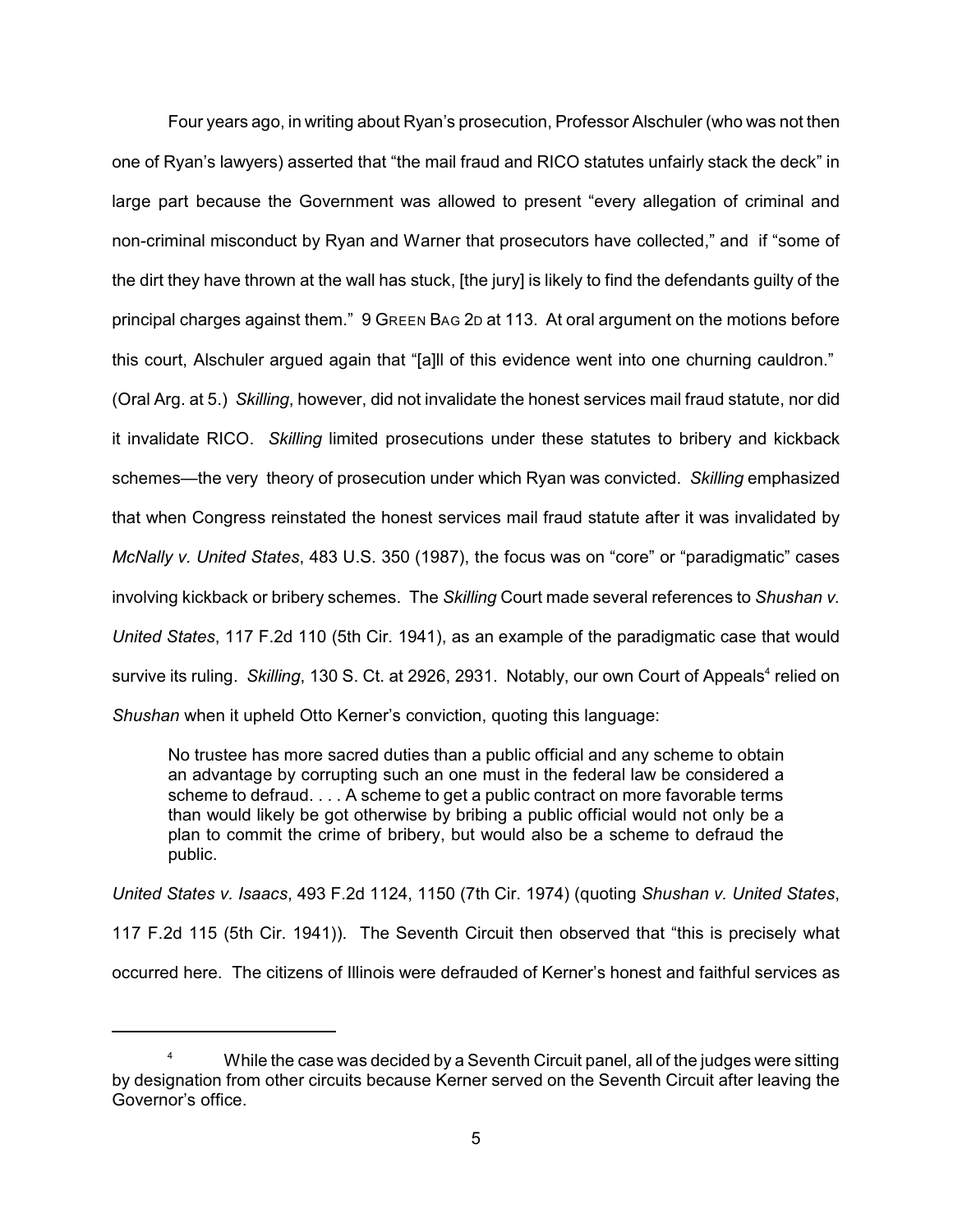governor." 493 F.2d at 1151. Ryan's prosecution, like Kerner's before it, targeted conduct that remains at the core of honest services fraud.

While *Skilling* did not comment directly on Ryan's case, it came close. In a particularly relevant section, the Court noted that "the honest-services doctrine had its genesis in prosecutions involving bribery allegations." 130 S. Ct. at 2931 (citations omitted). That section cites *United States v. Sorich*, 523 F.3d 702, 707 (7th Cir. 2008), for its language that these prosecutions constitute "most [of the] honest services cases. . . ." *Sorich* itself, in the section cited in *Skilling* states:

Broadly speaking, honest services fraud cases come in two types. In the first, an employer is defrauded of its employee's honest services by the employee or another. . . . In the second and more common type of case, the citizenry is defrauded of its right to the honest services of a public servant, again, by that servant or by someone else. For instance, in *United States v. Warner,* 498 F.3d 666 (7th Cir. 2007), the Illinois Secretary of State [Ryan] channeled state contracts and leases to a friend in return for paid vacations. In both examples above, and in most honest services cases, the defendant violates a fiduciary duty in return for cash-kickbacks, bribes, or other payments.

523 F.3d at 707. The Seventh Circuit and the Supreme Court have, thus, acknowledged that this case presents the paradigmatic type of case undisturbed by *Skilling*. This does not end our inquiry, of course, because neither court grappled with the details presented here. It does, however, suggest that in many cases,<sup>5</sup> and in Ryan's case, *Skilling* was not the sea change that Ryan urges.

Ryan's case warrants more examination because, rather than relying solely on a bribery theory, the Government chose also to present Ryan's mail fraud and RICO charges under a conflict-of-interest theory—the very same theory invalidated in *Skilling*. The result of this course of action is addressed below; for now, what matters is whether, in returning its verdict, the jury must

TheSeventh Circuit has already upheld two convictions challenged based on *Skilling* 5 with little discussion. *See United States v. Cantrell*, 617 F.3d 919, 921 (7th Cir. 2010) ("This was clearly a kickback scheme, so § 1346–even as pared down by *Skilling*–applies to Cantrell."); *United States v. Lupton*, 620 F.3d 790, 803 n.3 (7th Cir. 2010) ("Lupton's scheme constitutes not a mere failure to disclose a conflict of interest . . . but rather the 'paradigmatic kickback fact pattern' . . . that remains within the ambit of § 1346.") (citation and quotation omitted); *id.* at 805 ("Lupton's conduct . . . placed him squarely within even the recently narrowed parameters of § 1346.").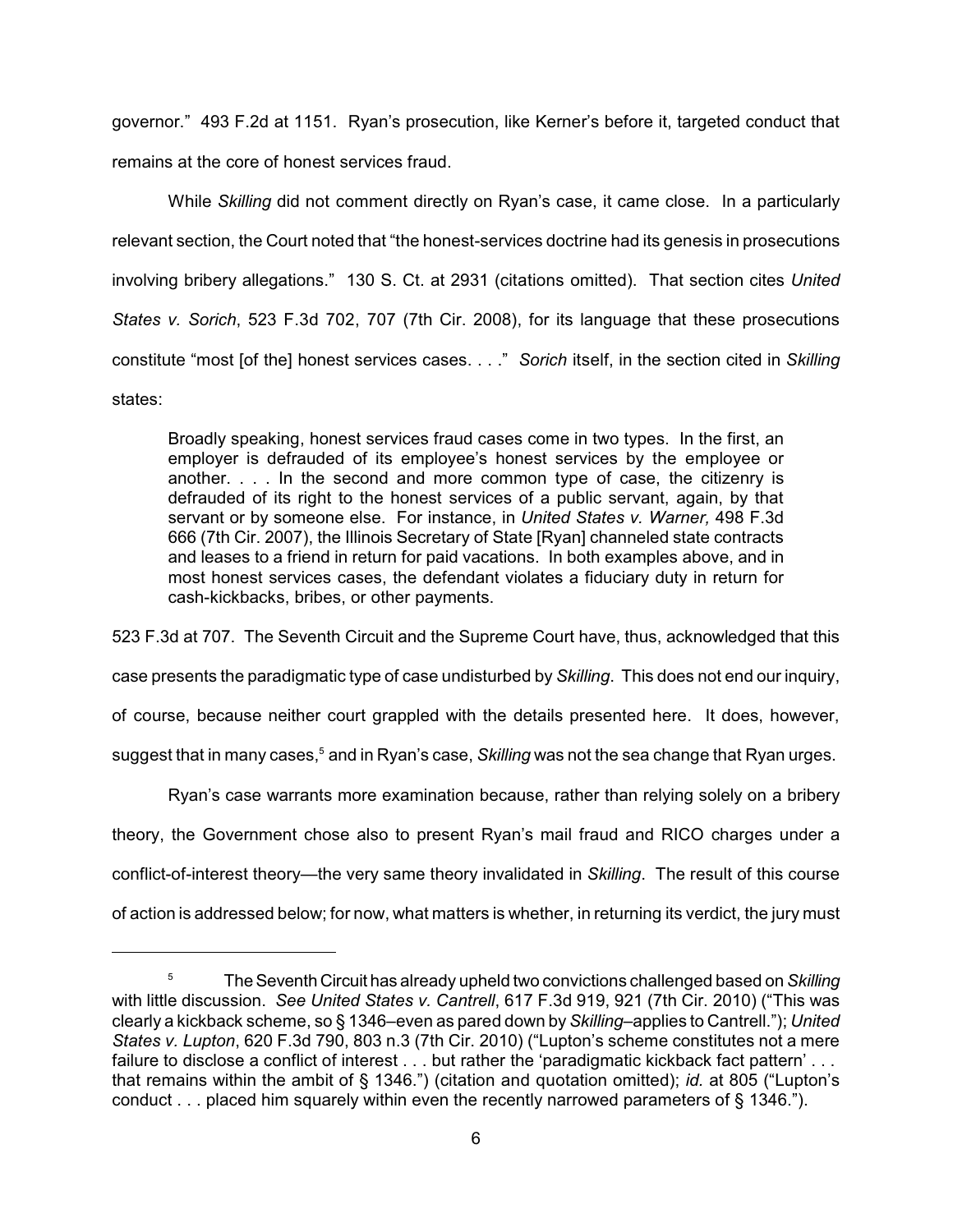have found those elements that would support a conviction under the still-valid honest services bribery theory. Further, the court must determine whether the instructions it gave the jury on the conflict-of-interest and related theories could have violated Ryan's substantial rights. As Ryan's attorneys argued repeatedly at trial, the conduct for which he and Warner were convicted does not fall into a plain-vanilla bribery fact pattern in which a suitcase of cash is exchanged for an official action. But *Skilling* does not say that it must. The method by which Ryan's co-schemers compensated him for official action requires a searching examination after *Skilling*, but as explained here, the conclusion that his conduct violates the law survives *Skilling*.

This court's analysis begins by considering the jury instructions to determine whether they are incorrect, based on the holding in *Skilling.* If so, the court next examines whether the error was nevertheless harmless. The court proceeds to address the Government's contention that, even if the honest services charge in this case exceeds what is permissible after *Skilling*, the jury would nevertheless necessarily have convicted Ryan of pecuniary fraud. The court briefly examines Ryan's challenge to the sufficiency of the evidence; an in-depth examination is unnecessary because the harmless error standard requires more than the sufficiency-of-the-evidence test. Finally, the court determines whether evidence introduced at trial would be barred in a post-*Skilling* honest services prosecution, and whether the introduction of that evidence prejudiced Ryan and requires that his conviction be vacated.

## **I. Harmless Error Review of Honest Services Mail Fraud Charges**

As noted, Ryan challenges the instructions given to the jury in this case. He argues that they improperly presented a theory of honest services fraud that is no longer valid after *Skilling*. He contends, further, that error in the instructions was not harmless and that the court must accordingly vacate Ryan's conviction on the mail fraud and RICO counts.

### **A. Standard of Review**

Error in jury instructions does not automatically require that a conviction be vacated. As the

7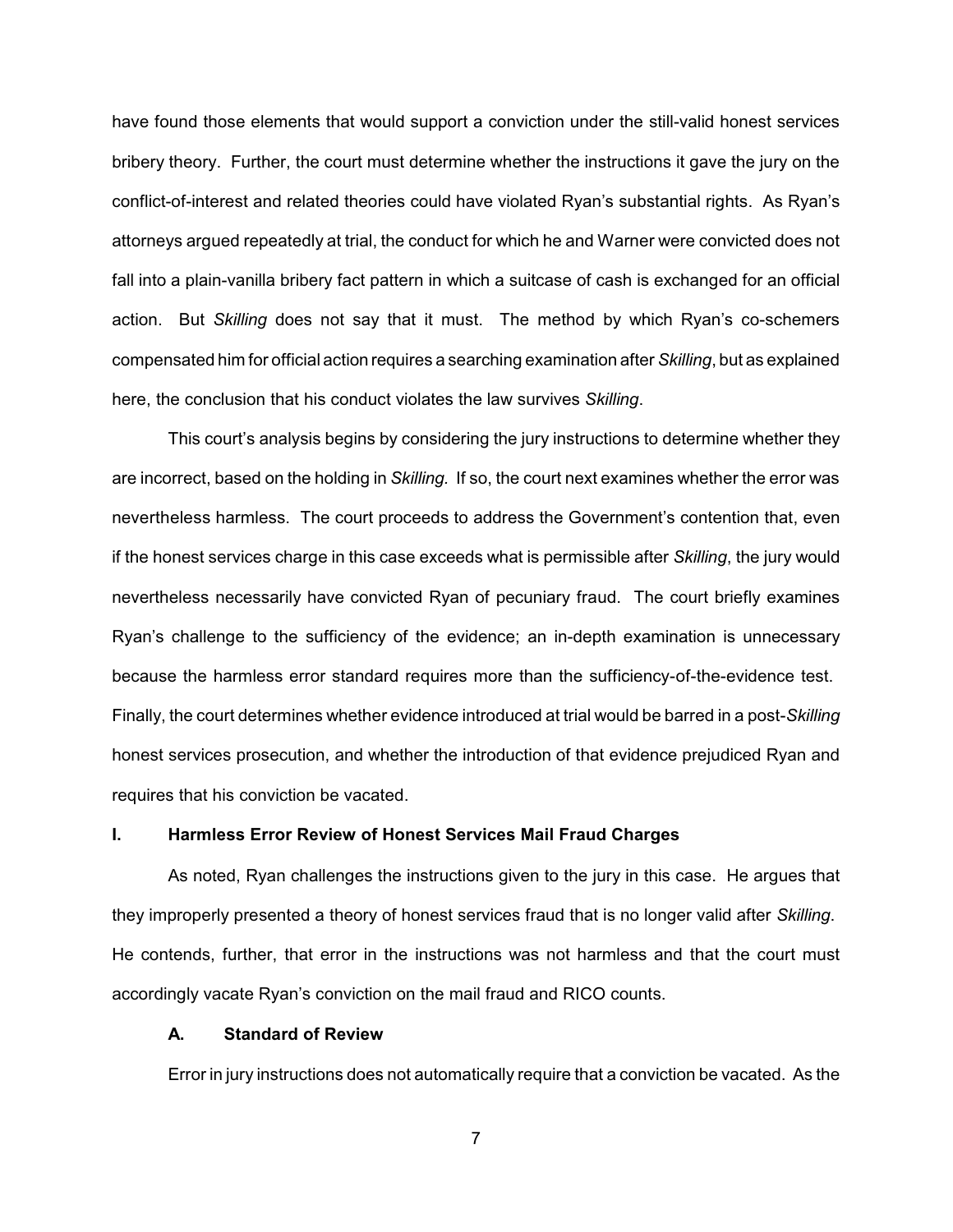*Skilling* Court explained, where a jury returns a general verdict that may rest on a legally invalid theory, the conviction may be upheld under a harmless-error analysis. 130 S. Ct. at 2934. Harmless error review means that "[a]ny error, defect, irregularity, or variance that does not affect substantial rights must be disregarded." FED. R. CRIM. P. 52(a). *Skilling* cited *Hedgpeth v. Pulido*, 129 S. Ct. 530, 531 (2008), where the Court instructed that "a reviewing court finding such error should ask whether the flaw in the instructions 'had substantial and injurious effect or influence in determining the jury's verdict.'" *Hedgpeth*, 555 U.S. 57, 129 S. Ct. 530, 531 (quoting *Brecht v. Abrahamson*, 507 U.S. 619, 623 (1993)), cited in *Skilling*, 130 S. Ct. at 2934 n.46. That standard, the Court made clear, applies on direct review of a conviction as well as on collateral review. *Id.* at 2834 n.46.

Ryan draws a further distinction; he argues that the *Brecht* harmless error standard does not apply because this case does not involve collateral review of a state-court proceeding, but rather post-conviction review of a federal proceeding. He contends that "[t]he federalism concerns that prompted *Brecht* are absent in Section 2255 proceedings brought by federal prisoners." (Pet.'s Br. at 26.) Ryan argues for application of the standard articulated by the Seventh Circuit in *Lanier v. United States*, 220 F.3d 833, 839 (7th Cir. 2000): that the conviction should be overturned unless it is "clear beyond a reasonable doubt that a rational jury would have found the defendant guilty absent the error." *Id.* at 839. The Government argues that *Lanier* "applied the heightened standard without analysis" and notes that no Circuit has applied a less deferential standard for Section 2255 motions after specifically considering the standard of review issue. (Response Br. at 13-14 n. 7.) This court notes that *Lanier* cited *Neder v. United States*, 527 U.S. 1 (1999), where the Court explained that when an element of the offense was omitted from the jury instructions, the reviewing court "asks whether the record contains evidence that could rationally lead to a contrary finding with respect to the omitted element," and if the answer is "no," the error is harmless. 527 U.S. at 19.

8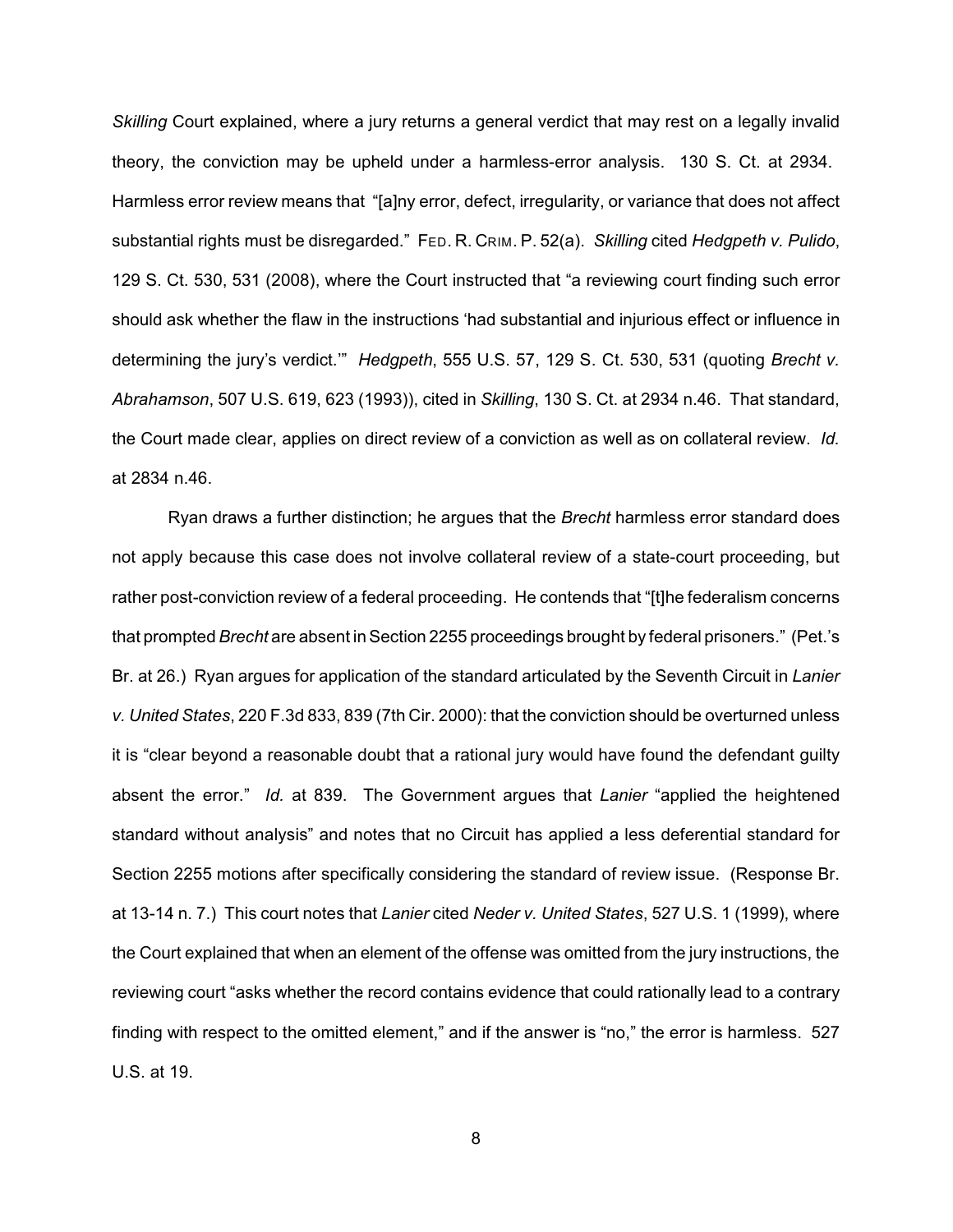In two recent cases, the Seventh Circuit has used a harmless error test to uphold convictions challenged as inconsistent with *Skilling. Black v. United States*, 130 S. Ct. 2963 (2010), a companion case to *Skilling*, was remanded for a determination of whether the convictions of Conrad Black and his co-defendants for honest-services fraud could be upheld under an alternative theory of "money-property fraud." On remand, the Seventh Circuit noted that a bribery or kickback scheme "was not proved here," but observed that the defendants' convictions could nevertheless be upheld "if it is not open to reasonable doubt that a reasonable jury would have convicted [Black] of pecuniary fraud . . . ." *United States v. Black*, 625 F.3d 386, 388 (7th Cir. 2010), *reh'g en banc denied*, No. 08 CR 727 [117] (7th Cir. Dec. 17, 2010). In *United States v. Cantrell*, 617 F.3d 919 (7th Cir. 2010), the Seventh Circuit upheld an honest services conviction on direct appeal without articulating a standard of review because the charged conduct "was clearly a kickback scheme," so the honest services statute applied, even as narrowed by *Skilling*. *Id.* at 921.

*Black* is directly on point. This court reviews the conviction under a harmless error standard and asks whether it is beyond a reasonable doubt that a reasonable jury would have convicted Ryan of a legally valid theory on which it was properly instructed.

#### **B.** *Skilling* **Standard**

Before addressing the propriety of the instructions in this case, the court pauses to review the theory of honest services fraud post-*Skilling*. The defendant in *Skilling* was charged with "conspiring to defraud Enron's shareholders by misrepresenting the company's fiscal health,

In addition to inquiring as to what a "reasonable jury" would have found, the court 6 also takes into account the actual findings of the jury in this case to the extent they demonstrate what the jury must have believed. *See Black*, 625 F.3d at 393 (noting that had the jury believed failure to disclose fees constituted honest-services fraud it would have convicted on all counts; since it did not, it must have believed that the conduct at issue constituted pecuniary fraud or it would not have convicted); *Sullivan v. Louisiana*, 508 U.S. 275, 279 (1993) ("Harmless-error review looks, we have said, to the basis on which 'the jury *actually rested* its verdict.' . . . The inquiry, in other words, is not whether, in a trial that occurred without the error, a guilty verdict would surely have been rendered, but whether the guilty verdict actually rendered in *this* trial was surely unattributable to the error.") (citation omitted; emphasis in original).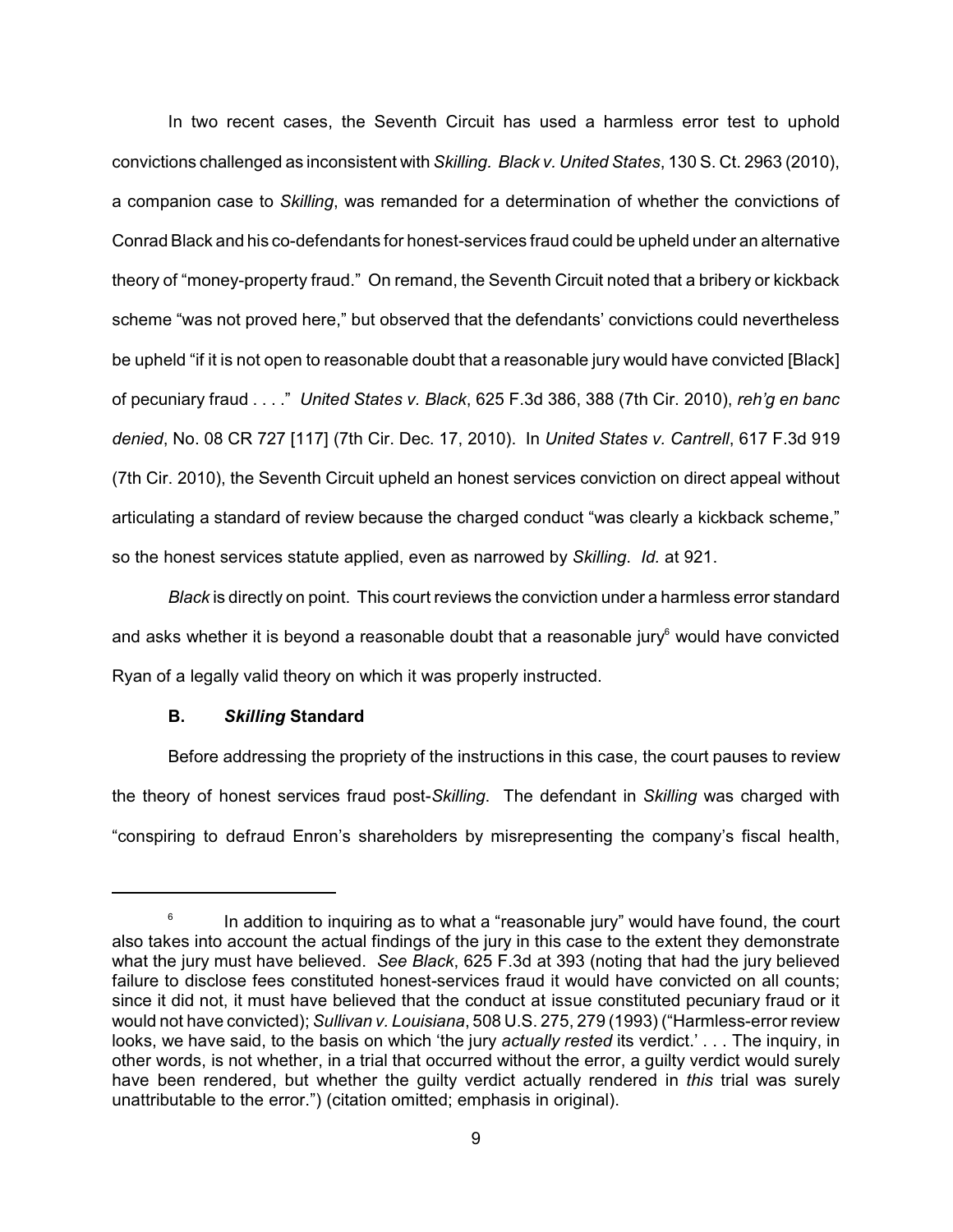thereby artificially inflating its stock price." 130 S. Ct. at 2934. As a result, the Government alleged, Skilling profited from the sale of Enron stock to the tune of \$89 million. No allegation of any bribery or side payments was made, however, and the Court concluded that Skilling's conduct could not constitute honest services fraud. Because the indictment alleged not only honest services fraud, but also pecuniary fraud and securities fraud, the Court remanded the case for a determination of whether the verdict would survive harmless error analysis. *Id.* at n.46.

Skilling asked the Supreme Court to strike down § 1346 on vagueness grounds, but the Court chose instead to limit its scope. "Interpreted to encompass only bribery and kickback schemes, § 1346 is not unconstitutionally vague." *Id.* at 2933. The Court did not offer a specific definition of the types of bribery and kickback schemes prohibited by the honest services statute, but instead noted that the "prohibition on bribes and kickbacks draws content not only from the pre-*McNally* case law, but also from federal statutes proscribing–and defining–similar crimes." *Id.* The court pointed to several federal statutes defining bribery and kickback schemes (18 U.S.C. §§ 201(b), 666(a)(2); and 41 U.S.C. § 52(2)) and identified several cases that define bribery in the context of honest services fraud. This court relies on these sources for a definition of honest services bribery that survives post-*Skilling*.

First, one of the cited statutes, 18 U.S.C. § 201(b), explains in part that the elements of

bribery are satisfied when an individual

directly or indirectly, corruptly gives, offers or promises anything of value to any public official . . . with intent . . . to influence any official act; or . . . to induce such public official . . . to do or omit to do any act in violation of the lawful duty of such official . . . .

The elements are also satisfied when a public official

directly or indirectly, corruptly demands, seeks, receives, accepts, or agrees to receive or accept anything of value personally or for any other person or entity, in return for . . . being influenced in the performance of any official act . . . [or] being induced to do or omit to do any act in violation of the official duty of such official or person . . . .

18 U.S.C. § 201(b)(1)(A)-(C), (2)(A)-(C). Likewise, 18 U.S.C. § 666, explains that bribery occurs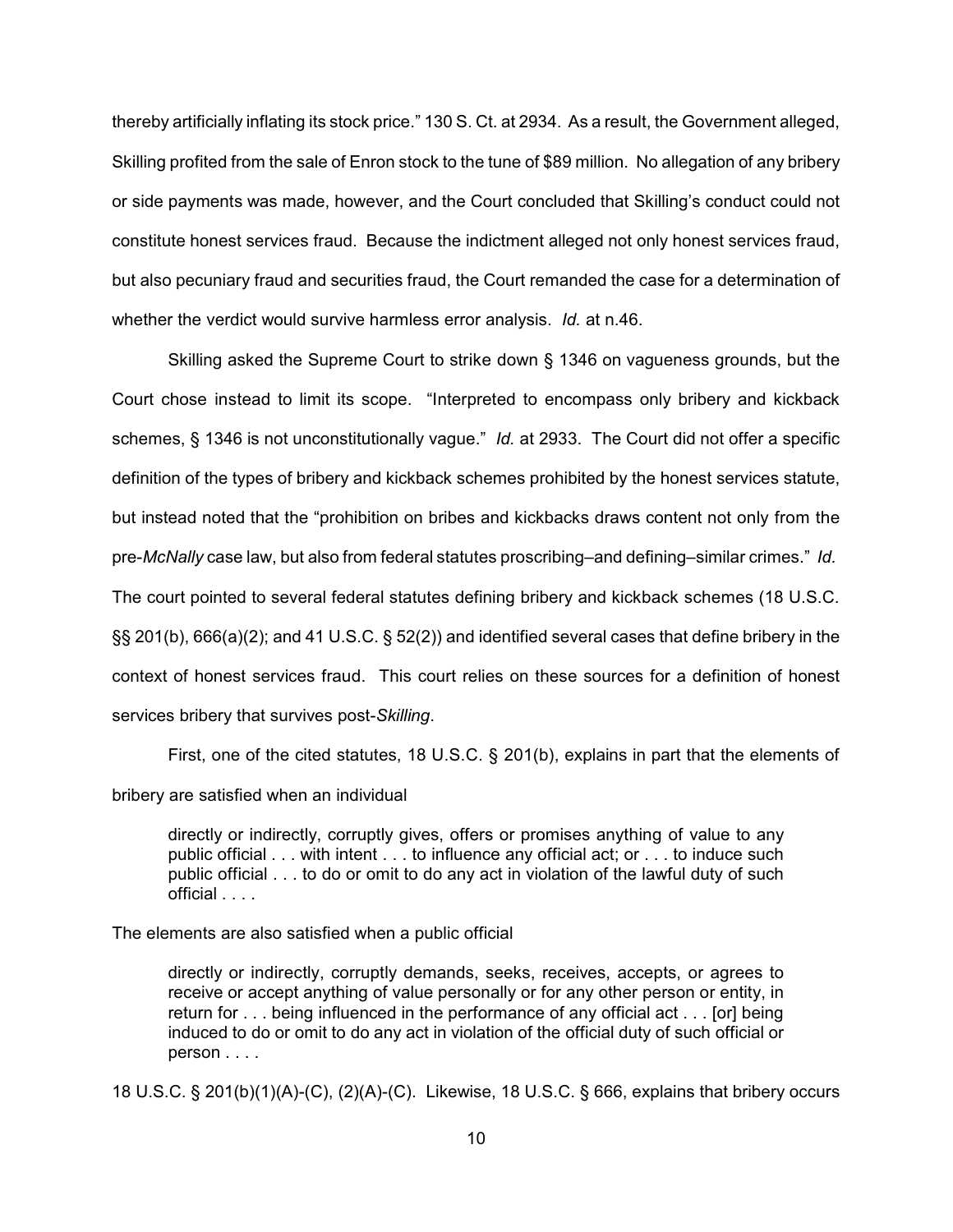#### whenever an individual

corruptly gives, offers, or agrees to give anything of value to any person, with intent to influence or reward an agent . . . of a State . . . in connection with any business, transaction, or series of transactions of such organization, government, or agency . . . .

### 18 U.S.C. § 666(a)(2).

As the case law cited by the Supreme Court reflects, a showing of bribery need not include direct *quid pro quo* exchange; two of the three cases cited by the Court as examples of honest services bribery rest on a "stream of benefits" bribery theory. In a Third Circuit decision upholding a conviction for public corruption, the court approved jury instructions that explained, "where there is a stream of benefits given by a person to favor a public official, . . . it need not be shown that any specific benefit was given in exchange for a specific official act. If you find beyond a reasonable doubt that a person gave an official a stream of benefits in implicit exchange for one or more official acts, you may conclude that a bribery has occurred." *United States v. Kemp*, 500 F.3d 257, 281 (3d Cir. 2007), cited in *Skilling*, 130 S. Ct. at 2934. The *Kemp* court re-stated this theory to explain that, "[w]hile the form and number of gifts may vary, the gifts still constitute a bribe as long as the essential intent–a specific intent to give or receive something of value in exchange for an official act–exists." *Kemp*, 500 F.3d at 282 (emphasis omitted).

Similarly, in *United States v. Whitfield*, 590 F.3d 325 (5th Cir. 2009), cited in *Skilling*, 130 S. Ct. at 2934, the Fifth Circuit upheld an honest services bribery conviction under a "stream of benefits" theory. The jury charge required that jurors find "a corrupt agreement for [defendant] to provide the particular judge with things of value specifically with the intent to influence the action or judgment of the judge on any question, matter, cause or proceeding which may be then or thereafter pending subject to the judge's action or judgment."590 F.3d at 353. The court noted that the government did not need to prove the parties had a specific case in mind when the exchange took place, and specifically dismissed the contention that the instruction should have required the jurors to find a "*quid pro quo*": "Despite the district court's failure to include the actual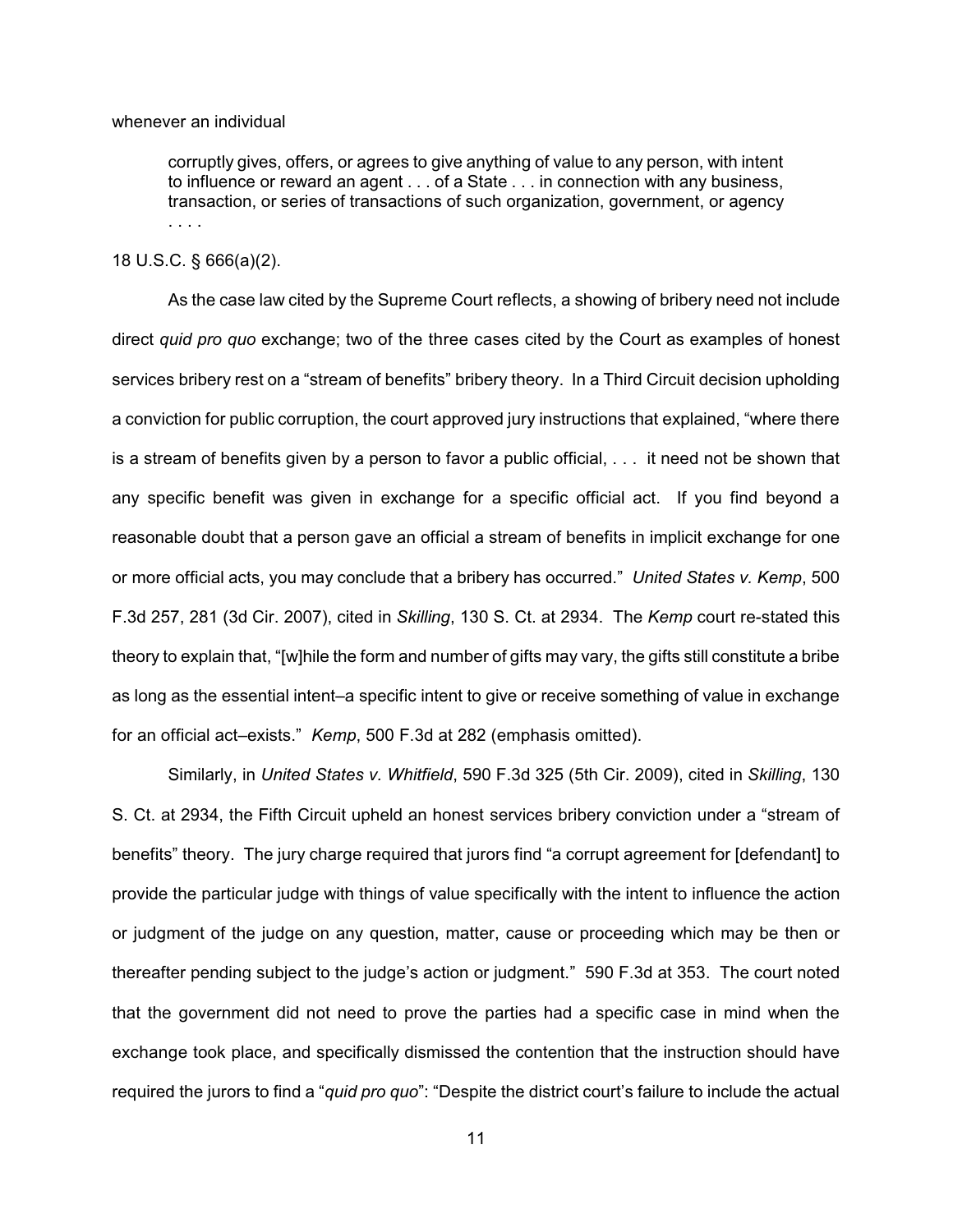phrase *quid pro quo* in the jury charge, in the instant context the instructions sufficiently conveyed the 'essential idea of give-and-take.'" *Id.* (citing *United States v. Kincaid-Chauncey*, 556 F. 3d 923, 943 (9th Cir. 2009)).

The "stream of benefits" theory has been a viable basis for convictions on bribery and extortion charges for some time, and has sometimes been referred to as supporting such charges under a "course of conduct" or "retainer" theory. *See, e.g.*, *United States v. Jennings*, 160 F.3d 1006, 1014 (4th Cir. 1998) ("The quid pro quo requirement is satisfied so long as the evidence shows a course of conduct of favors and gifts flowing to a public official in exchange for a pattern of official actions favorable to the donor.") (internal quotation and citation omitted); *United States v. Kincaid-Chauncey*, 556 F.3d 923, 943 (9th Cir. 2009) (honest services bribery can be established if "the government official has been put on 'retainer'—that is, that the government official has received payments or other items of value with the understanding that when the payor comes calling, the government official will do whatever is asked.").

# **C. The Jury Instructions**

Ryan contends that the jury instructions in this case were flawed in five different respects: (1) He asserts the instructions are flawed by their reliance on the *Bloom* standard, *see United States v. Bloom*, 149 F.3d 649 (7th Cir. 1998), which was rejected in *Black*; (2) he claims the jury was instructed that the prohibition on accepting bribes or kickbacks was just one violation that could support an honest services conviction, while *Skilling* established that it is the only violation that can support such a conviction; (3) he urges that the instructions do not adequately express the requirement of a showing of *quid pro quo* exchange; (4) Ryan asserts that the instructions permitted a conviction on the basis of a conflict of interest, a showing insufficient after *Skilling*; and (5) he argues that the instructions permitted a conviction on the basis of state-law violations, also not sufficient after *Skilling*. (Pet.'s Br. at 21.) The Government urges that there was no error because the instructions, read as a whole, did require the jury to find that Ryan took bribes or

12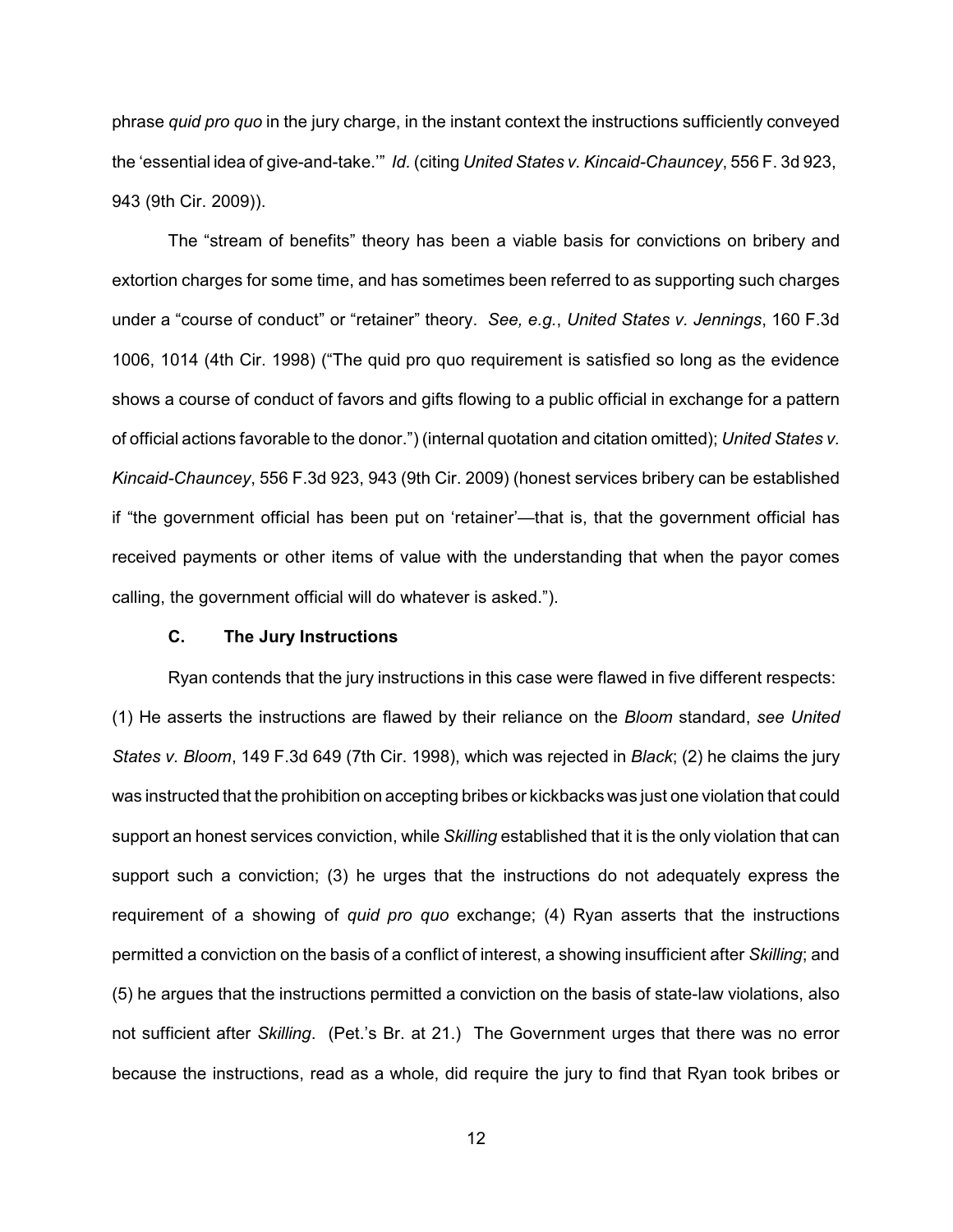kickbacks in order to convict him.

An instructional error can occur in a variety of ways—including, for example, an instruction on an invalid alternative theory of guilt, or an instruction that omits or erroneously describes an element of the offense. *United States v. Marcus*, 130 S. Ct. 2159, 2165 (2010). Even if an instructional error has occurred as to some element of the charge, reversal is required "only if the instructions, 'viewed as a whole, misguide the jury to the litigant's prejudice.'" *United States v. Palivos*, 486 F.3d 250, 257 (7th Cir. 2007) (describing harmless error analysis, and citing *United States v. Souffront*, 338 F.3d 809, 834 (7th Cir. 2003)).

## **1. The** *Bloom* **Standard**

Ryan's first challenge to the instructions is their incorporation of what he refers to as the

*Bloom* standard.<sup>7</sup> The instruction at issue stated:

Where a public official misuses his official position or material nonpublic information he obtained in it for private gain for himself or another, then that official or employee has defrauded the public of his honest services if the other elements of the mail fraud offense have been met.

# (Tr. 23911.)

The trial judge gave a similar instruction in *Black*: she instructed the jury that "a person commits honest-services fraud if he 'misuse[s] his position for private gain for himself and/or a coschemer' and 'knowingly and intentionally breache[s] his duty of loyalty.'" *Black*, 130 S. Ct. at 2967. The Supreme Court concluded that these instructions were flawed because the "scheme to defraud alleged [in *Black*] did not involve any bribes or kickbacks," *id.* at 2968 n.7, and accordingly remanded for a determination of whether the instructional error was harmless. The *Black* Court

This instruction derives from *United States v. Bloom*, 149 F.3d 649, 656-57 (7th Cir. <sup>7</sup> 1998), in which the Seventh Circuit held that the mere breach of a fiduciary duty did not constitute honest-services fraud, and that "[a]n employee deprives his employer of his honest services only if he misuses his position (or the information he obtained in it) for personal gain." *Id.*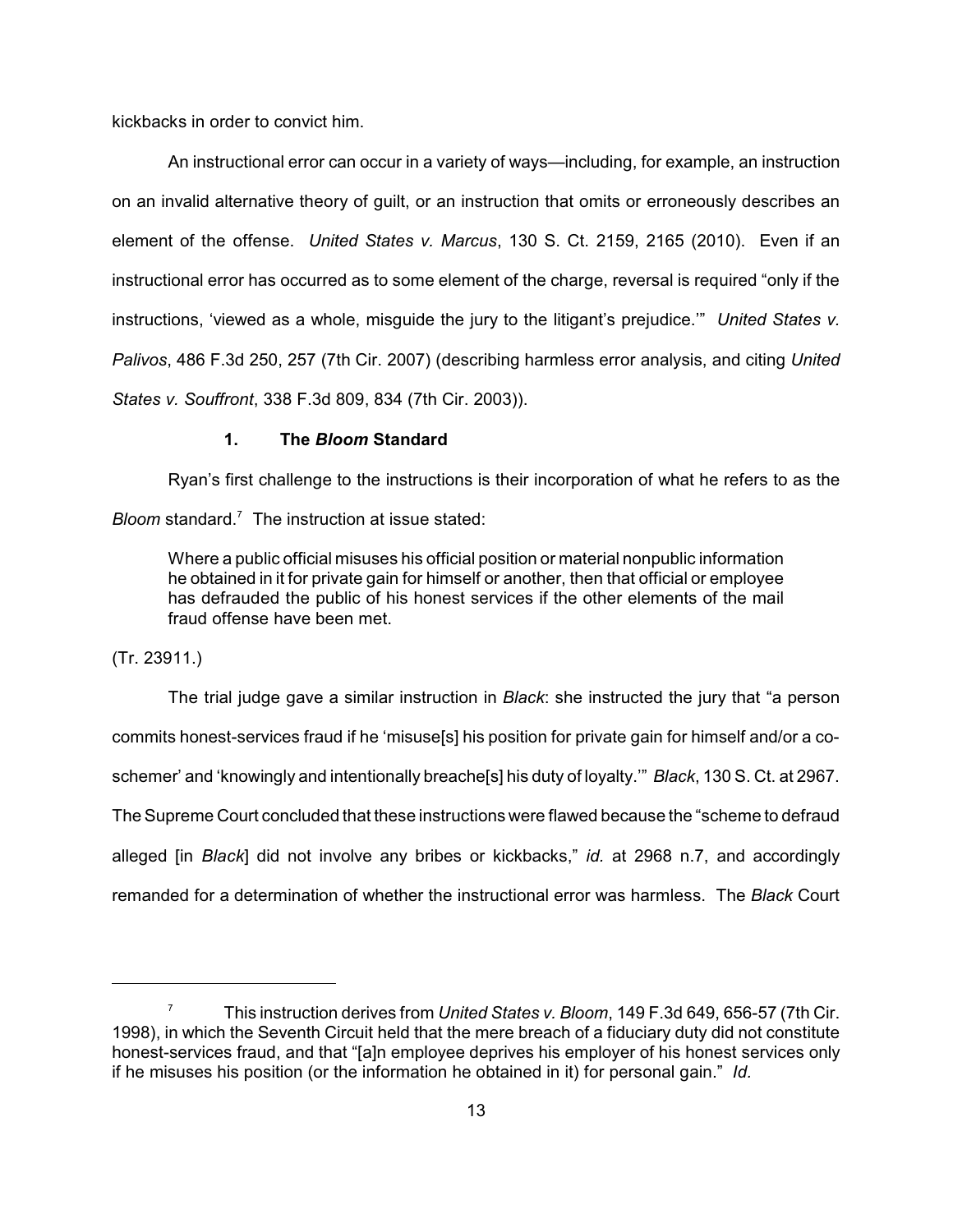did not consider or address what instruction would have been appropriate if the scheme to defraud *had* rested on a bribery or kickback theory.

On direct appeal in this case, the Seventh Circuit noted that the conflict-of-interest instruction challenged by Ryan included language requiring the jury to find not only a conflict of interest but also to find that "the other elements of the mail fraud statute are met." *United States v. Warner*, 498 F.3d 666, 698 (7th Cir. 2007). The Seventh Circuit was satisfied that the addition of this requirement meant that the government was required to prove "that the public official allowed or accepted the conflict of interest with the understanding or intent that she would perform acts within her official capacity in return." *Id.* That same language is included as part of the *Bloom* instruction that Ryan challenges in the pending motion. The instruction did not limit the prohibited conduct to bribery or kickback schemes, however, and could also be interpreted as an instruction that a scheme of self-dealing itself violates the law—no longer a valid theory of honest services fraud post-*Skilling.* The court concludes the instruction was in error. No self-dealing offense was actually charged, however, and whether this error is harmless or not will be considered below.

#### **2. Duty Not to Accept Bribes or Kickbacks Was Non-Exclusive**

Ryan next argues that the instructions were flawed because they explained that the duty not to accept bribes or kickbacks was only one of the duties whose violation could lead to an honest services conviction, while *Skilling* makes clear that a bribery or kickback scheme is the only scheme sufficient to support an honest services fraud conviction. (Pet.'s Br. at 21.) The instruction at issue explained that a public official has a duty not to accept "personal and financial benefits with the understanding that the public official would perform or not perform acts in his official capacity in return." (Instructions at 85; Tr. 23906.) Ryan also urges that the "structure" of the instructions was flawed because they "made the acceptance of a bribe or kickback only one path to conviction rather than the only one." (Pet.'s Br. at 22.)

14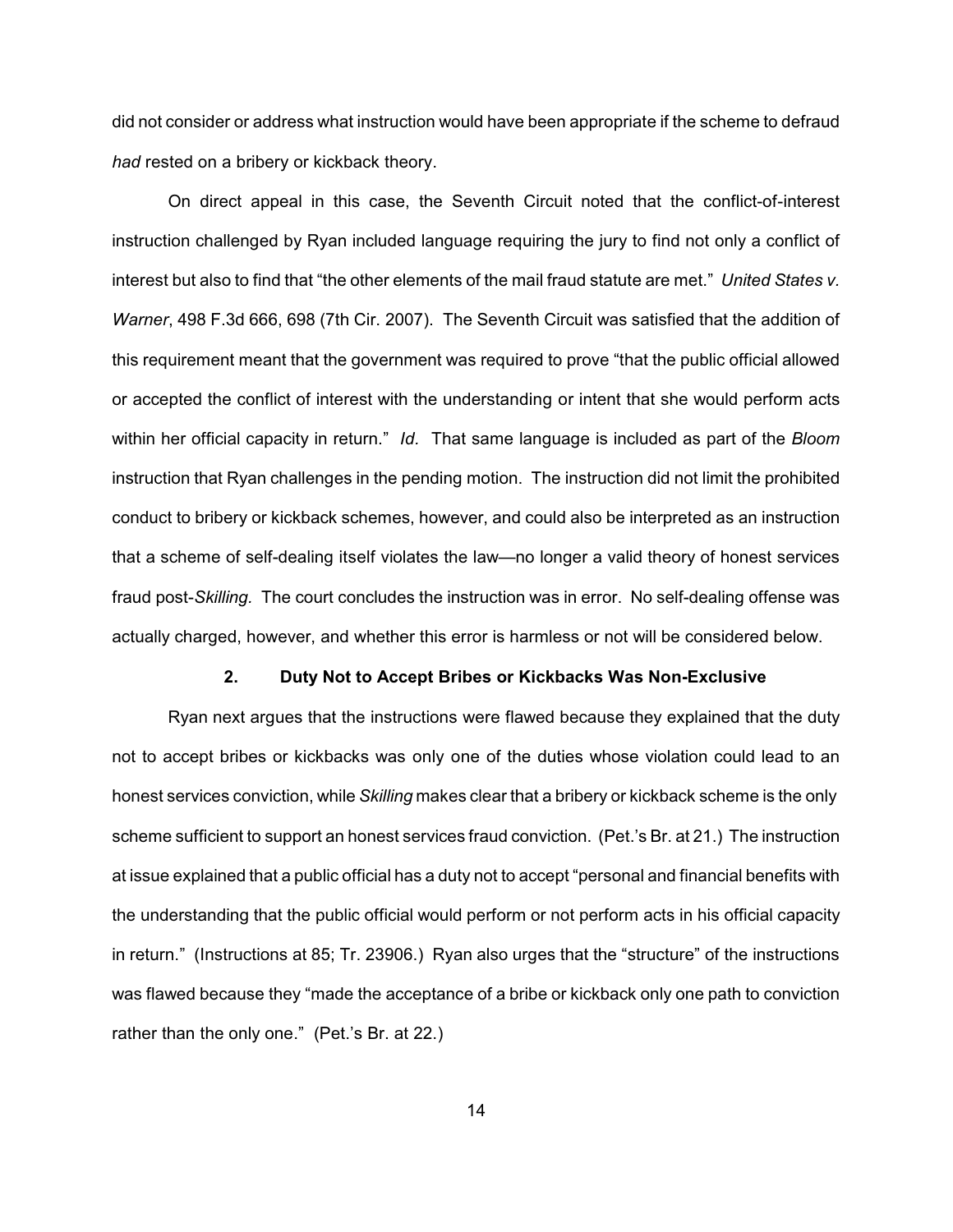Ryan is correct that, post-*Skilling*, an honest services fraud conviction does require a bribery or kickback scheme. As the court reads the challenged instruction, however, nothing in it suggests such a scheme is not a required path to conviction. In fact, this instruction taken alone suggests that a bribe *is* required for conviction. The instruction requires that "the government prove[] beyond a reasonable doubt that the public official accepted the personal and financial benefits with the understanding that the public official would perform or not perform acts in his official capacity in return" (Instructions at 85; Tr. 23906)—an instruction indistinguishable from a bribery instruction. The court finds no error in the language of this instruction; whether a flaw in the overall "structure" of the instructions requires reversal will be addressed as part of the harmless error analysis.

## **3. The Failure to Require a** *Quid Pro Quo* 8

<sup>&</sup>lt;sup>8</sup> The Government argues that Ryan has waived or forfeited his challenges to three of the instructions in this section. (Response Br. at 19 n.12.) First, the Government argues that Ryan himself proposed the instructions he now challenges as improperly omitting a *quid pro quo* requirement and thus has waived any challenges to them. *See* discussion *infra*. "The right to object to jury instructions on appeal is waived if the record illustrates that the defendant approved of the instructions at issue." *United States v. Griffin*, 84 F.3d 912, 924 (7th Cir. 1996). *See also United States v. Yu Tian Li*, 615 F.3d 752, 757 (7th Cir. 2010) ("Having proposed a jury instruction virtually identical to the instruction actually used by the district court, [the defendant] cannot now contest that instruction.").

As the record shows, Ryan's attorneys did propose these two instructions (Def.'s Second Supp. to Proposed Jury Instructions [703] at F, G), and did not object when they were modified (Tr. 22459, 22465) to correspond to instructions related to the Illinois bribery statute, to which Ryan also did not object. (Tr. 22434-40; 22442-43.) Ryan nevertheless argues that his objection was preserved because he originally sought a campaign contribution instruction that did require an explicit *quid pro quo*. (Reply Br. at 9 n.5.) The Government has not raised a waiver argument with respect to the campaign contribution instruction, however. And Ryan's argument that he "sought instructions that would come within hailing distance of the standard he favored while respecting the Court's ruling" is not consistent with the record: During the instructions conference, Ryan's lawyers did pose multiple objections to the campaign contributions instructions despite the court's earlier rulings (Tr. 22275-22288; 22446-22449; 22461), but made none with respect to the instructions at issue here.

Ryan further argues that he "could not have presented at trial the objection he now offers to the 'financial benefits' instructions" because *Skilling* had not been decided. (Reply Br. at 9 n.5.) This argument has traction. *See Waldemar v. United States,* 106 F.3d 729, 731 (7th Cir. 1996) (a defendant who fails to raise a claim at trial may not proffer it as grounds for collateral attack without good cause; but good cause exists where "intractable federal precedent" in effect at the time of trial would have rendered his objection futile); *Bateman v. United States*, 875 F.2d 1304, 1308 (7th Cir. (continued...)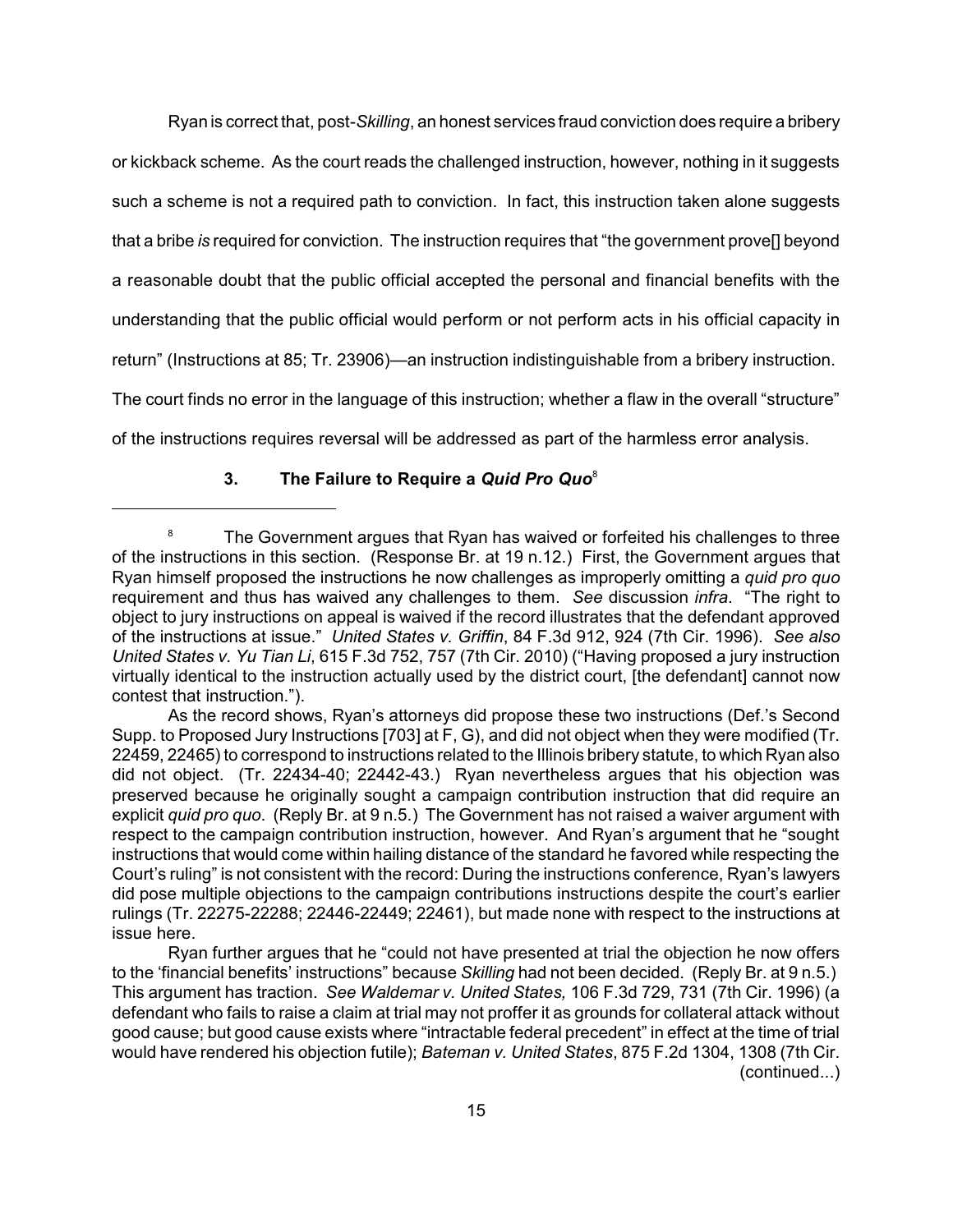Ryan's next objection challenges the instruction examined above (Instructions at 85; Tr.

23906), as well as the instruction on campaign contributions. Ryan argues that the "personal and financial benefits" instruction is flawed in two respects: first, that it does not require jurors find an "exchange" sufficient to meet the *quid pro quo* requirement; and second, that the latter half of the instruction might encompass gratuities as well as bribes. Ryan next argues that the campaign contribution instruction is in error because it does not require an explicit *quid pro quo*. In its entirety, the instruction on "personal and financial benefits" reads:

The law does not require that the government identify a specific official act given in exchange for personal and financial benefits received by the public official so long as the government proves beyond a reasonable doubt that the public official accepted the personal and financial benefits with the understanding that the public official would perform or not perform acts in his official capacity in return.

Likewise, the law does not require that the government identify a specific official act given in exchange for personal and financial benefits received by the public official so long as the government proves beyond a reasonable doubt that the personal and financial benefits were given with the understanding that the public official would perform or not perform acts in his official capacity in return.

<sup>8</sup>(...continued)

<sup>1989)</sup> (§ 2255 petition not barred by procedural default because *McNally* "did indeed represent the type of startling break with past practices so as to excuse procedural default on collateral attack of a conviction."). In any event, even if Ryan had waived his objections to these instructions, the court would still review them for plain error. FED. R. CRIM. P. 52(b) ("A plain error that affects substantial rights may be considered even though it was not brought to the court's attention."). Moreover, the Supreme Court suggested in *Skilling* that instructional errors in this context are subject to harmless error review without any discussion of waiver. Because the harmless error review is more favorable to Ryan than plain error review would be, the court need not also engage in plain error review.

The Government also argues that Ryan has procedurally defaulted on any challenge to the instruction explaining that the receipt of benefits to "ensure favorable official action when necessary" can be sufficient to establish honest services fraud (Instructions at 86; Tr. 23906), because, though he objected to it, he failed to challenge it on direct appeal. The Government cites *United States v. Podhorn*, 549 F.3d 552, 558 (7th Cir. 2008), for this proposition, but that case does not discuss the effect of failing to preserve a challenge on appeal. *Podhorn* discussed the effect of failure to object during a jury instructions conference. The court declines to search for further precedent on this point because this instruction would be reviewed for plain error even absent harmless-error review, and, as discussed *infra*, the conviction withstands a challenge under either standard.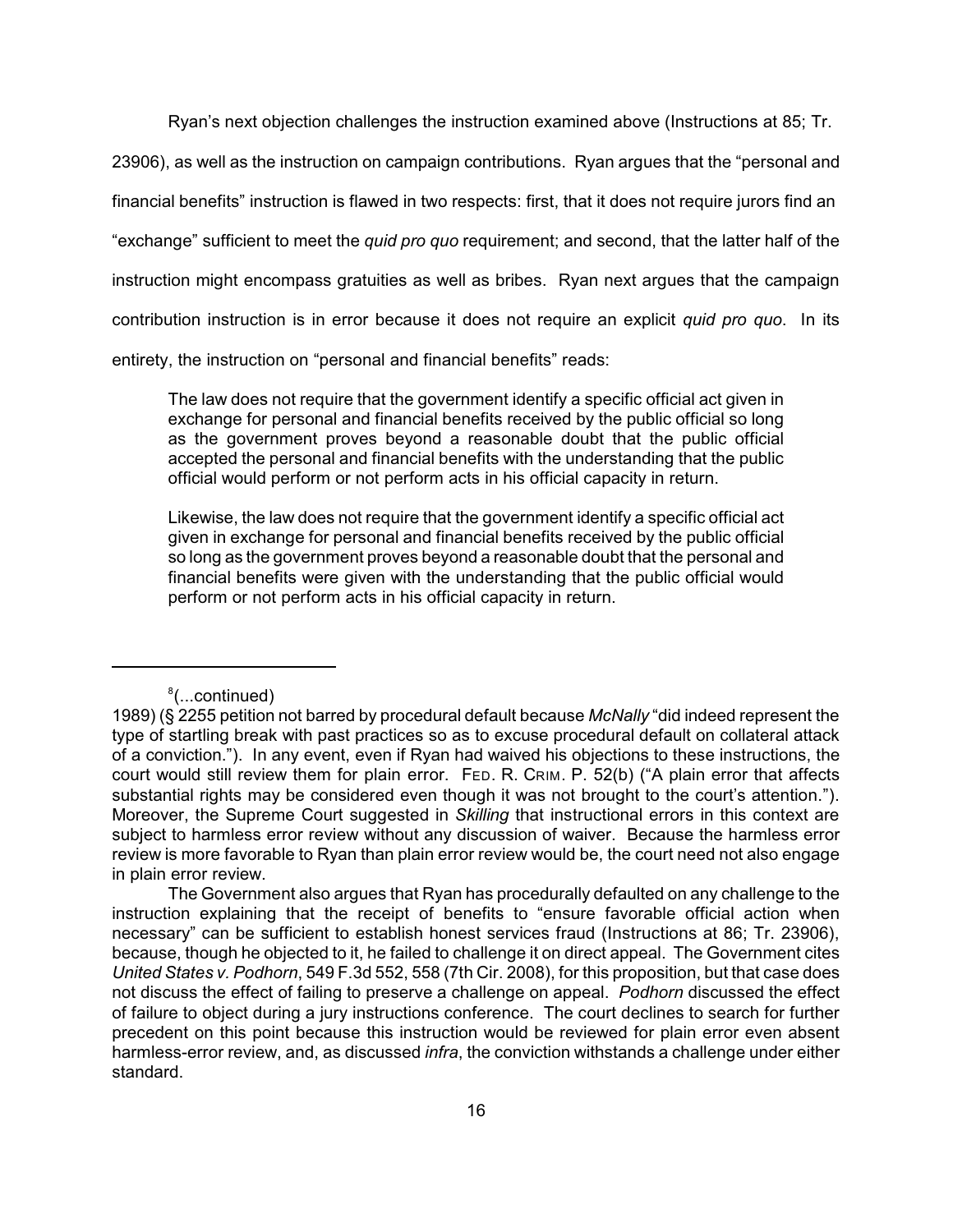(Instructions at 85; Tr. 23905-06.) Ryan argues that this instruction improperly eliminated any *quid pro quo* requirement because it "turned on the understanding of one person—the public official—rather than on whether the two parties had agreed to an exchange." (Pet.'s Br. at 23.) The court finds this argument unpersuasive. The instruction required the public official to accept a benefit with the understanding he will perform an action in return. Such an understanding necessarily requires a second party to the exchange. The language requiring that the act be performed "in return" underscores the instruction's requirement that there be an agreed exchange. Further, the predicate language does include the term "in exchange," and notes that while the exchange need not involve "a specific official act" it must include "acts . . . in return." This language adequately articulates the *quid pro quo* requirement.

Next, Ryan contends that the instruction explaining what provision of benefits does not violate the mail fraud statute incorrectly suggests that a gratuity might serve to violate the statute as well as a bribe. The instruction reads:

[T]he providing of personal or financial benefits by a private citizen to and for the benefit of a public official, or to and for the benefit of a public official's family, friends, employees, or associates, does not, standing alone, violate the mail fraud statute, even if the private citizen does business with the state, so long as the personal or financial benefits were not intended to influence or reward the public official's exercise of office.

(Instructions at 87; Tr. 23907.) The Supreme Court has explained that the difference between a bribe and a gratuity is "its intent element." *United States v. Sun-Diamond Growers of California*, 526 U.S. 398, 404 (1999) (interpreting 18 U.S.C. § 201). While a bribe requires an intent to influence, or to be influenced, a gratuity "requires only that the gratuity be given or accepted 'for or because of' an official act.'" *Id.* at 405. The instruction's language limiting illegal benefits to those "intended to influence or reward the public official's exercise of office" is the language of bribery. Inclusion of the term "reward" in addition to "influence" is necessary to capture instances where the benefit arrives after the act. Ryan appears to urge that a "reward" must be understood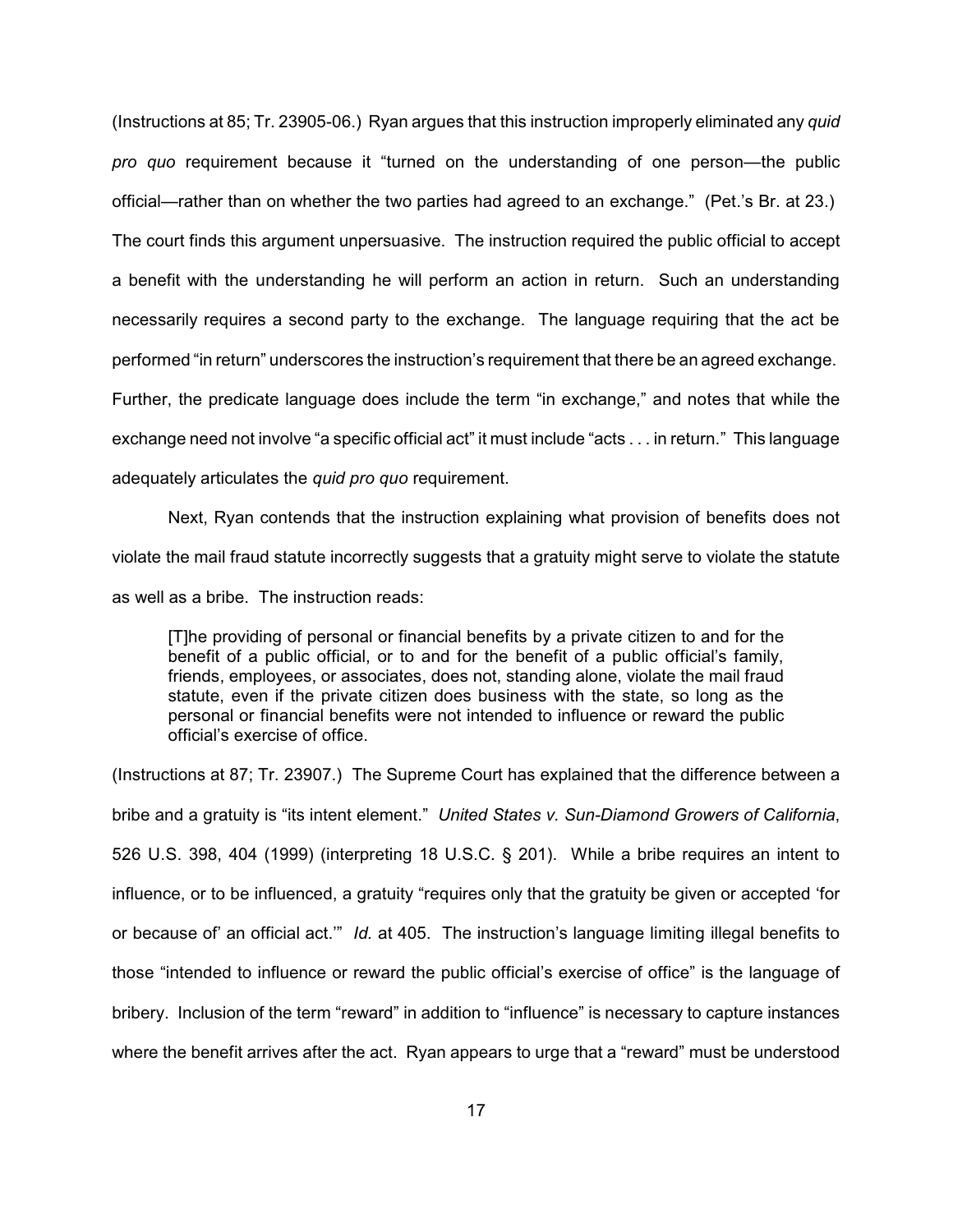to be a gratuity, but the word reward itself is used in one of the federal bribery statutes, 18 U.S.C. § 666, which explains that bribery occurs whenever an individual "corruptly gives, offers, or agrees to give anything of value to any person, with intent *to influence or reward* an agent . . . in connection with any business, transaction, or series of transactions of such organization, government, or agency.  $\dots$  " 18 U.S.C. § 666 (a)(2) (emphasis added). This language is virtually identical to that contained in the instruction, and the court finds no error in the instruction.

Next, Ryan challenges the instruction that permitted the jury to find the intent necessary for a conviction of honest services fraud from evidence of a "benefit or benefits received by a defendant or given by a defendant with the intent that such benefit or benefits would ensure favorable official action when necessary . . . ." (Instructions at 86; Tr. 23906; Pet.'s Br. at 24 n.15.) Ryan insists such a showing is insufficient to establish intent. Instead, he argues, "the benefit must be conferred or received in exchange for something. An intent to ensure favorable action when necessary is not enough." (Pet.'s Br. at 24 n.15*.*) The case law, however, defeats Ryan's interpretation. In *United States v. Gorny*, 732 F.2d 597 (7th Cir. 1984), for example, the jury instructions included an instruction similar to this one, based on the Illinois bribery statute. The instruction stated:

[B]ribery occurs when property or personal advantage is accepted by a public employee with knowledge that it is offered with intent to influence the performance of any act related to his public position. No particular act need be contemplated by the person offering the property or personal advantage, or by the public official to whom the offer is made. The crime is completed when the property or personal advantage is accepted by the public employee knowing it was offered with the intent that he act favorably to the person offering the property or personal advantage when necessary.

732 F.2d at 600. *Gorny* affirmed the conviction of a deputy commissioner on a county board of tax appeals who received payments in cash and other advantages from attorneys who practiced before the board. Although Gorny did not receive payments "based on the outcome of any specific case," the Seventh Circuit confirmed his conviction of mail fraud and racketeering, noting that there was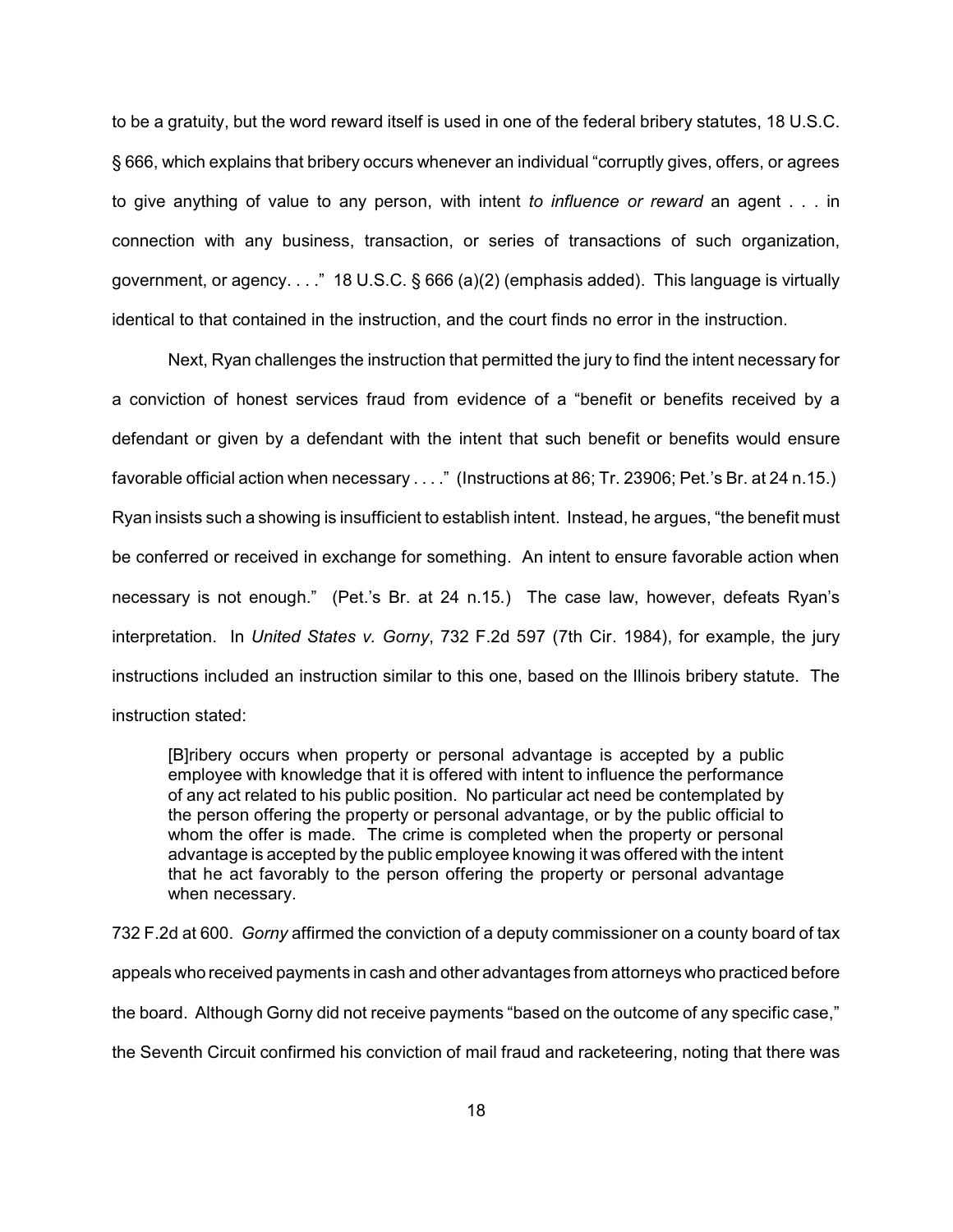evidence from which the jury could find that "these payments and other favors were conferred upon Gorny with intent to influence him" and that Gorny received these favors with a similar intent. *Id.* at 600, 601. *See also United States v. Kincaid-Chauncey*, 556 F.3d at 944 n.15 ("when the payor comes calling, the government official will do whatever is asked."). This instruction is clearly consistent with the "stream of benefits" or retainer theory, and, together with the other benefits instructions, adequately expresses the *quid pro quo* requirement.

Finally, Ryan argues that the campaign contribution instruction does not adequately explain the type of *quid pro quo* required for campaign contributions to constitute bribes. For purposes of campaign contributions, Ryan urges, the jury must find more than an implied exchange; there must be an "explicit quid pro quo." (Pet.'s Br. at 23.) The instruction at issue states:

When a person gives and a public official receives a campaign contribution knowing that it is given in exchange for a specific official act, that conduct violates the mail fraud statute, if the other elements of the mail fraud offense are met. The intent of each party can be implied from their words and ongoing conduct.

(Instructions at 88; Tr. 23908.)

Ryan is correct that a campaign contribution can be deemed a bribe only if the money is given in return for a commitment to take (or not take) a specific action. In *McCormick v. United States*, 500 U.S. 257, 273 (1991), the Supreme Court held that a campaign contribution could constitute extortion in a Hobbs Act case, "but only if the payments are made in return for an explicit promise or undertaking by the official to perform or not to perform an official act." *Id.* A year later, the Court confirmed the *quid pro quo* requirement, but explained that "[t]he official and the payor need not state the *quid pro quo* in express terms, for otherwise the law's effect could be frustrated by knowing winks and nods. The inducement from the official is criminal if it is express or if it is implied from his words and actions, so long as he intends it to be so and the payor so interprets it." *Evans v. United States*, 504 U.S. 255, 274 (1992) (Kennedy, J., concurring).

The final sentence of the campaign contribution instruction in this case tracks Justice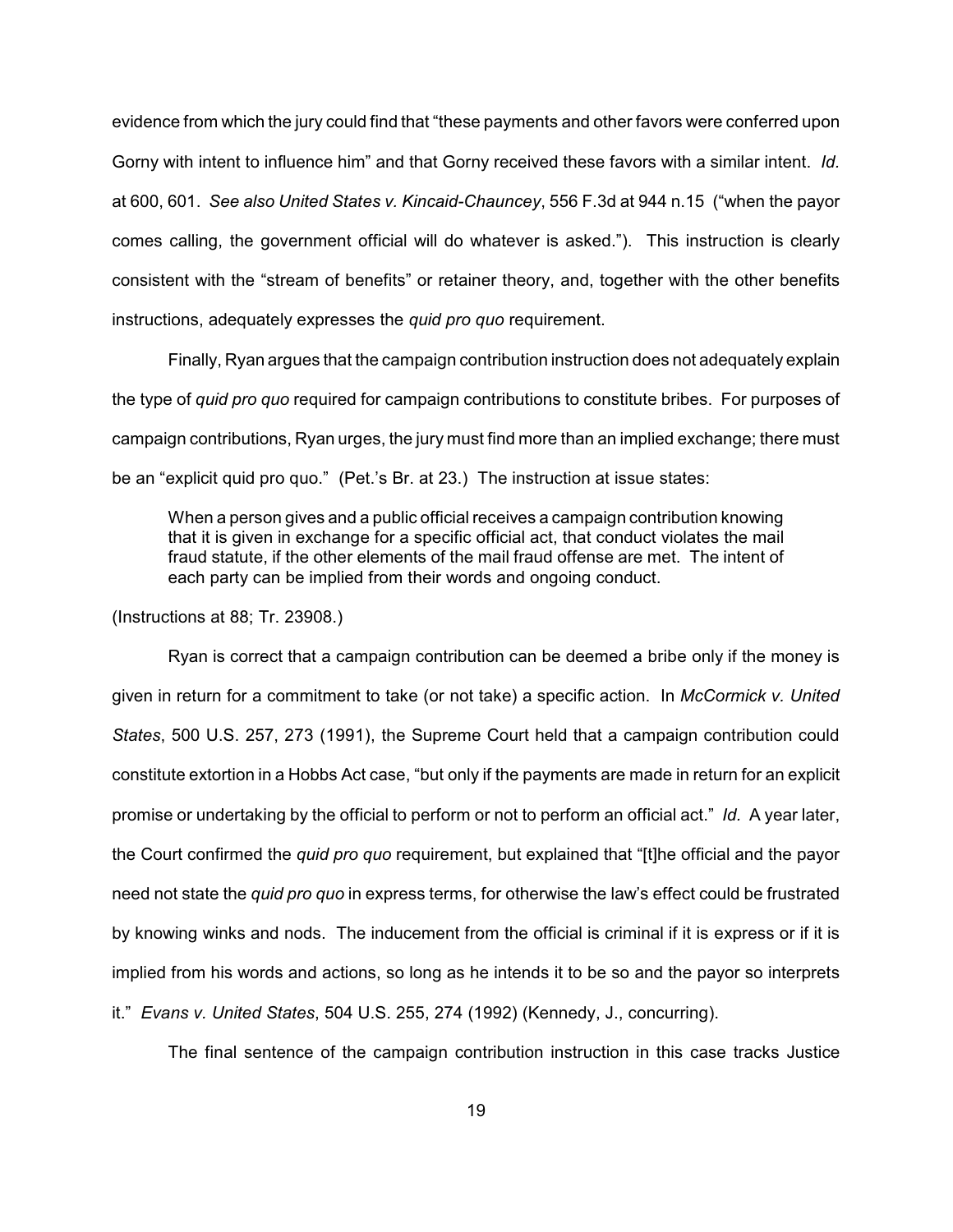Kennedy's language in *Evans*, and therefore accurately articulates the standard for finding a *quid pro quo* based on campaign contributions. Moreover, as the Government noted in oral argument, *Evans* and *McCormick* were both settled law at the time this case went to the jury, and nothing in *Skilling* has unsettled them.

## **4. Conflict-of-Interest Instruction**

Ryan next challenges the conflict-of-interest instruction given to the jury:

A public official or employee has a duty to disclose material information to a public employer. If an official or employee conceals or knowingly fails to disclose a material personal or financial interest, also known as a conflict of interest, in a matter over which he has decision-making power, then that official or employee deprives the public of its right to the official's or employee's honest services if the other elements of the mail fraud offense are met.

(Instructions at 84; Tr. 23905.) On direct appeal in this case, the Seventh Circuit examined this instruction to determine whether it comported with the "private gain" requirement imposed by this circuit's jurisprudence (but not by some other circuits). S*ee Skilling*, 130 S. Ct. at 2928 n.36. The Seventh Circuit was satisfied that the instruction at issue properly required the jury to find that the defendant public official had allowed or accepted a conflict of interest for his own private gain, with the intent to perform acts in his official capacity in return. *Warner*, 498 F.3d at 698.

The objection Ryan now presents is a different one: he notes that this instruction would permit the jury to convict him for self-dealing and other conflicted transactions that fall short of a bribery or kickback scheme. *Skilling*'s core holding precludes such a result. "In light of the relative infrequency of conflict-of-interest prosecutions in comparison to bribery and kickback charges, and the intercircuit inconsistencies they produced, we conclude that a reasonable limiting construction of § 1346 must exclude this amorphous category of cases." 130 S. Ct. at 2932. The court concludes that the conflict-of-interest instruction was in error.

#### **5. State Law Violations**

Ryan contends that the instructions allowed the jury to find he committed honest services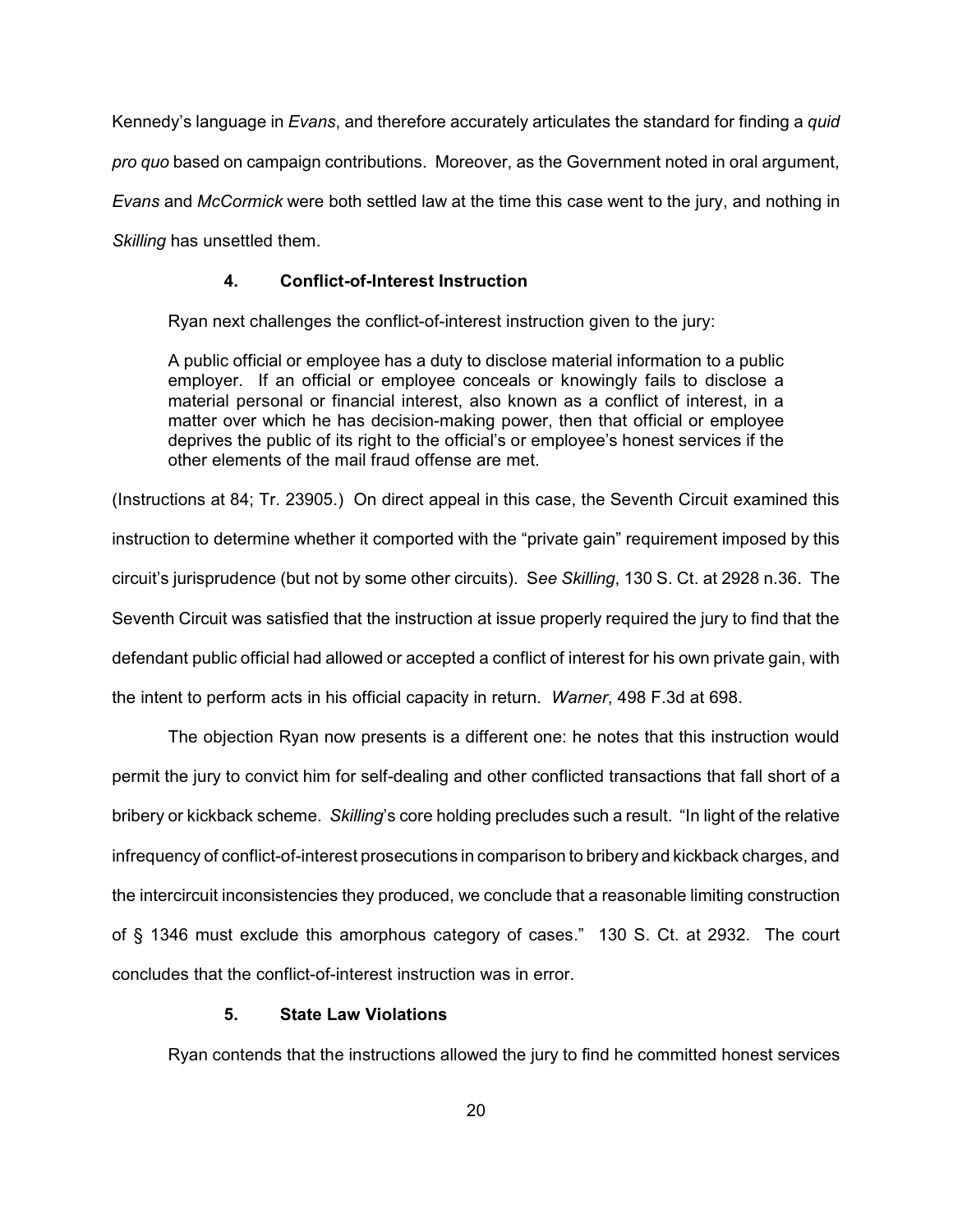fraud based on a violation of state law that did not involve a bribery or kickback scheme. The court's instructions did identify a number of state laws that govern the conduct of public officials, including the following:

- "Public funds, property or credit shall be used only for public purposes."
- Misconduct occurs when an official "performs an act in excess of his lawful authority" to "obtain a personal advantage for himself" or "knowingly accepts for the performance of any act a fee or reward which he knows is not authorized by law".
- A public official is required to file an annual financial disclosure statement with the State of Illinois.
- "[A] public officer was prohibited from soliciting or accepting any gifts from any prohibited source or in violation of any federal or state statute, rule or regulation."

(Instructions at 89-90; Tr. 23908-23910.) The court then explained that

[N]ot every instance of misconduct or violation of a state statute by a public official or employee constitutes a mail fraud violation. Where a public official or employee misuses his official position (or material, non-public information he obtained in it) for private gain for himself or another, then that official or employee has defrauded the public of his honest services, if the other elements of the mail fraud offense have been met.

(Instructions at 93; Tr. 23911.) The Seventh Circuit also examined this instruction on direct appeal,

again focusing on the requirement of a showing of personal gain. The court noted that the "cited provisions of Illinois law identified for the jury various ways in which a public official could 'misuse his fiduciary relationship,' but the instructions as a whole unambiguously required the prosecution to prove that misuse of the office was intended for personal gain." *Warner*, 498 F.3d at 698. *See also United States v. Segal*, 495 F.3d 826, 834 (7th Cir. 2007) (rejecting challenge to state-law instruction in honest services prosecution because "state laws are useful for defining the scope of fiduciary duties, and . . . what distinguishes a mere violation of fiduciary duty from a federal fraud case is the misuse of one's position for private gain.").

Determining the duties of office can indeed be relevant to a bribery prosecution; for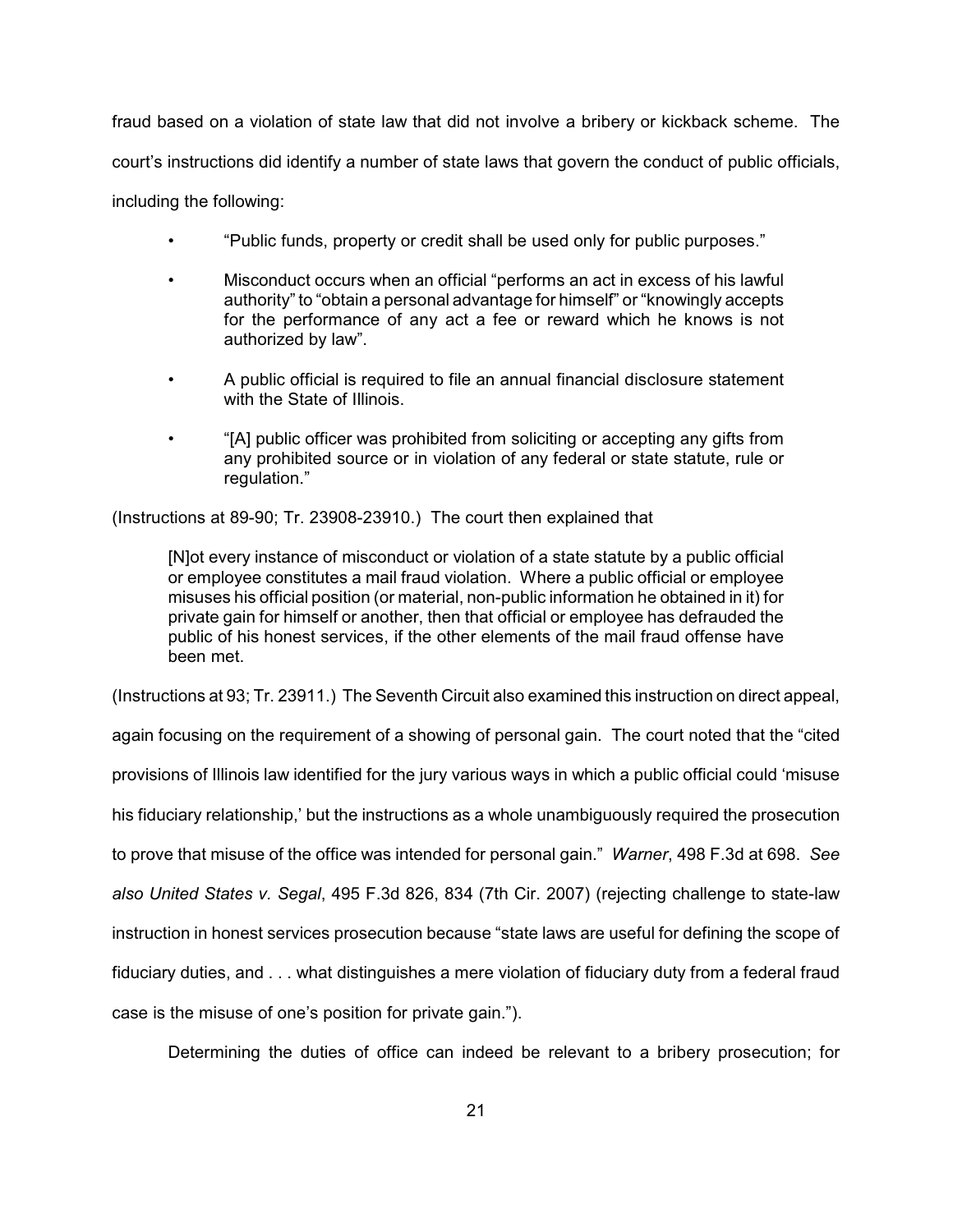example, 18 U.S.C. § 201(b) requires that one of the elements of bribery is that an official "do or omit to do any act in violation of the lawful duty of such official." State laws are directly relevant in determining the scope of an official's lawful duty. This court was and is satisfied that the state law instruction did not permit the jury to convict Mr. Ryan of a federal defense solely for the violations of state law. Still, one can misuse his office for private gain without engaging in a bribery or kickback scheme. The court thus concludes that this instruction, too, is error in the light of *Skilling*.

## **D. Harmless Error Analysis**

Having determined that the *Bloom* instruction, the conflict-of-interest instruction, and the state law instructions should not have been given, the court turns to the question of whether these instructional errors were harmless. As explained previously, the relevant inquiry is whether a reasonable jury, properly instructed, must necessarily have convicted based on a proper theory. Put another way, the court asks whether the jury necessarily found the elements of the valid theory satisfied when it chose to convict on a now-invalid theory.

The court notes that this analysis would be significantly more straightforward had the Government argued solely a bribery theory at trial. The vast majority of post-§ 1346 and pre-*Skilling* honest services cases stem from one of two theories—bribery or self-dealing (usually in the form of an undisclosed conflict-of-interest for personal gain). The latter theory is the one on which Mr. Skilling himself was convicted. At first cut, this case appears to present a straightforward bribery theory—Ryan accepted benefits with the intent to be influenced in his official actions. Yet the Government insisted on arguing not only a bribery theory but also an undisclosed conflict-ofinterest theory. During the jury instruction conference, Ryan's attorneys challenged the propriety of a conflict-of-interest instruction. Attorney Bradley Lerman argued:

[T]he failure to disclose financial interest [doctrine] in the Seventh Circuit, that relates to the direct interest that the public official has and fails to disclose. If George Ryan was an owner, for example, of the Joliet property and he failed to disclose his ownership. . . . The fact pattern in this case is closer, much more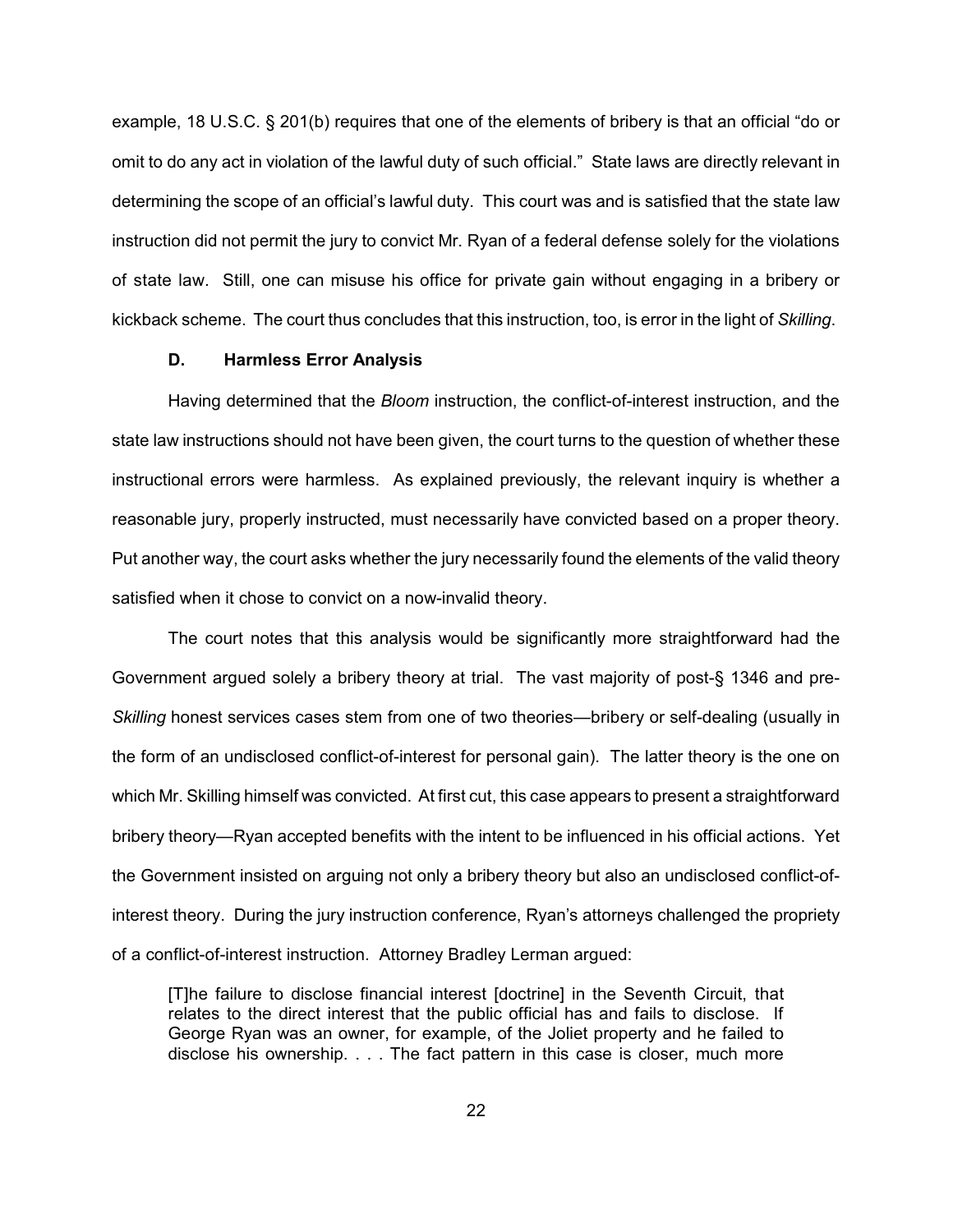analogous to the bribery fact pattern. . . . I have always assumed [ ] the theme of the government's case [was] the hidden flow of benefits between people who benefitted from George Ryan's activities.

George Ryan doesn't have a personal financial interest in this case in the decisions that he was making as a public official. The allegation is that he was receiving things of value paid to influence him from people who were benefitting from his decisions.

(Tr. 22070, 22073.) The Government insisted that the conflict-of-interest instruction was appropriate in this case; such an instruction was relevant, for example, to Ryan's concealment on his economic interest forms of the benefits he received from Harry Klein "at the same time that he is making official decisions that confer public benefits on Mr. Klein." (Tr. 22068.)

The Government's conflict-of-interest theory did go to the jury—had it not, *Skilling* would have provided little upon which Ryan could base the instant petition. But, as Ryan's attorney himself emphasized, the acts underlying either theory were the same—in one instance, a jury was invited to convict based on Ryan's failure to disclose the stream of benefits, and in another it was invited to convict based on the stream of benefits themselves. The court declines, at this stage, to discuss whether the conflict-of-interest instruction was clear enough or necessary at all. The question for now is whether, in order to find Ryan guilty on one theory, the jury must have found him guilty on the other, as well. The legal characterization of the charge is irrelevant so long as the jury found beyond a reasonable doubt that Ryan had engaged in the conduct charged.

Ryan's main defense to the mail fraud charges was that, while he may have done political favors for his friends, including co-Defendant Warner, such activity does not amount to a crime. Thus, Ryan's attorney argued in closing,

It's a crime if George Ryan accepted benefits to perform official acts. But it's not a crime if all George Ryan did is try to do things that sometimes benefited political supporters. That happens . . . . No witness testified that George Ryan accepted personal or financial benefits to perform official acts. That is so critical . . . . Everyone wants this to be some evil thing. Okay. Maybe the world should work different. Okay. Maybe public officials should never be able to do anything to favor their supporters. Maybe we ought to change the whole way the whole political system in America works. Maybe we should do that. But that's not the way it is.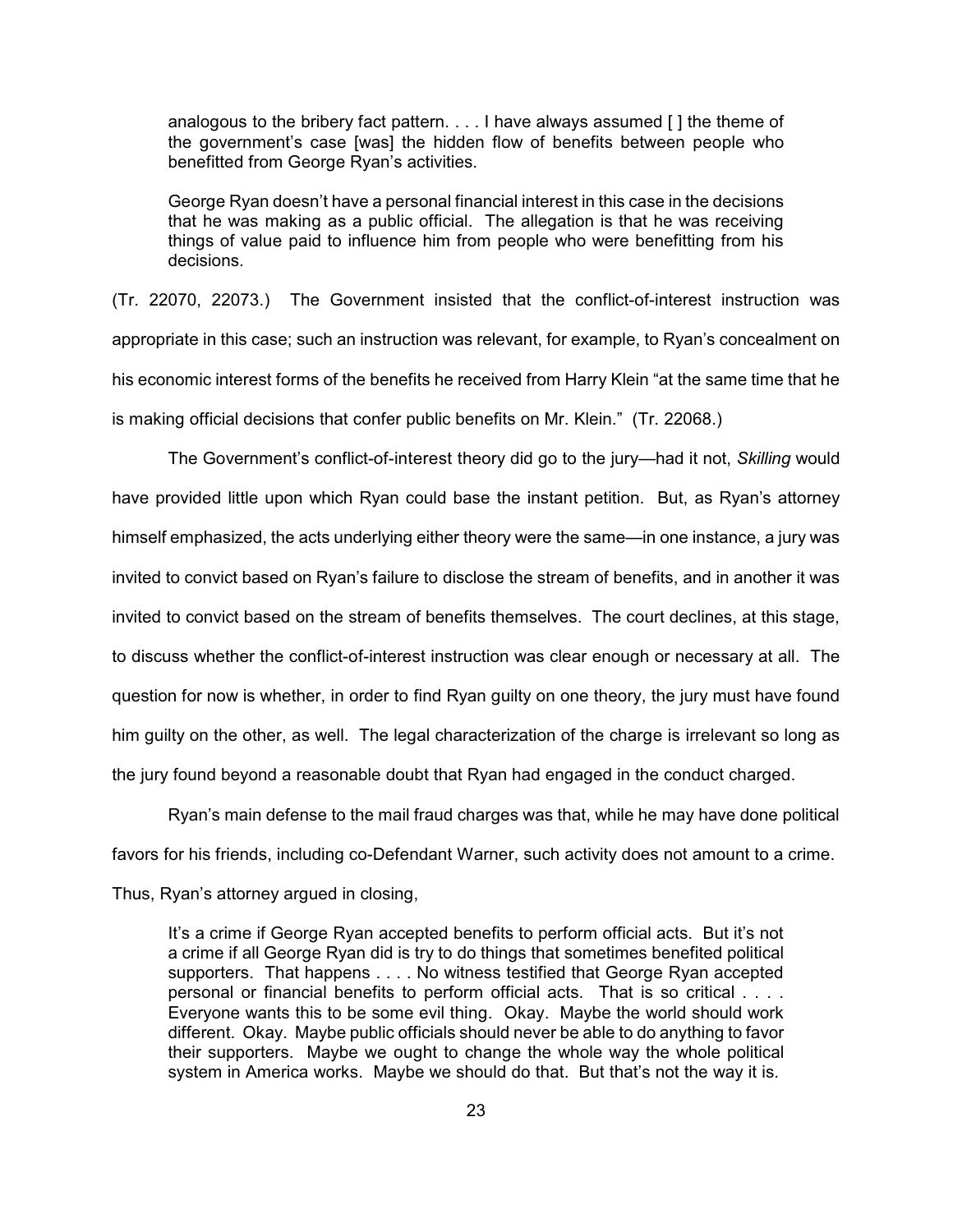And it's not a crime to help your friends.

## (Tr. 23159-60, 23177, 23343.)

Ryan requested, and the jury received, numerous instructions tailored to this theory of defense. The jury was instructed that "[a] public official's receipt of personal or financial benefits . . . does not, standing alone, violate the mail fraud statute, even if the individual providing the personal or financial benefit has business with the state." (Instructions at 87; Tr. 23906-07.) The jury was also told that, "[g]ood faith on the part of the defendant is inconsistent with intent to defraud, an element of the mail fraud charges." (Instructions at 81; Tr. 23905.) Another instruction explained that a "public official may receive campaign contributions from those who might seek to influence the candidate's performance as long as no promise for or performance of a specific official act is given in exchange," and that campaign contributions from those who "[have] or expect[] to have business pending before the public official" do not necessarily violate the mail fraud statute. (Instructions at 88; Tr. 23907.) Further, the court identified a number of items that a public official could properly receive without violating the law, including "anything provided on the basis of personal friendship, unless the officer had reason to believe the gift was provided because of the official position of the officer, and not because of friendship." (Instructions at 90; Tr. 23909- 10.)

As discussed below, the court is satisfied that these instructions required the jury to find that that Ryan did not act in good faith, that he acted for private gain<sup>9</sup>, and that the "stream of benefits"

 $\frac{9}{2}$  The Seventh Circuit explained that "the instructions as a whole unambiguously required the prosecution to prove that misuse of the office was intended for personal gain . . . ." *Warner*, 498 F.3d at 698. The court notes that "personal gain" might be considered more limited than "private gain," although this difference is probably inconsequential. *United States v. Sorich*, 523 F.3d 702, 709 (7th Cir. 2008) ("The semantic difference between 'private' and 'personal' gain may be insignificant, but to the extent that 'personal' connotes gain only by the defendant, it is misleading. By 'private gain' we simply mean illegitimate gain, which usually will go to the defendant, but need not."). Ryan does not dispute that, even post-*Skilling*, whatever constitutes the gain, be it personal or private, may be actually given to another so long as there is a resulting (continued...)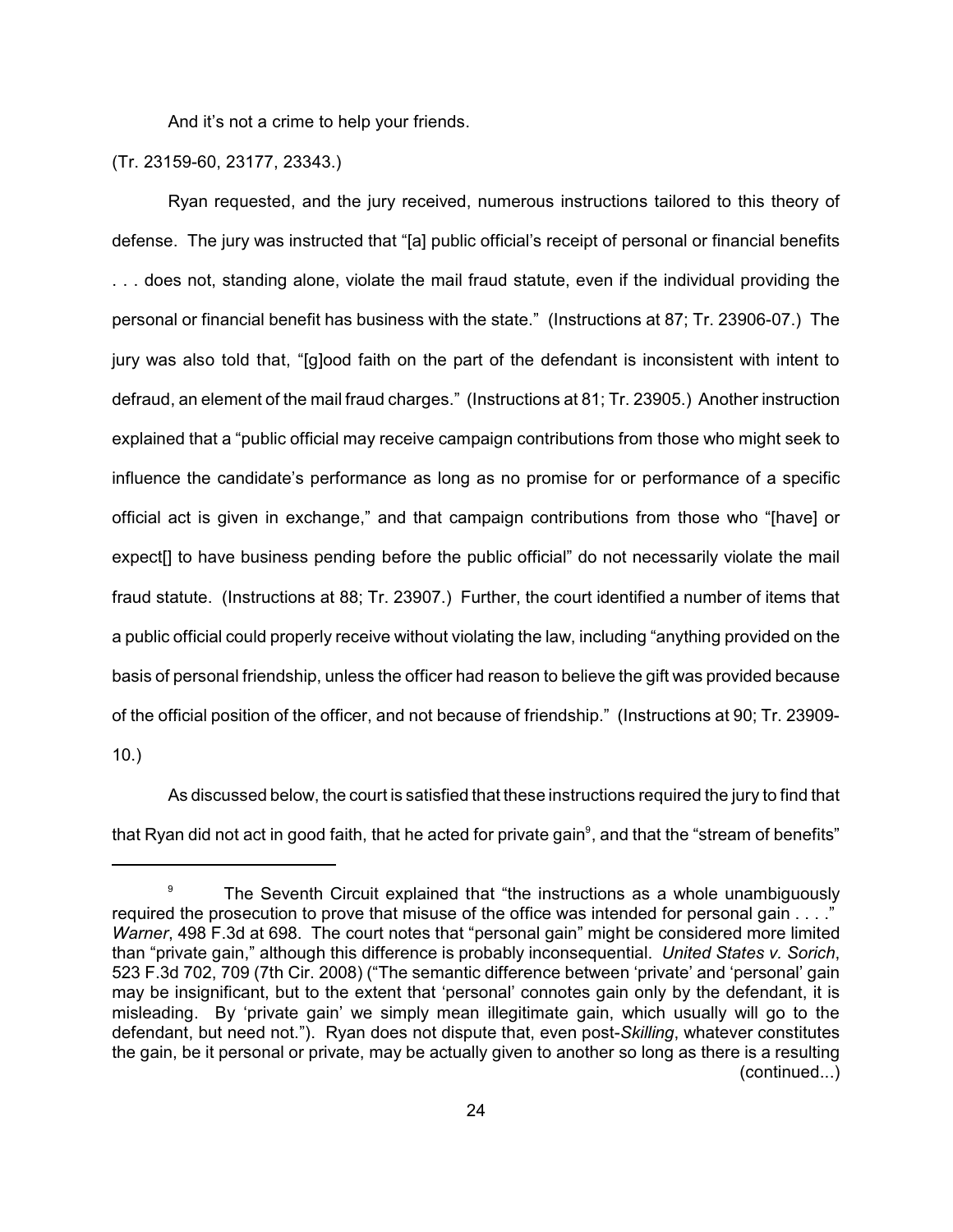flowing between Warner and Ryan were not simply the proceeds of a friendship, as Ryan argued, but were intended to influence him in his official duties. *United States v. Ochoa-Zarate*, 540 F.3d 613, 620 (7th Cir. 2008) ("We presume that the jury followed the court's instructions."). Because such findings are sufficient to establish a bribery scheme, the court is further satisfied that the instructional errors identified above were harmless. These conclusions are explained in greater detail below.

## **1. Single Scheme to Defraud**

In *McNally v. United States*, 483 U.S. 350 (1987), the Supreme Court held held the "honest services" theory of mail fraud unconstitutional. In the wake of *McNally*, the Seventh Circuit reexamined a number of convictions to determine whether they remained valid. These cases provide a useful framework for examining Ryan's conviction in light of the *Skilling* decision. In one particularly instructive case, *Messinger v. United States*, 872 F.2d 217 (7th Cir. 1989), the court recognized that the honest services theory under which Messinger had been convicted was no longer valid, but examined whether Messinger might also have been convicted on a pecuniary fraud theory. The court explained that it would "examine the indictment, the evidence, and the jury instructions to see if the jury necessarily had to convict Messinger for defrauding Cook County of its property right . . . notwithstanding any intangible rights theory employed." *Id.* at 221. *See also United States v. Bonansinga*, 855 F.2d 476, 479 (7th Cir. 1988) ("[R]egardless of the language employed in his indictment, the fact remains that the evidence adduced by the government at trial unequivocally demonstrated Bonansinga's participation in conduct clearly proscribed by the mail fraud statute as construed in *McNally*."); *United States v. Wellman*, 830 F.2d 1453, 1463 (7th Cir. 1987) ("[E]ven assuming these allegations were (in form at least) separate, the government could not logically prove one scheme without proving the other since the elements of the two were

 $\degree$ (...continued) "gain" to Ryan.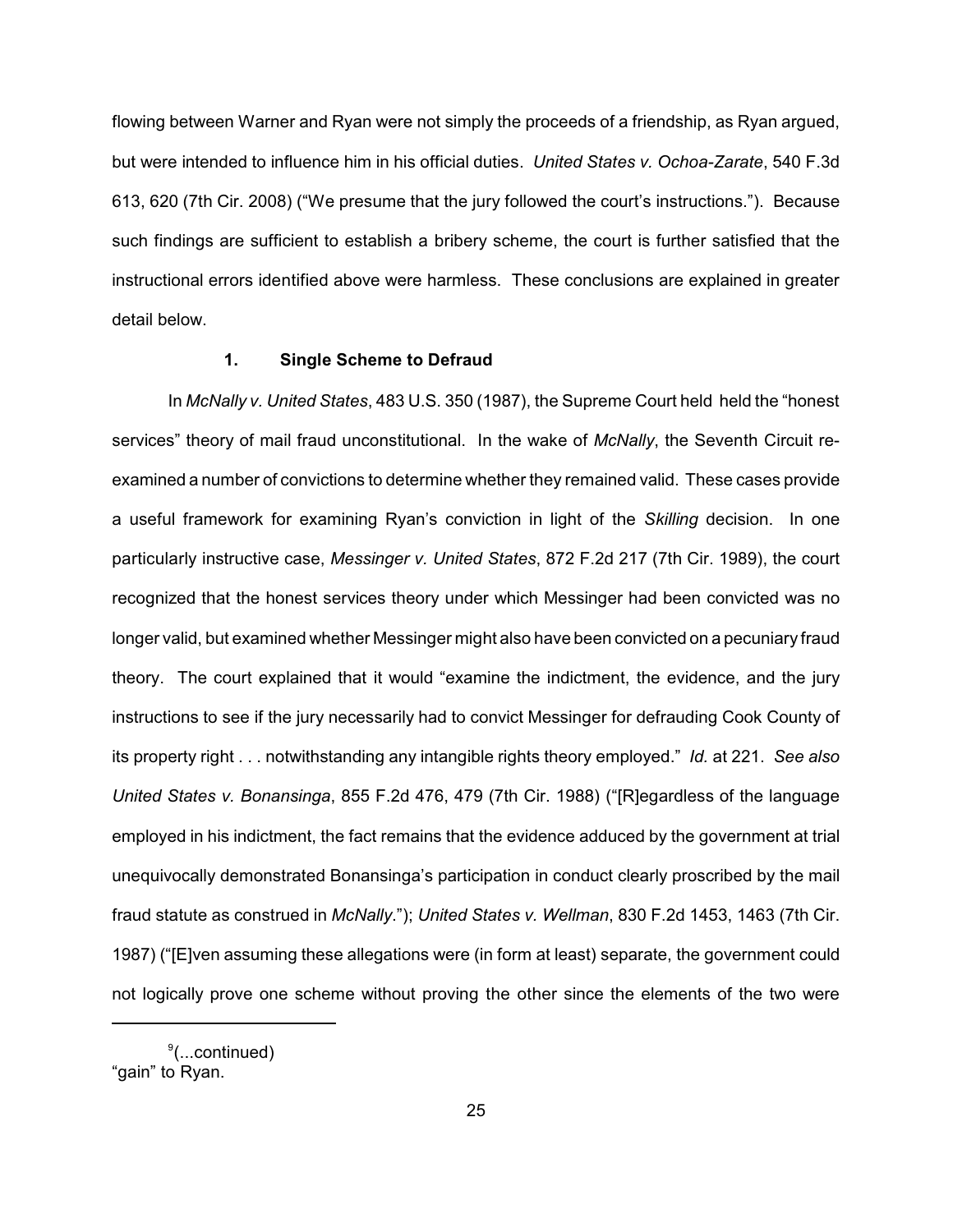identical.").

The *Messinger* court undertook this analysis because in that case the jury found the existence of a single scheme to defraud, and convicted *Messinger* based on acts in furtherance of that scheme. This case presents a similar situation. In order to convict Ryan, the jury must have found the existence of a scheme to defraud, and must have found, on each of the mail fraud counts of conviction, a mailing in furtherance of that scheme. The first question is whether the jury's finding that this scheme existed necessitated a finding that it was a bribery or kickback scheme. If so, the court can end its inquiry because the jury, as in *Messinger*, would necessarily have found a violation that falls within the narrowed definition of mail fraud approved by the Supreme Court.

## **a. Did the jury necessarily find a bribery or kickback scheme?**

 The fact that the indictment and instructions did not exclusively track *Skilling*'s limited definition of honest services fraud is not fatal to this analysis. In the post-*McNally* era, courts in this circuit routinely found that indictments that included broad intangible rights language did not necessarily exclude an alternative, valid theory. *Messinger*, 872 F.2d at 221 ("In examining the indictment, we must look at the substance of the actions alleged, not at the language used."); *United States v. Folak*, 865 F.2d 110, 113 (7th Cir. 1988) ("The presence of some language referring to an intangible rights theory is not always fatal to the indictment."); *United States v. Gottlieb*, 738 F. Supp. 1174, 1181 (N.D. Ill. 1990) ("A court must look past the indictment's legal characterization of a scheme and determine whether the 'specific conduct alleged in the indictment is clearly proscribed by the mail fraud statute.' . . . In fact, the substantive allegations in an indictment may be cognizable under *McNally* even if the indictment is couched in 'intangible rights' language.") (quoting *United States v. Wellman*, 830 F.2d 1453, 1463 (7th Cir. 1987)).

The summary indictment provided to the jury in this case<sup>10</sup> alleged that Ryan

10

For the purposes of this opinion, the court examines the "summary of second (continued...)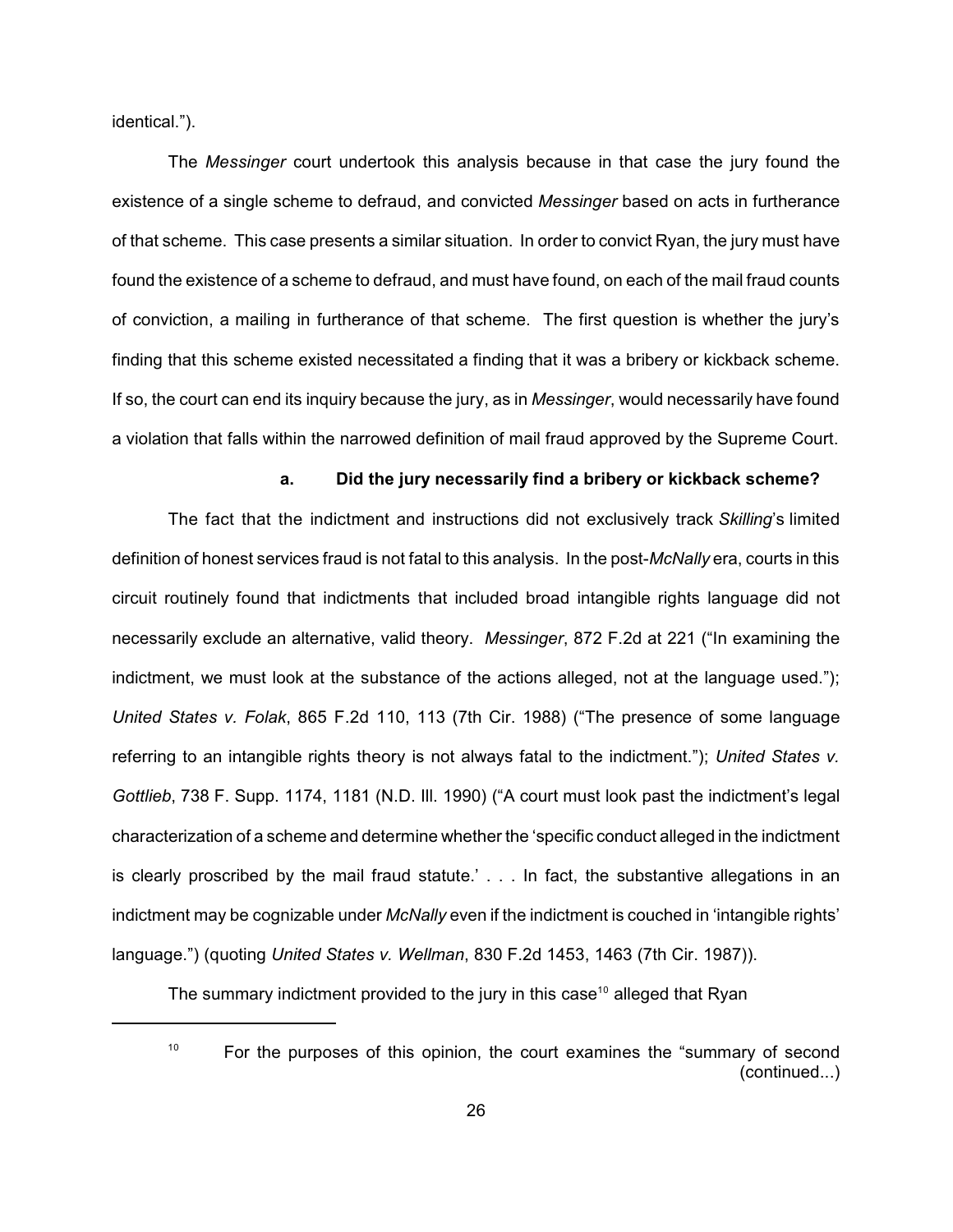devised and intended to devise, and participated in, a scheme and artifice to defraud the people of the State of Illinois, and the State of Illinois, of money, property and the intangible right to honest services of defendant Ryan and other official and employees of the State of Illinois, by means of materially false and fraudulent pretenses, representations, promises and material omissions, and in furtherance thereof used the United States mails and other interstate carriers.

The indictment went on to further describe the scheme in three additional paragraphs labeled

"Overview of Scheme," which, in addition to the language below, included specific examples of

actions illustrating the components of the scheme:

- 3. It was part of the scheme that defendant Ryan performed and authorized official actions to benefit the financial interests of Ryan, defendant Warner, Arthur Ronald Swanson, Harry Klein and Donald Udstuen and designated third parties including Ryan family members and Citizens for Ryan.
- . . .

. . .

- 4. It was further part of the scheme that defendant Ryan and certain third parties affiliated with Ryan received personal and financial benefits from defendant Warner, Arthur Ronald Swanson and Donald Udstuen, while defendant Ryan knew that such benefits were provided with intent to influence and reward Ryan in the performance of official acts.
- 5. It was further part of the scheme that . . . defendants Ryan, Warner, Arthur Ronald Swanson, and Donald Udstuen concealed their financial relationships . . .

As this court reads the indictment's language, Paragraph 5 presents a conflict-of-interest theory that, standing alone, would not satisfy *Skilling.* Paragraph 3 alleges a theory consistent with bribery, although one that does not necessarily constitute bribery in every instance. Paragraph 4, however, does contains a description that necessarily includes the "stream of benefits" theory of bribery discussed above. Thus, the indictment did present at least one theory of honest services

 $10$ (...continued)

superseding indictment" that was provided to the jurors. "In reviewing the indictment, the evidence, and the jury instructions, our 'inquiry is limited to a review of the case as it was presented to the jury and not how it might have been presented.'" *Messinger*, 872 F.2d at 221 (quoting *Magnuson v. United States*, 861 F.2d 166, 168 (7th Cir. 1988)).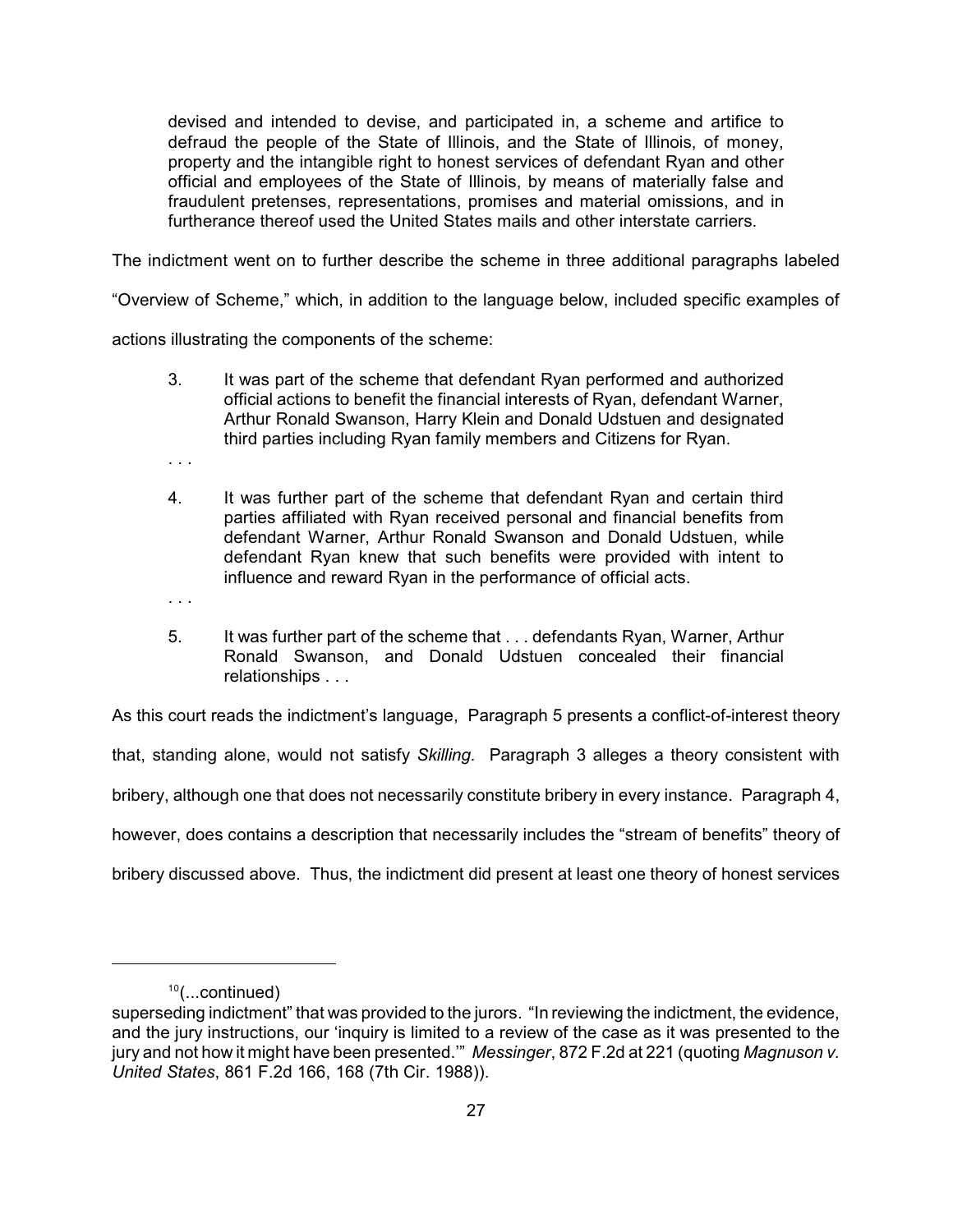fraud that remains valid post-*Skilling*. 11

The elements of mail or wire fraud are "(1) a scheme to defraud (entailing a material misrepresentation), (2) an intent to defraud, and (3) the use of the mails." *United States v. Sorich*, 523 F.3d 702, 708 (7th Cir. 2008). In addition, for an honest services mail fraud charge in the Seventh Circuit, the Government was also required to show the misuse of position for private gain. *Id.* These requirements correspond to the outline of the scheme charged in the Ryan indictment: the first paragraph speaks of the acts involved in the scheme and the object of the frauds; the second paragraph refers to the private gain reaped from the scheme; and the third paragraph describes the material misrepresentations upon which the scheme relied. Each additional mail fraud count in the indictment then detailed the mailing requirement

Does the fact that the jury found that a fraud scheme existed mean, therefore, that the scheme involved bribery or kickbacks? With respect to the mail fraud charges, the jury was instructed that they were required to find that "the defendant knowingly devised or participated in the scheme to defraud or to obtain money or property by means of materially false pretenses, representations, or promises, *as charged*." (Instructions at 75; Tr. 23902) (emphasis added). The instructions further explained that "[a] scheme to defraud is a scheme that is intended to deceive or cheat another and to obtain money or property or cause the potential loss of money or property to another or to deprive the people of the State of Illinois of their intangible right to the honest

The parties devoted substantial attention to these three paragraphs during the jury 11 instructions conference. Ryan argued that the "intent to influence" language must be inserted in paragraph 3. (Tr. 22761-75.) The Government argued that would be unnecessary because it would be clear from all of the instructions that the jury must find each paragraph in the "Overview of Scheme" section satisfied in order to convict. (*Id.*) The parties agreed to keep the original language of the indictment, but delete a paragraph from one of the Government's proposed instructions to the effect that the jury that must unanimously find a false representation, but that "the government is not required to prove all of them." (*Id.*) During this conference, Ryan seemed most concerned that the jurors would find the awarding of a contract sufficient to establish guilt, without any *quid pro quo*. Defendants did not raise any objection to the concealment language believing that the jurors would not be misled "because paragraph [4] has the *quid pro quo* language in it and paragraph [5] has the concealment language." (Tr. 22766.)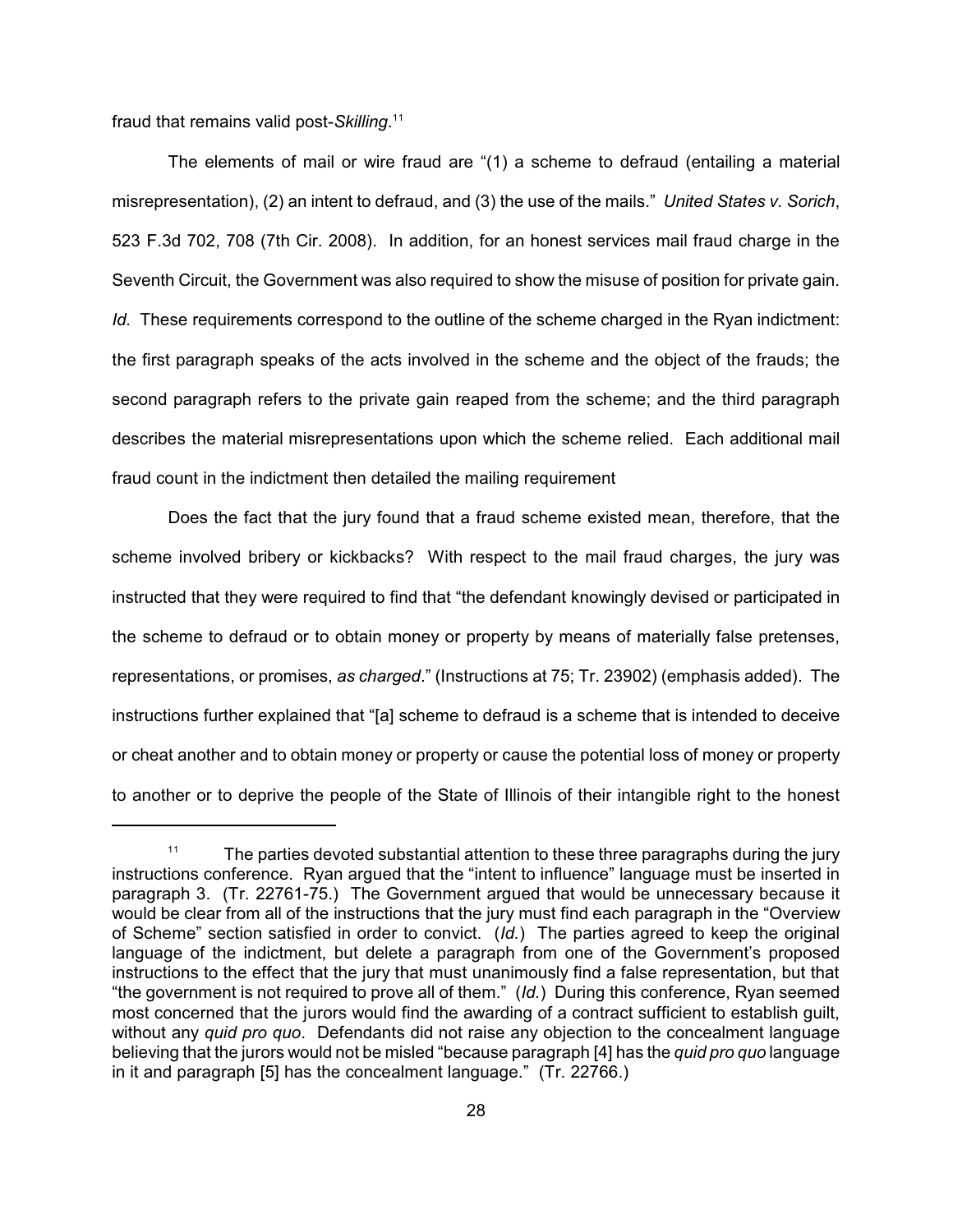services of their public officials or employees." (Instructions at 76; Tr. 23903.) As the court reads this language, it did not on its face require the jurors to find that the charged scheme was one involving bribery.

In addition, the jury was instructed that the mail fraud counts "charge that the defendants participated in a single scheme to defraud" and that to find the defendant guilty of a particular count, the jury must "find beyond a reasonable doubt that the proved scheme to defraud was included within the charged scheme to defraud . . . provided that all other elements of the mail fraud charge have been proved." (Instructions at 77; Tr. 23903.) Thus, although the jury was required to find that a charged scheme to defraud existed, no language within either the indictment or the jury instructions explicitly required the jurors to find that every part of the scheme described in the indictment necessarily existed. Case law supports the conclusion that, unless instructed otherwise, a jury need not have found that every part of an alleged scheme existed in order to find that the scheme as a whole existed. *See United States v. Reicin*, 497 F.2d 563, 568 (7th Cir. 1974) ("The issue is whether lack of [proof of one part of a mail fraud scheme], despite the presence of the other elements of the scheme as alleged in the indictment, vitiates the conviction on [one count]. We hold that it does not. '[I]n most mail fraud prosecutions, there are numerous instances of allegedly illicit conduct, all of which need not be proved to sustain a conviction.'") (quoting *Anderson v. United States*, 369 F.2d 11, 15 (8th Cir. 1966); *United States v. Toney*, 598 F.2d 1349, 1355-56 (5th Cir.1979) ("In mail fraud cases the government need not prove every allegation of fraudulent activities appearing in the indictment. It need only prove a sufficient number of fraudulent activities to support a jury inference that there was a fraudulent scheme.").

It might be possible to read the jury instructions in this case as *requiring* that the jury find the scheme to involve accepting gifts "with intent to influence" official acts. The court declines to construe the instructions this way, however, because there was no explicit instruction to this effect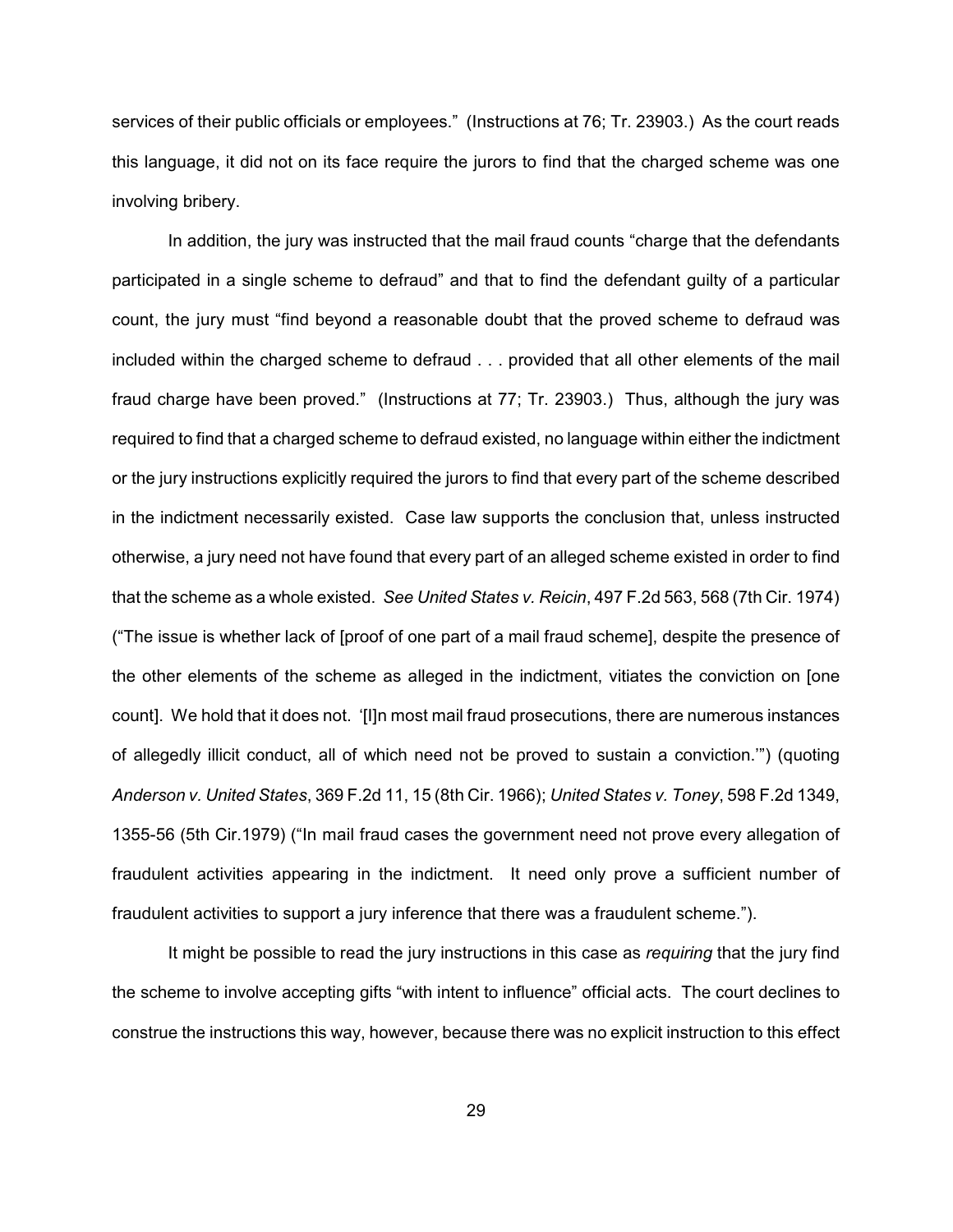and because the Government, in its closing rebuttal argument,<sup>12</sup> suggested such a finding was not necessary. *See, e.g.*, Tr. 23771 ("[T]his is the heart of the matter. For the first ten counts of the indictment, it is the heart of the matter. It's about trust. Mr. Ryan's honest services. That's what it's about. . . . So, folks, on this honest services, on this scheme, this first element, it can be met with a conflict of interest.").

## **b. Does the conviction rest on a still-viable theory?**

Because the jury need not have found every aspect of the charged scheme, the next question is whether the findings they did make support a still-viable theory of honest services fraud. In reviewing mail fraud convictions after *McNally*, courts in this circuit looked to whether one charged theory was "easily separable" from the other. *See, e.g.*, *United States v. Eckhardt*, 843 F.2d 989, 997 (7th Cir. 1988) ("Where a fraud scheme involves multiple objectives, some of which are insufficient to state an offense under *McNally*, the remaining charge or charges will be deemed sufficient to state the offense if they are 'easily separable' from the charges deemed insufficient. In such a case, those allegations which are insufficient to state an offense are mere surplusage, and do not taint the remainder of the indictment.") (citations omitted); *United States v.*

 $12$  The court notes that the Government's closing was equivocal on this issue. Thus, in rebuttal, the Government argued that an honest services mail fraud scheme could be established simply with a showing of conflict of interest. In its main closing argument, however, the Government hammered on the bribery theory. *See, e.g.*, Tr. 22831 ("This was a case in which George Ryan steered government contracts, leases, and money to Larry Warner and a select few group of individuals who were also providing George Ryan, his family and friends with various undisclosed benefits."); Tr. 22836 ("George Ryan, as a public official, had a duty to provide honest services to the people of the state of Illinois who had elected him. And the evidence in this case has shown that he repeatedly violated that duty. He violated that duty by giving state benefits, like contracts and leases, to his friends—Warner, Swanson, Klein—while at the same time they were providing various undisclosed financial benefits to him and his family and to his friends."); Tr. 22956-58 ("What the Government's case is about is that George Ryan received these financial benefits for himself and steered other benefits to third parties, benefits that were not disclosed to the public, from the very individuals and during the very time frame that George Ryan was steering these various people profitable and lucrative leases and contracts. So it's this undisclosed flow of benefits that was charged in the indictment, it's this undisclosed flow of benefits that is in violation of the law, and it's this undisclosed flow of benefits that were proven in this case beyond a reasonable doubt.").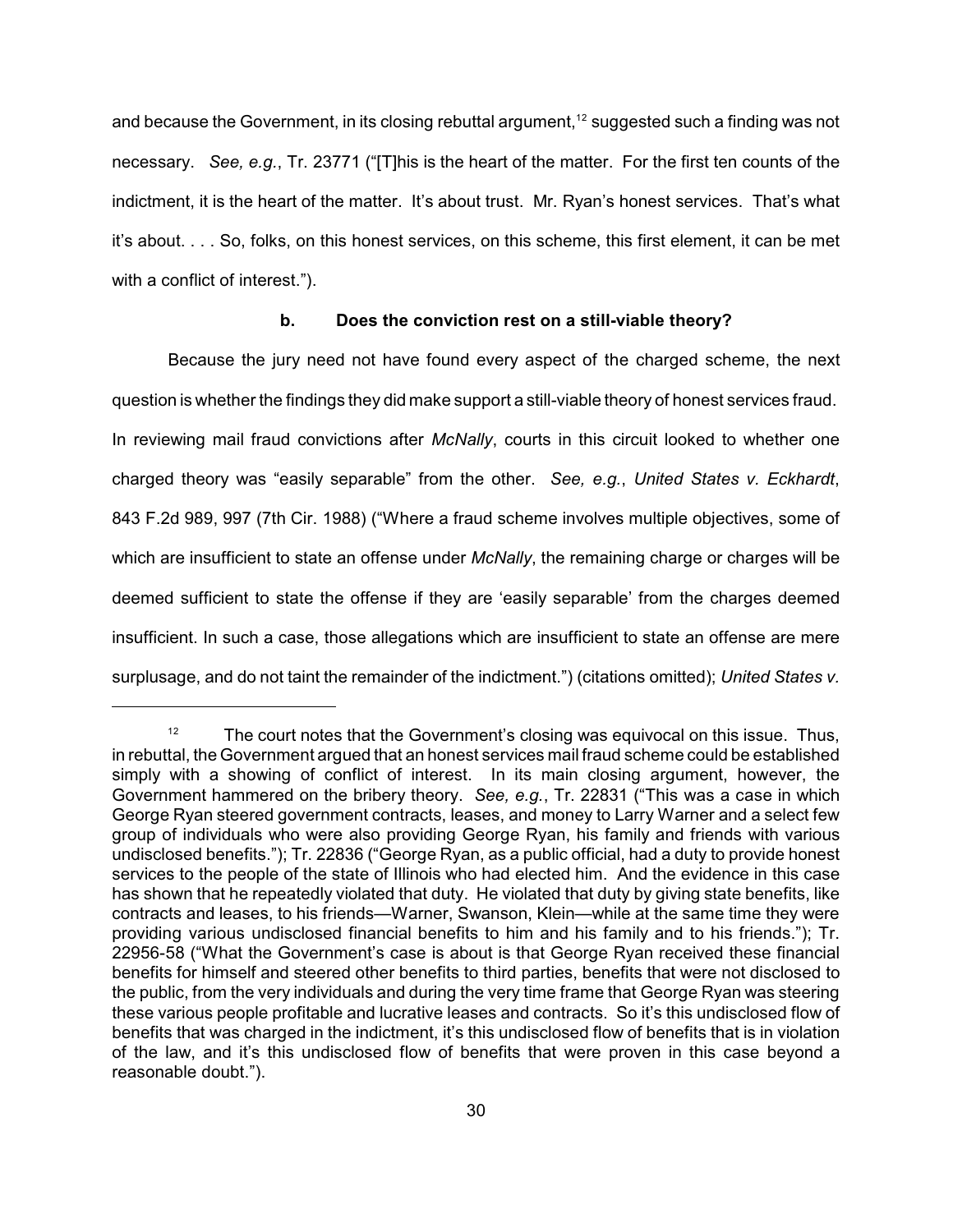*Folak*, 865 F.2d 110, 113 (7th Cir. 1988) ("[W]here an indictment alleges multiple schemes, some of which serve to defraud victims of property and others that deprive them of some intangible right, we have treated as surplusage any intangible rights theory of fraud that was 'easily separable' from allegations of a scheme to defraud of money or property. We have also held that where a single set of facts establishes both a scheme to defraud a victim of money or property, as well as a deprivation of some intangible right, *McNally* does not require setting aside the conviction.") (citations omitted). The Seventh Circuit undertook a similar inquiry in *Black*, when it determined that a money-property theory could be disentangled from an honest services theory, and determined that a reasonable jury would necessarily have upheld one count of conviction on a money-property theory. *Black*, 625 F.3d at 393.

The difficulty in this case arises because *Skilling* did not invalidate an entire theory of mail fraud, as *McNally* did, but rather eliminated all sub-theories of honest services fraud that do not require bribes or kickbacks. Thus, the court must separate the bribery theory on which Ryan was charged, and the jury instructed, from the invalid theories described above—including the *Bloom* theory, the conflict-of-interest theory, and the state law theories. In order to do this, the court will examine the evidence presented at trial on each mail fraud count for which Ryan was convicted, and determine whether that set of facts could have supported a scheme in the indictment *other than* the bribery scheme. In each case, if it could have, the court must determine whether a reasonable jury could have convicted based on the alternate theory but not on the bribery theory. The evidence essentially established two "streams of benefits," one from Warner to Ryan (and his family members), and one from Harry Klein to Ryan. Because in the case of Warner, each "stream of benefits" "quid" is allegedly tied to multiple "quos," the court will first examine the benefits alleged to have been received by Ryan from Warner as a whole, and then examine the acts alleged to have been performed in return.

31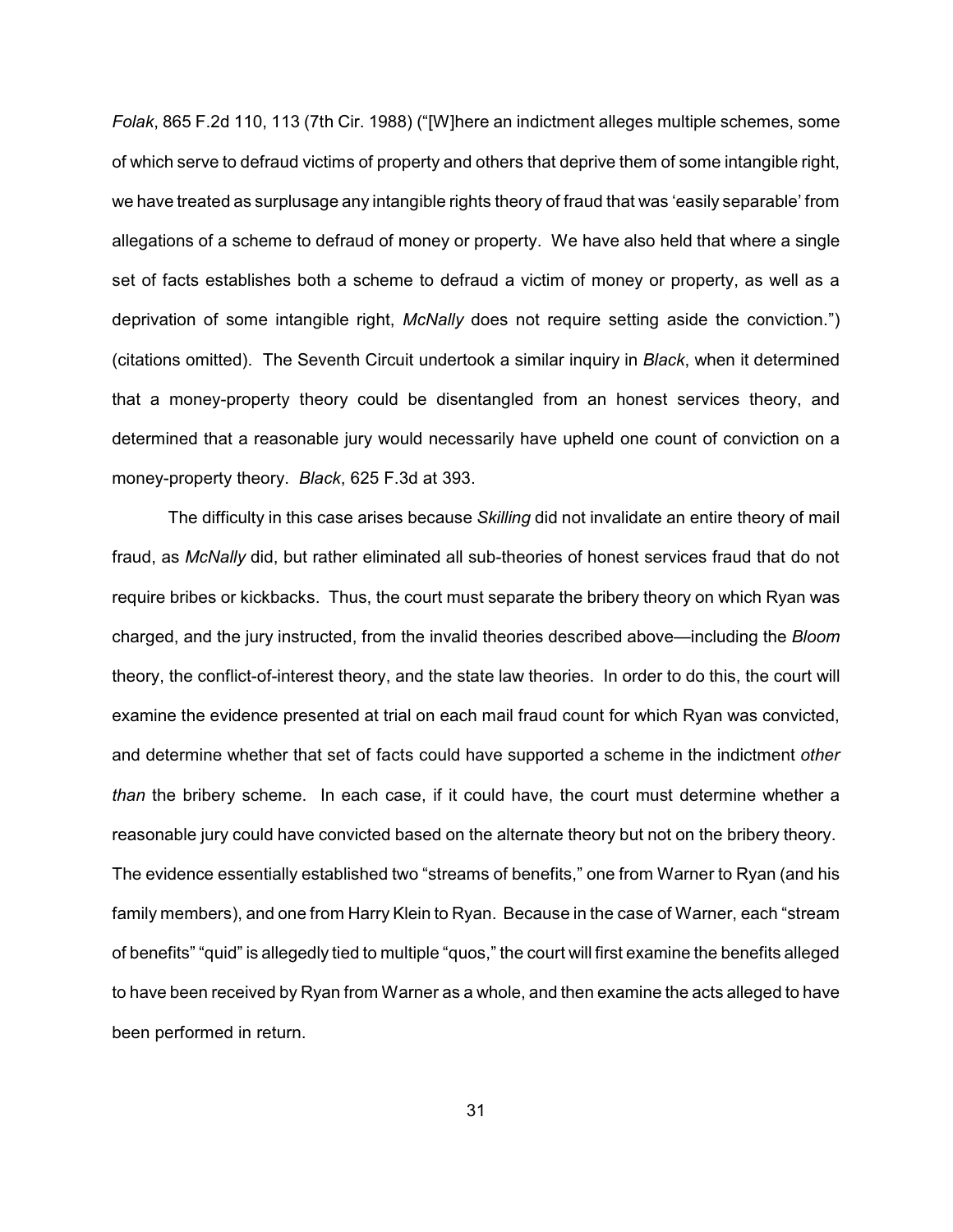### **2. Warner-related Mail Fraud Counts**

## **a. Stream of Benefits from Warner to Ryan**

In ruling on Ryan's post-trial motion, this court observed that "[t]he government introduced a great deal of evidence of Ryan's acceptance of gifts and benefits." *Warner*, 2006 WL 2583722, at \*6. Specifically, the benefits flowing from Warner to Ryan included favorable construction and insurance benefits to Ryan's family members; investments in Ryan's son's business; and favorable financial treatment of Comguard, a business involving Ryan's brother. *Id.* As Ryan himself notes, Warner wrote a \$3,185 check to pay for the band that played at Ryan's daughter's wedding and held two major fund-raisers for Ryan, raising a total of  $$250,000$ .<sup>13</sup> (Pet.'s Br. at 19.) The government also provided circumstantial evidence that Ryan received cash from Warner and others. *Warner*, 2006 WL 2583722, at \*6. The jury need not have believed every one of these incidents occurred or that every incident had a corrupt purpose. As explained below, however, the jury must have believed that in several instances Warner did provide benefits to Ryan in exchange for acts. Moreover, Ryan's convictions on the false statement and tax charges mean that the jury must have believed he substantially understated his income and that he had a "personal financial relationship" with Warner.

#### **b. Count Two**

Count Two of the indictment charged that the mailing of a check from the State of Illinois to American Detail & Manufacturing Co. ("ADM") was in furtherance of the scheme to defraud. The evidence at trial showed that Ryan intervened on Warner's behalf in order to get James Covert, head of the Secretary of State's vehicle-services division, to withdraw contract specifications that might have caused ADM to lose a valuable vehicle registration stickers contract. At the time, ADM

As noted, the jury was instructed that campaign contributions are unlawful only if given in exchange for a specific official act.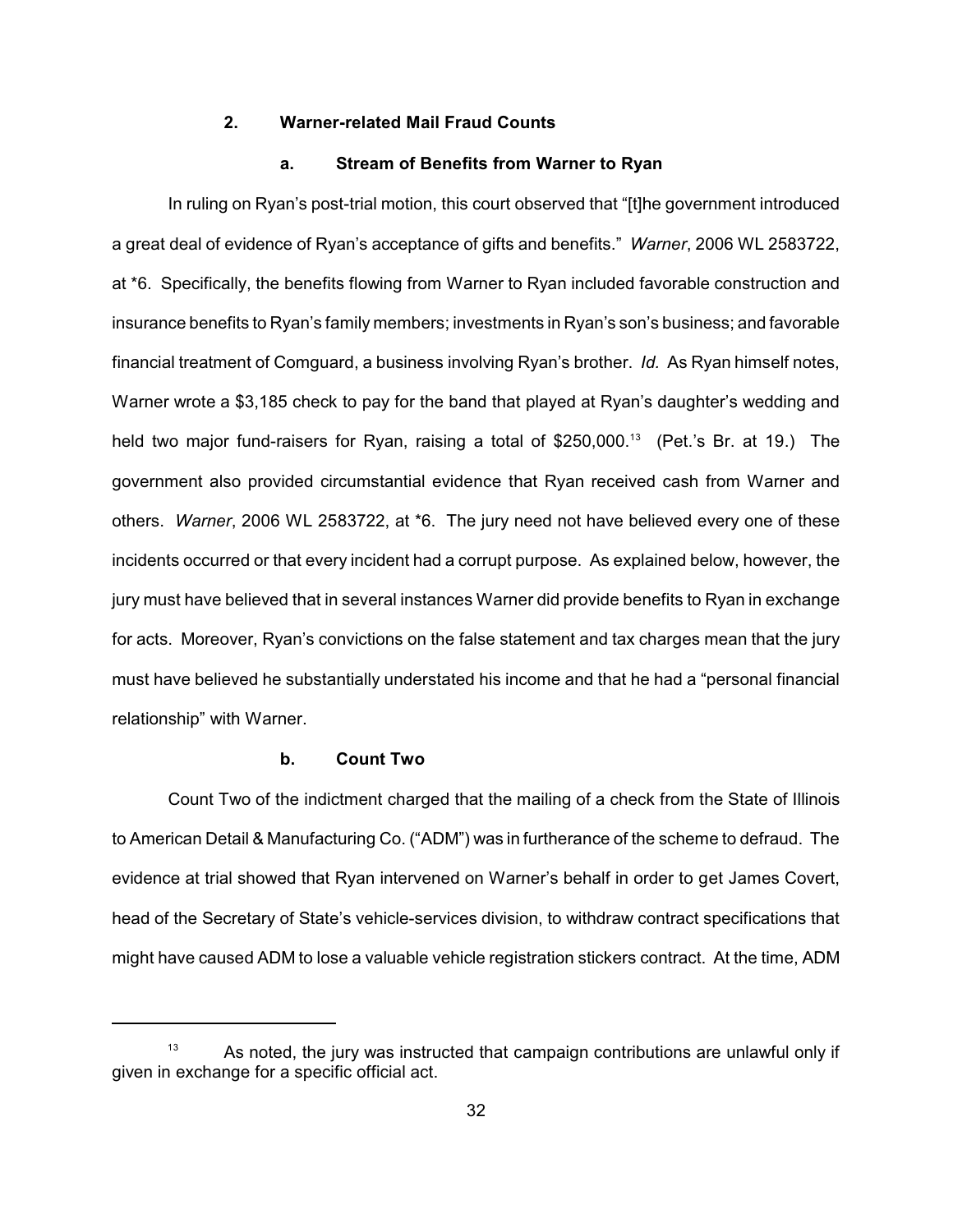was Warner's client, and prior to Ryan's direct intervention, Warner represented to Covert that he had "authority to speak for Secretary Ryan" and wanted ADM to retain the contract.

In ruling on the sufficiency of the evidence in support of this count, the court noted that jurors had been instructed that if Ryan had acted in good faith—he claimed that his instructions to Covert were motivated by legitimate law-enforcement concerns—they should not convict him on this count. The jurors convicted Ryan despite this instruction, and the court observed that "Ryan's direct intervention on Warner's behalf, and his attempt to conceal his intervention by directing Covert to withdraw the specifications quietly, amply support the jury's verdict with respect to Count Two." *Warner*, 2006 WL 2583722, at \*6.

Paragraph 3 of the summary indictment describes the Warner transaction, charging that it was part of the scheme that Ryan "performed and authorized official actions to benefit the financial interests of . . . Warner. . . . The official actions Ryan performed and authorized included: Awarding, and authorizing the award of, contracts and leases, and intervening in governmental processes related thereto and causing contractual payments to be made to benefit the financial interests of defendant Warner." Paragraph 4 describes the receipt of benefits by Ryan, explaining that "[i]t was further part of the scheme that defendant Ryan and certain third parties affiliated with Ryan received personal and financial benefits from defendant Warner . . . while defendant Ryan knew that such benefits were provided with intent to influence and reward Ryan in the performance of official acts."

In order to convict Ryan on Count Two, the jurors had to believe one of three theories: either (1) Ryan concealed a conflict-of-interest related to the ADM contract; (2) Ryan misused his office for private gain in discussing the contract with Covert; or (3) Ryan accepted benefits (bribes) from Warner in exchange for his intervention.

The first theory does not stand on its own. The only conflict of interest presented to the jury relating to ADM was Ryan's relationship with Warner and Warner's involvement in this contract.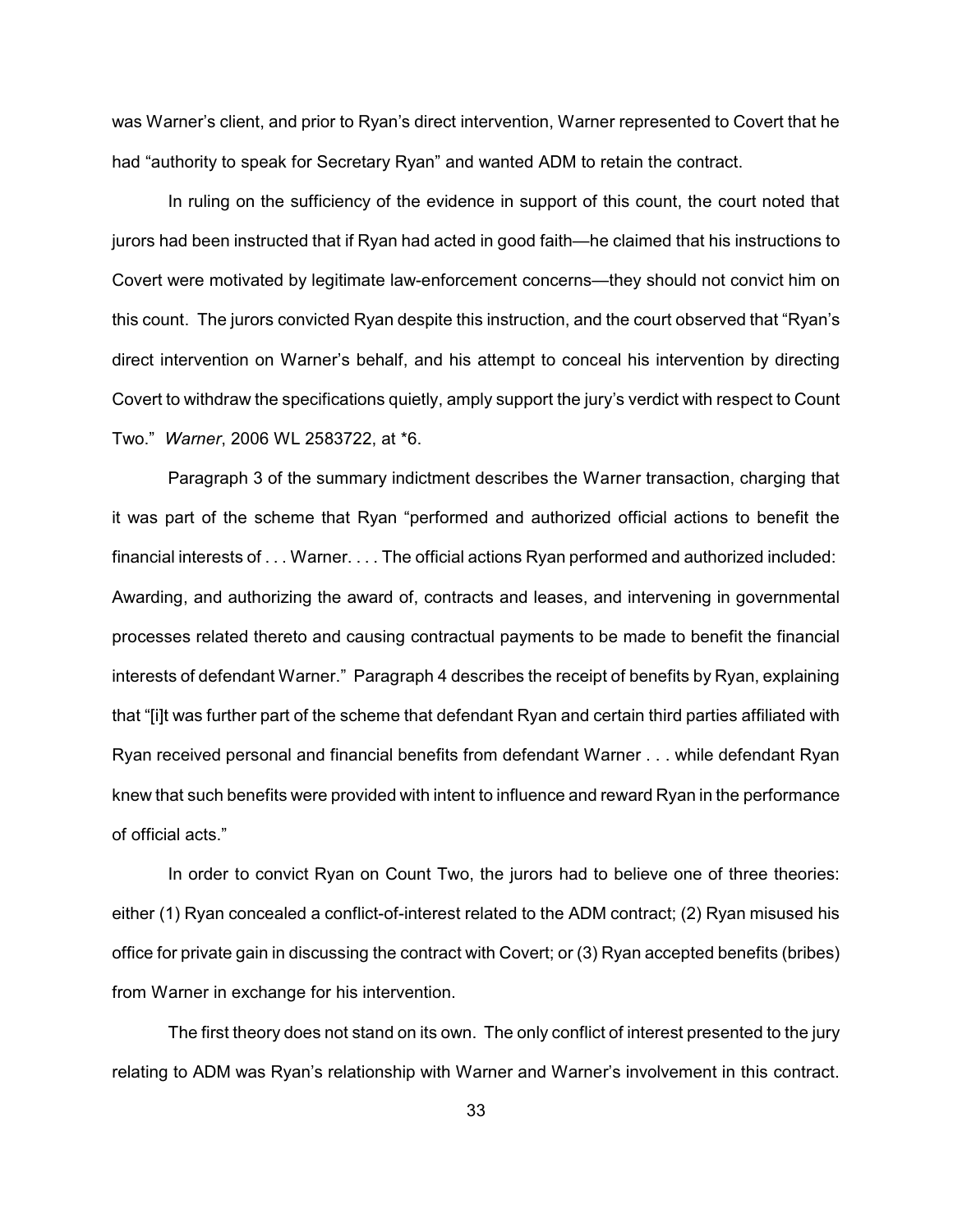Therefore, if the jury found that Ryan concealed a conflict of interest (theory (1)), it necessarily had to find that he had misused his office for private gain (theory (2)), or that he had accepted benefits from Warner in exchange for favors relating to ADM (theory (3)). The misuse of office theory (2) might stand alone if the jury believed that Ryan decided for some illegitimate reason—unrelated to the benefits Warner provided to Ryan—to coerce Covert into withdrawing the specifications. But the only motivations Ryan had to interfere with this contract were for legitimate law-enforcement reasons, as the defense suggested, or to compensate Warner for the stream of benefits he provided, as the Government urged. The jury rejected the good faith motive. Accordingly, the jury could only have convicted him on this count if it believed that his conduct was a response to the stream of benefits. Ryan suggests that the only "private gain" he received for his intervention in this transaction was the approval of his friend. As explained earlier, however, the jurors must have rejected this argument; they were specifically instructed that if the benefits Ryan received from Warner were merely the proceeds of a friendship, they could not be the basis for a conviction. *See* I.D *supra*. The court concludes that the jury must have found Ryan accepted gifts from Warner with the intent to influence his actions.

The Government did present the awarding of contracts and leases in these terms. In closing, the Government urged:

George Ryan, as a public official, had a duty to provide honest services to the people of the state of Illinois who had elected him. And the evidence in this case has shown that he repeatedly violated that duty. He violated that duty by giving state benefits, like contracts and leases, to his friends—Warner, Swanson, Klein while at the same time they were providing various undisclosed financial benefits to him and his family and to his friends. The benefits included free vacations, loans, gifts, campaign contributions, as well as lobbying money that Ryan assigned or directed to his buddies. In short, Ryan sold his office. He might as well have put up a 'for sale' sign on the office.

Tr. 22836. Further, the Government presented a valid "stream of benefits," "retainer," or "course of conduct" bribery theory when it explained that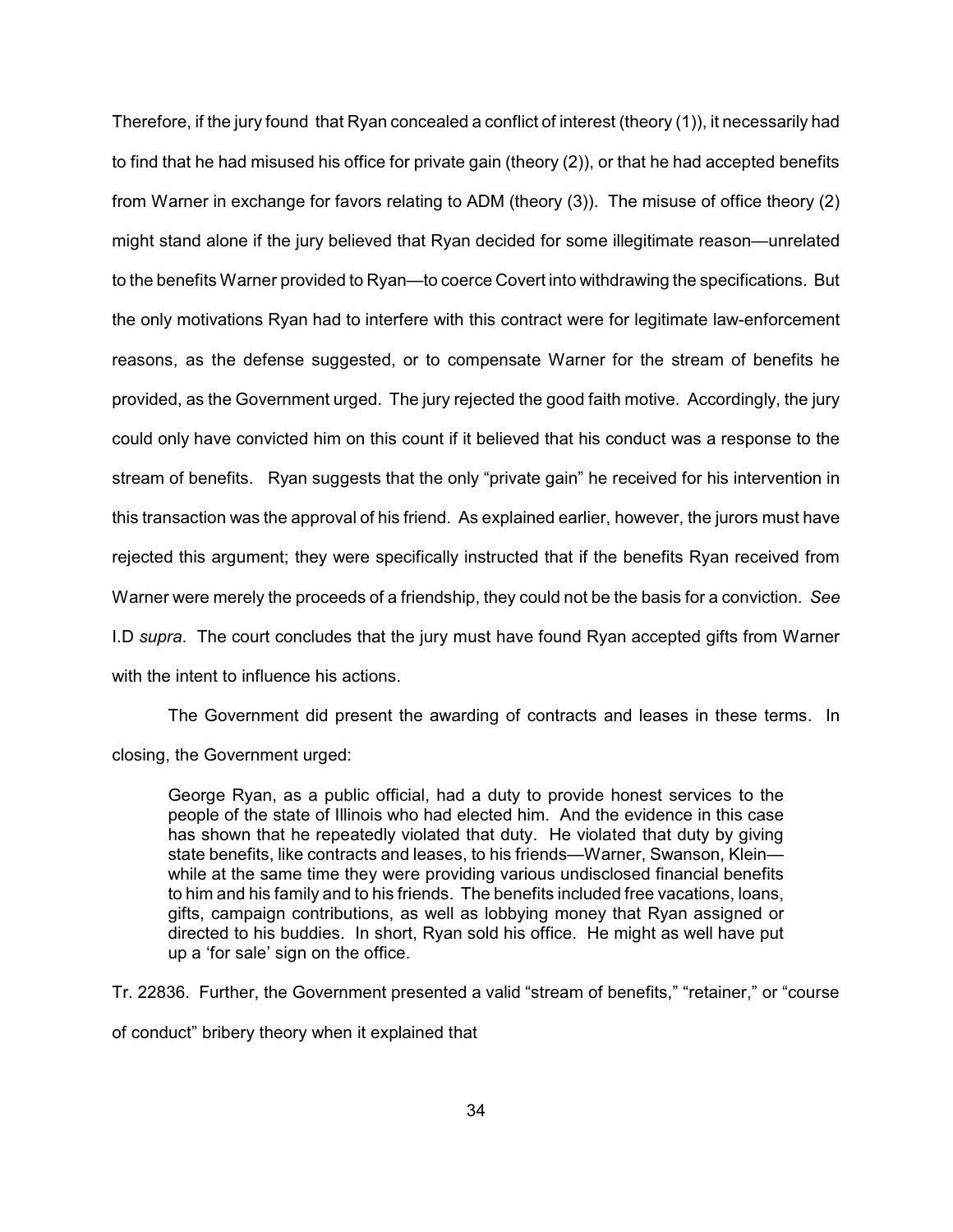this is not a case in which a public official had a specific price for each official act that he did, like a menu in a restaurant where you pick an item and it has a particular price. The type of corruption here—that type of corruption where you give me this, I will give you that, is often referred to as a *quid pro quo*. The corruption here was more like a meal plan in which you don't pay for each item on the menu. Rather, there is a cost that you pay, an ongoing cost, and you get your meals. And for Warner, Swanson, and Klein it was not a cash bar. This was an open bar during Ryan's terms as secretary of state and as governor.

Tr. 22852. While Ryan is correct that the Government also suggested Ryan could be convicted based on a conflict of interest, as explained earlier, that was not a tenable independent theory that would have supported conviction of Ryan on Count Two.

### **c. Counts Three and Eight**

Counts Three and Eight both involve the steering of leases to Warner. In Count Three, the government charged that a mailing related to the State's lease of a Warner-owned building was in furtherance of the scheme. In evaluating the sufficiency of the evidence on this count, the court found that three witnesses "testified as to Ryan's (and Warner's) direct involvement. Ryan put Sherman in contact with Warner to look for a new site, and the jury could reasonably infer from Borisy's testimony that Ryan knew Warner owned the Joliet building at the time." *Warner*, 2006 WL 2583722, at \* 8.

Count Eight similarly charged Ryan with mail fraud based on a mailing from the state to a company controlled by Warner, for the lease of a building in Bellwood by the office of the Secretary of State. In evaluating the evidence on this count, this court pointed to "evidence from which the jury could have concluded that Ryan steered the lease to Warner, in a top-down fashion, and that the approval of his subordinate was a mere formality. Moreover, the layers of deception surrounding the transaction support the jury's finding that the Defendants acted with the requisite intent." *Id.* at \*12.

The same analysis applied to Count Two applies here, and leads to the conclusion that absent good faith, the jury must have convicted Ryan on this count because he steered these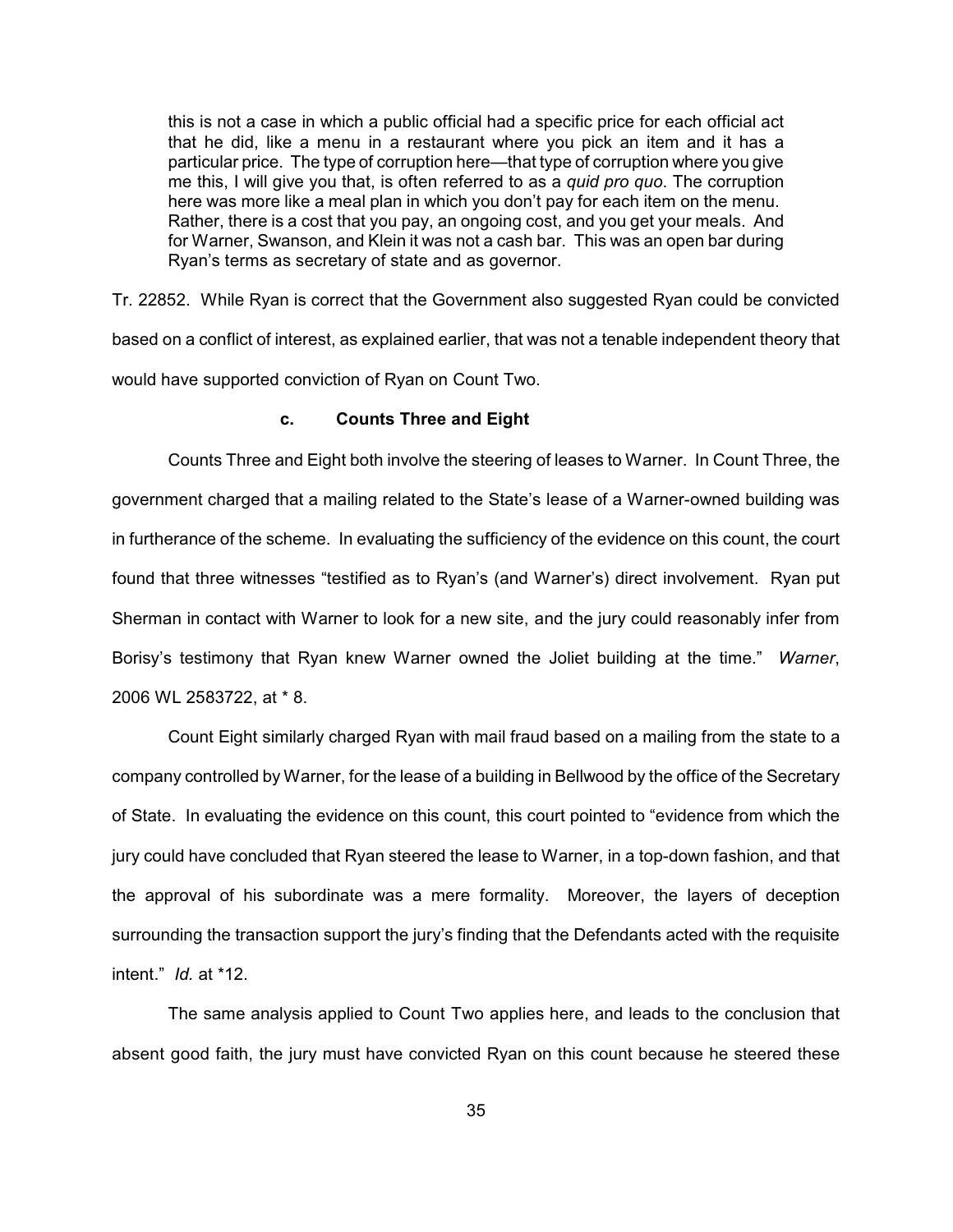leases to Warner in exchange for Warner's provision of benefits to Ryan. In other words, the lease was steered to Warner because he participated in a "stream of benefits" bribery scheme with Ryan. Ryan argues that the jury might have believed "that Ryan favored Warner in awarding leases and other business, but [that] did not indicate that Warner ever gave Ryan a bribe or a kickback." (Pet.'s Br. at 19.) The court disagrees. No reasonable jury would have believed that Ryan committed mail fraud by awarding these leases to Warner, but not believed that the lease was awarded in exchange for the benefits provided by Warner to Ryan. The jury believed that Ryan acted with the intent to defraud, and that Ryan "performed and authorized official actions" to benefit Warner's financial interests. As noted earlier, it rejected the argument that the benefits flowing from Warner to Ryan were innocent gifts from one friend to another. The evidence of benefits flowing from Warner to Ryan, and Ryan's significant involvement in the steering of these leases lead to one conclusion: that Ryan accepted the gifts from Warner with the intent to be influenced, and that these leases are the manifestation of that influence.

### **d. Count Four**

Count Four charged that a check from IBM to a consulting company controlled by Ryan was mailed in furtherance of the scheme. The Government contended that Warner took advantage of information gleaned from his association with Ryan to profit through a consulting contract with IBM. The court found sufficient evidence for a jury to find "that Warner's IBM proceeds were a direct result of the access to the SOS Office that Ryan gave Warner." *Warner*, 2006 WL 2583722, at \*9.

This charge differs from those discussed earlier in that there is no suggestion that Ryan took any specific "action" related to the IBM contract—and the standard definition of bribery requires some sort of official action in exchange for the benefits received. A question left unanswered in *Skilling* is whether each act taken in furtherance of a bribery scheme must itself be an official act of the type that could support conviction of a bribery offense. *Skilling* spoke in terms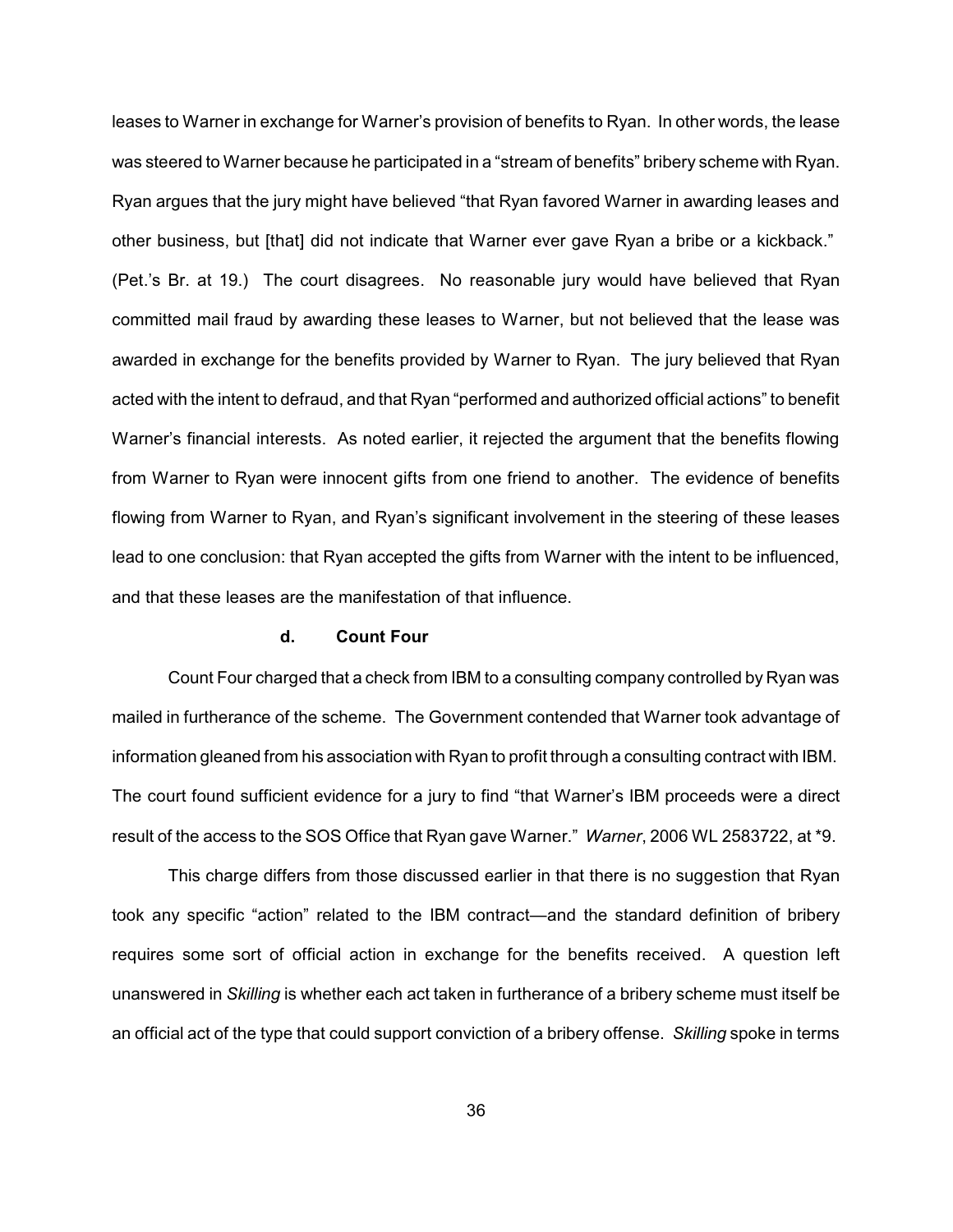of a bribery scheme, not in terms of specific acts of bribery. *Skilling*, 130 S. Ct. at 2931 ("The 'vast majority' of the [core] honest-services cases involved offenders who, in violation of a fiduciary duty, participated in bribery or kickback schemes."); *id.* at 2931 n.42 ("Apprised that a broader reading of § 1346 could render the statute impermissibly vague, Congress, we believe, would have drawn the honest-services line, as we do now, at bribery and kickback schemes."). In a case decided one month after the *Skilling* decision, the First Circuit found (in a decision in which Justice Souter joined the panel) that a state legislator who took payments in order to arrange meetings between health insurers and his client could constitute honest services fraud on a bribery theory, even absent payment for a vote or other explicit action. The court explained that

[l]egislators can and do convene meetings of constituents and seek to settle quarrels among them; but taking a bribe for the use of one's governmental power is a different matter and within the ambit of honest services fraud. . . . What distinguishes this aspect of the case from some others is that the bribe was not for Celona to press or oppose legislation directly through his votes; rather, the purchased use of official power was the implied threat of such action–and also the potential use of influence over legislation in committee–that Celona conveyed largely by implication through the orchestrated meetings. But the distance between this and paying outright for legislative votes is not great: both involve the misuse of office.

*United States v. Urciuoli*, 613 F.3d 11, 16-17 (1st Cir. 2010), *cert. denied*, \_\_\_S. Ct.\_\_\_, 2010 WL 4052920 (Nov. 15, 2010). *See also United States v. Seminerio*, No. S1 08 Cr. 1238 (NRB), 2010 WL 3341887, at \*6 n.9 (S.D.N.Y. Aug. 20, 2010) ("[T]he Second Circuit rejects the notion that the 'quo' in a *quid pro quo* must be a narrowly defined official act.") (citing *United States v. Middlemiss*, 217 F.3d 112, 120 (2d. Cir. 2000); 18 U.S.C. § 201(b) (defining bribery as accepting a thing of value to induce an official "to do or omit to do any act in violation of the official duty of such official.").

Though the specific act alleged here—the provision of access to material nonpublic information in return for benefits—may not have involved an "official act" of the type that commonly constitutes a plain-vanilla bribery charge, it is certainly misuse of office within the context of an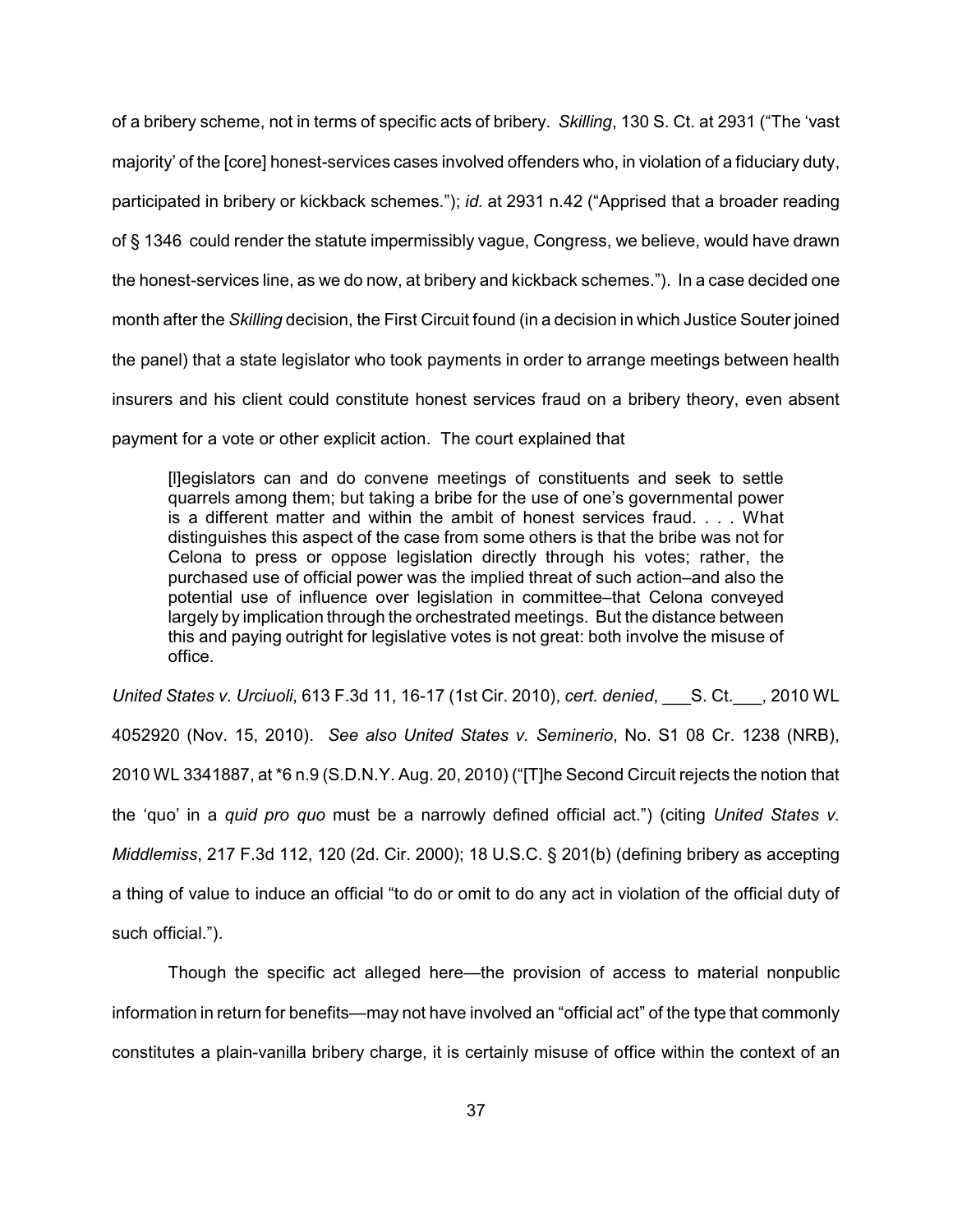honest services bribery scheme. *Seminerio* explained that Skilling was charged with failing to disclose a personal economic interest unrelated to the receipt of any payments, whereas "the conflict of interest that Seminerio was charged with failing to disclose was his receipt of a stream of 'corrupt payments'—i.e., bribes—in connection with, and with the intent to be influenced in, his actions as an Assemblyman." *Seminerio*, 2010 WL 3341887, at \*6. The same reasoning applies here—the only conflict-of-interest Ryan failed to disclose was the receipt of benefits from Warner.

### **e. Count Five**

Count Five charged that a check related to the ADM and IBM contracts was mailed in furtherance of the scheme. Specifically, Warner caused a company he controlled, Omega Consulting Group, to issue a check to a company controlled by Alan Drazek, American Management Resources. The check was sent to Udstuen, who sent the check to Drazek. Drazek cashed the check, kept a portion, and sent the rest to Warner. The court noted in examining this evidence that "[t]his arrangement served no purpose other than to disguise the provenance of the proceeds." *Warner*, 2006 WL 2583722, at \*9. This count, like Count Four, did not identify a specific official action, but the mailing of the check was incident to the bribery scheme, and specifically to the ADM and IBM contracts. A reasonable jury must have found that if this mailing was in furtherance of the scheme, any conflict of interest being concealed was Ryan's role in interfering with the ADM contract, and misusing his office with the IBM contract, in exchange for benefits from Warner and others.

#### **f. Count Seven**

The Government charged in Count Seven that the mailing of a check from Viisage to a consulting firm controlled by Warner was in furtherance of the scheme to defraud. As more fully explained in the court's ruling on Ryan's post-trial motions, regarding this count the "jury could reasonably have found that, by virtue of his relationship with Ryan, Warner obtained access to information about the digital licensing contract and secured a share of the profits for himself, and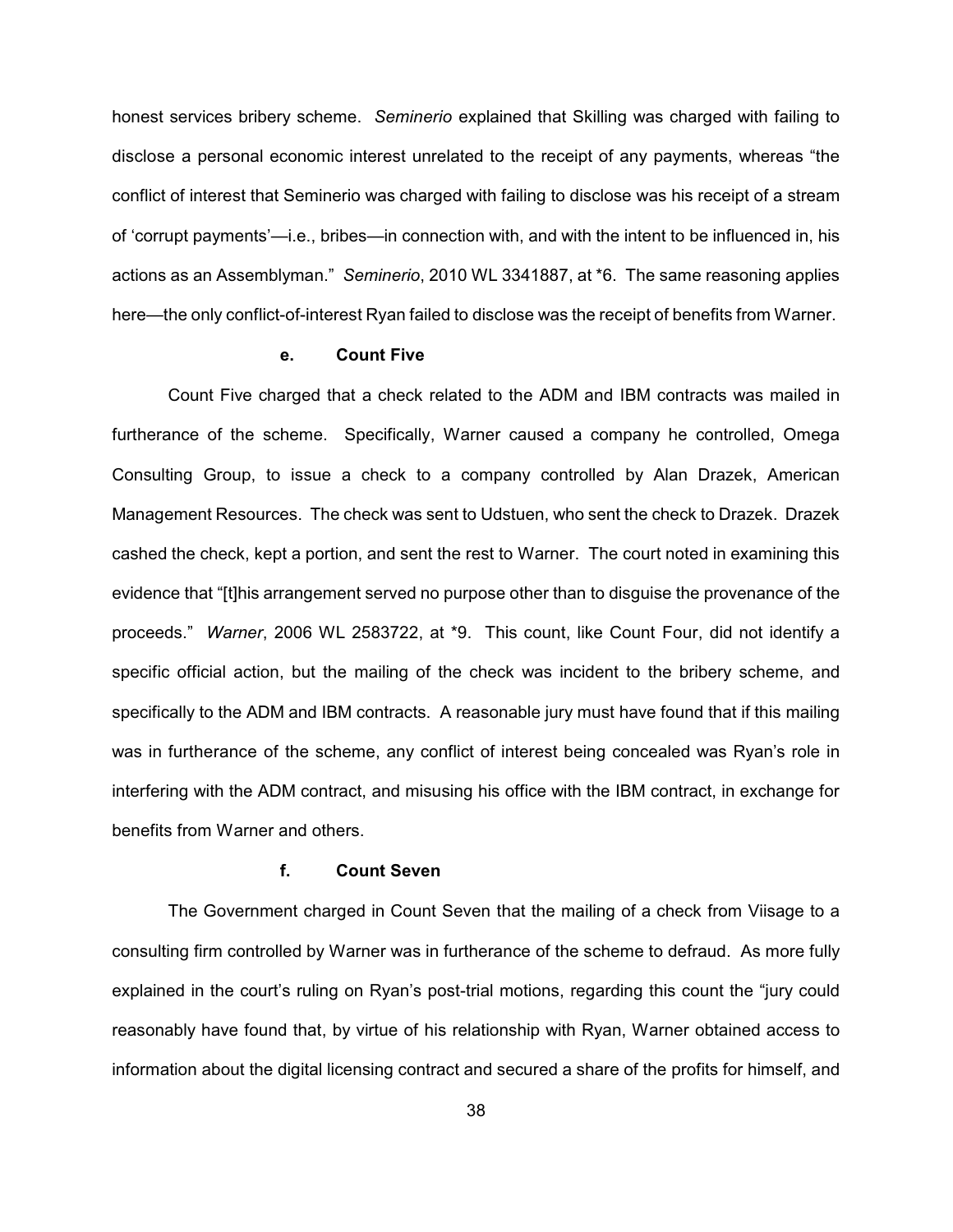that Warner attempted to conceal his role." *Id.* at \*11. This count, like some others, rests on the disclosure of material nonpublic information. Even post-*Skilling*, this court is comfortable in concluding that not every action in furtherance of an honest services bribery scheme must itself adhere to the elements of a paradigmatic bribery charge. In this instance, as part of the flow of benefits running between Ryan and Warner, Ryan allowed Warner access to information from which he was allowed to profit. Ryan's only interest in this was his financial relationship with Warner. No reasonable jury would have found Ryan provided Warner with access to this information and blessed his attempts to benefit from it, without also believing that Ryan did so as part of his exchange of benefits with Warner, and the jury's findings that such benefits were not merely incident to friendship supports this finding.

# **g. Ryan's Convictions on the Warner Mail Fraud Counts Survive Harmless Error**

For the reasons described above, the court finds that the instructional errors regarding the mail fraud counts related to the relationship between Ryan and Warner were harmless. The Government demonstrated both circumstantial and direct evidence of a "stream of benefits" flowing between Ryan and Warner. The jury received instructions that if Ryan received these benefits without the intent to be influenced, there was no criminal act. Ryan's defense argued forcefully for this proposition, and the jury rejected it. The jury was also instructed that if Ryan engaged in these activities in good faith, that would defeat the intent necessary for a scheme to defraud. The jury rejected this defense as well.

Even proceeding under a bribery theory, the Government was not required to prove that Ryan and Warner agreed on specific actions to be taken in exchange for specific benefits. The Government only needed to prove what it argued in most instances—that Ryan and Warner were engaged in an exchange of benefits in which Warner provided Ryan with gifts and cash, and Ryan provided Warner with opportunities to profit from the State's business in the form of leases,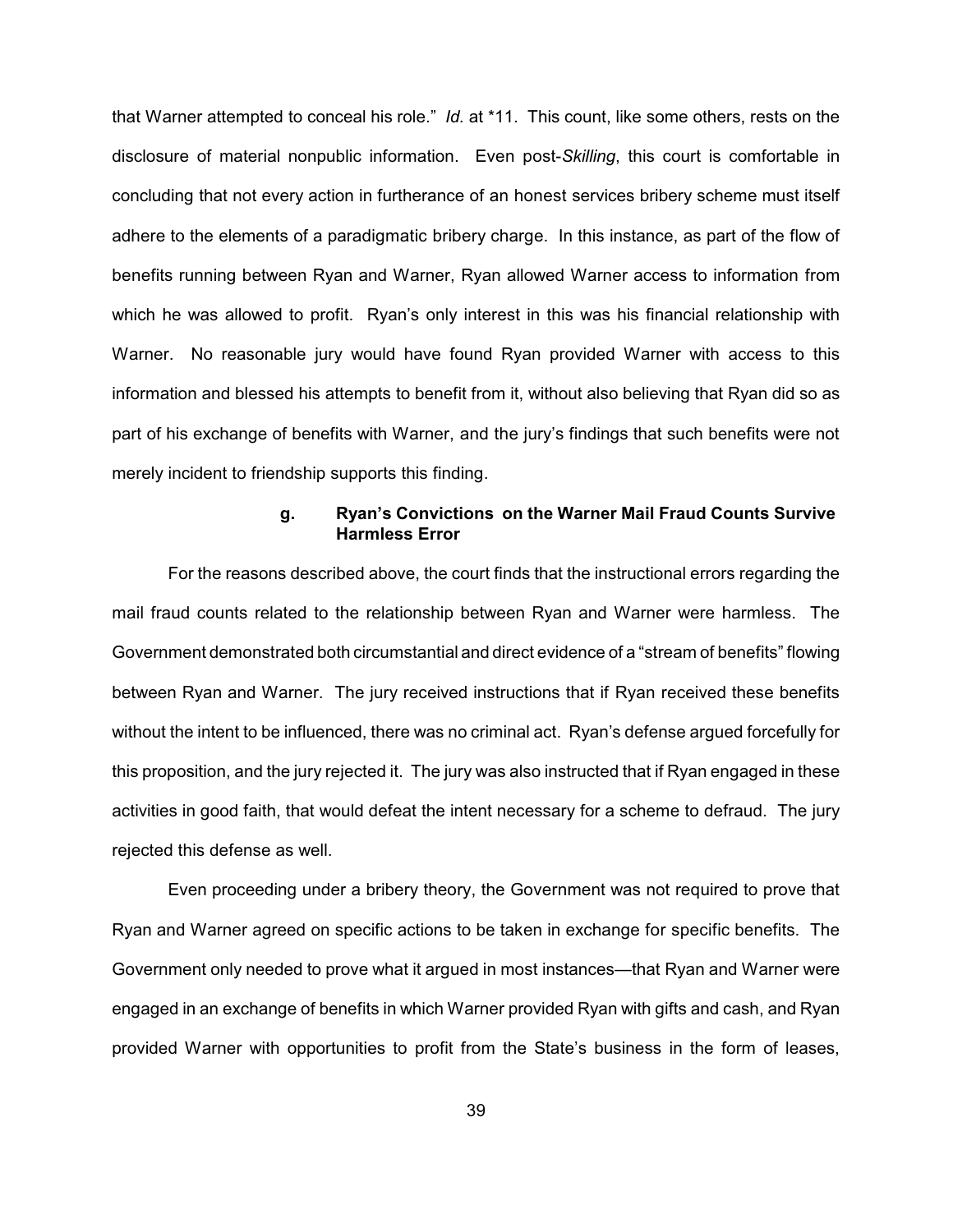contracts, or inside information. Had some of the counts of conviction rested solely on the concealment of a conflict of interest, they might fail under the *Skilling* holding; but in this case, the only conflict of interest that Ryan could have concealed was the benefits he was receiving from Warner. On this record, it is not credible that the jury believed Ryan engaged in a pattern of concealment simply because he was doing "favors" for some friends, and, as discussed above, the jury affirmatively rejected this argument.

Further, the jury found Ryan guilty on numerous false statement and tax charges, suggesting it believed that he had accepted financial benefits and lied to the IRS and FBI about them, and lied about his personal financial relationship with Warner. While Ryan could well have had independent reasons for lying, in the context of the evidence presented, no reasonable jury that believed he concealed benefits and believed he played a role in these transactions could have believed one was not in exchange for the other.

## **3. Harry Klein-related Mail Fraud Count**

Count Six is the sole count of mail fraud related to Harry Klein. That count charged that the mailing of a check from the State of Illinois to a company controlled by Klein was in furtherance of the mail fraud scheme.

Each year from 1993 to 2002, Ryan vacationed at Klein's home in Jamaica. The government demonstrated that Ryan engaged in sham transactions in which he would write a check to Klein for \$1,000—purportedly in return for his accommodations in Jamaica—and then accept that same amount in a cash payment back from Klein. (Pet.'s Br. at 17; Tr. 2838-42; 2844; 9432-44.) In 1997, Ryan proposed that the Secretary of State lease a building owned by Klein for a commercial drivers' license facility. *Warner*, 2006 WL 2583722, at \*10. This court found "ample evidence in the record to support the government's position that this lease was foisted on SOS staff because Ryan wanted to do his friend a favor. Ryan's personal intervention on Klein's behalf initiated the transaction, and Ryan remained involved thereafter." *Id.* Ryan now argues that this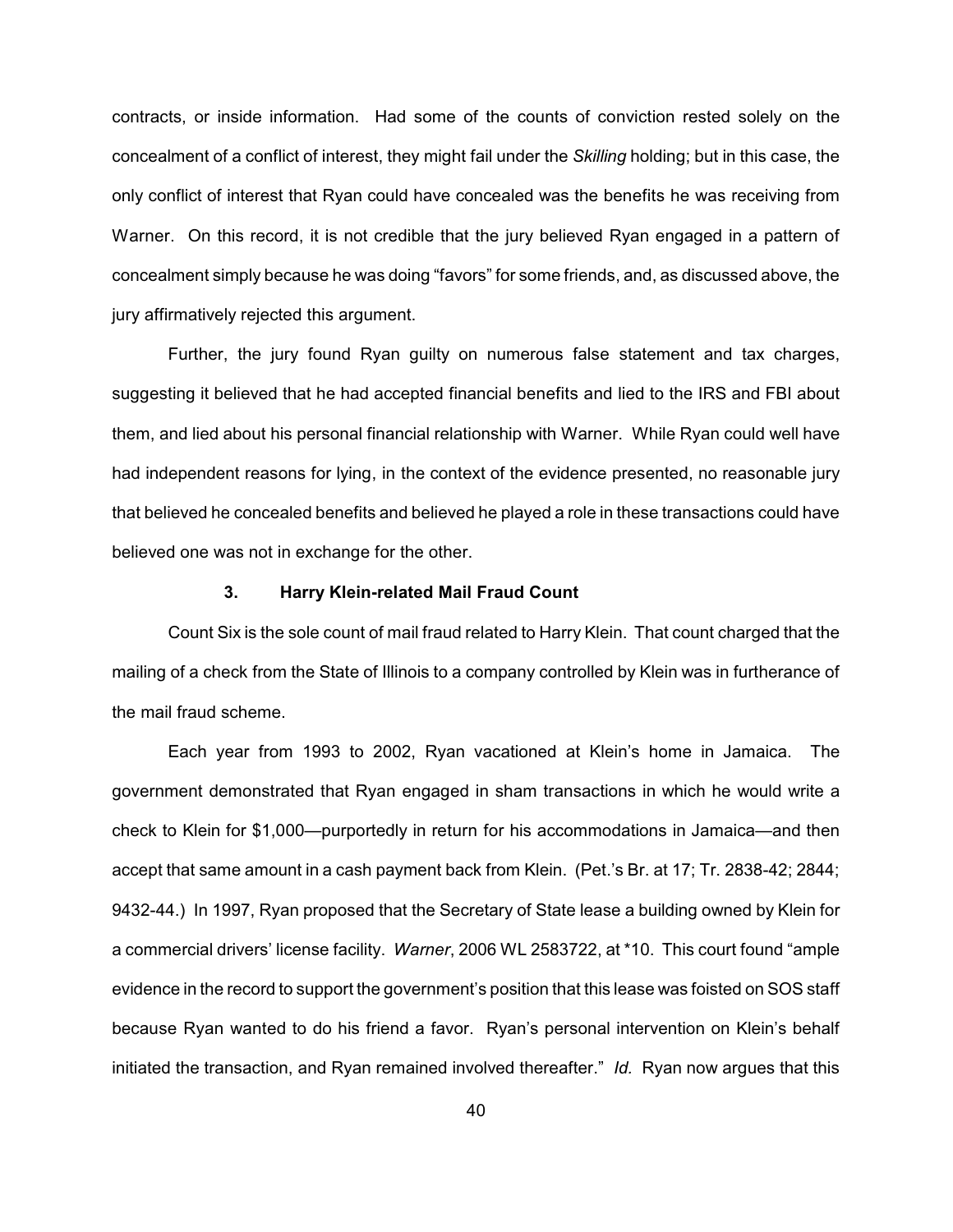mailing was not in furtherance of a bribery scheme. He points to a separate count on which he was convicted for concealing this cash-back arrangement, and argues that he might have concealed these benefits solely because receiving gifts for more than \$50 violated state law. (Pet.'s Br. at 17.) True enough, but merely concealing the cash-back arrangement would not be sufficient evidence on which the jury would have convicted Ryan for *this* mailing, which involved a payment from the State to Klein for the South Holland lease.

Ryan also argues, as the court noted, and as argued with the Warner counts, that Ryan must simply have been doing his friend a favor. The indictment, however, required the jury to find, if it believed that the receipt of money from Klein was in furtherance of the scheme, that the money must have been received with the intent to influence Ryan in the performance of his official duties—in other words, for the jury to believe that Ryan received the money in furtherance of the scheme, they must have believed he received a bribe.

Further, on this count specifically, the Government and Ryan both argued on the same terms. In its closing argument, the Government explained,

Those \$100 bills, those cash payments were corrupt payments. You see, those cash payments that Ryan received from Klein made that lodging a free gift. And during the period that George Ryan took that gift, he took official action that benefitted Harry Klein, both in the 1995 currency exchange increase and also in the 1997 South Holland lease. And he was doing this all while he was hiding that gift behind a sham paper trail. And Ryan knew that those payments were corrupt payments, because he never reported them. He never disclosed the free lodging that those payments accomplished. He never disclosed that free lodging on his Statement of Economic Interests. And he lied about them to the FBI, as you have heard. And he also lied about them to the public through his press spokesman.

(Tr. 23085.) Ryan argued, then as he does now, that any favor done for Klein was just that—a favor, nothing more. "It's a crime if George Ryan accepted benefits to perform official acts. But it's not a crime if all George Ryan did is try to do things that sometimes benefitted political supporters." (Tr. 23159-23160.) Ryan pointed the jury to the instruction that explained that good faith is a defense, and argued that Ryan had arranged the lease because it was in the best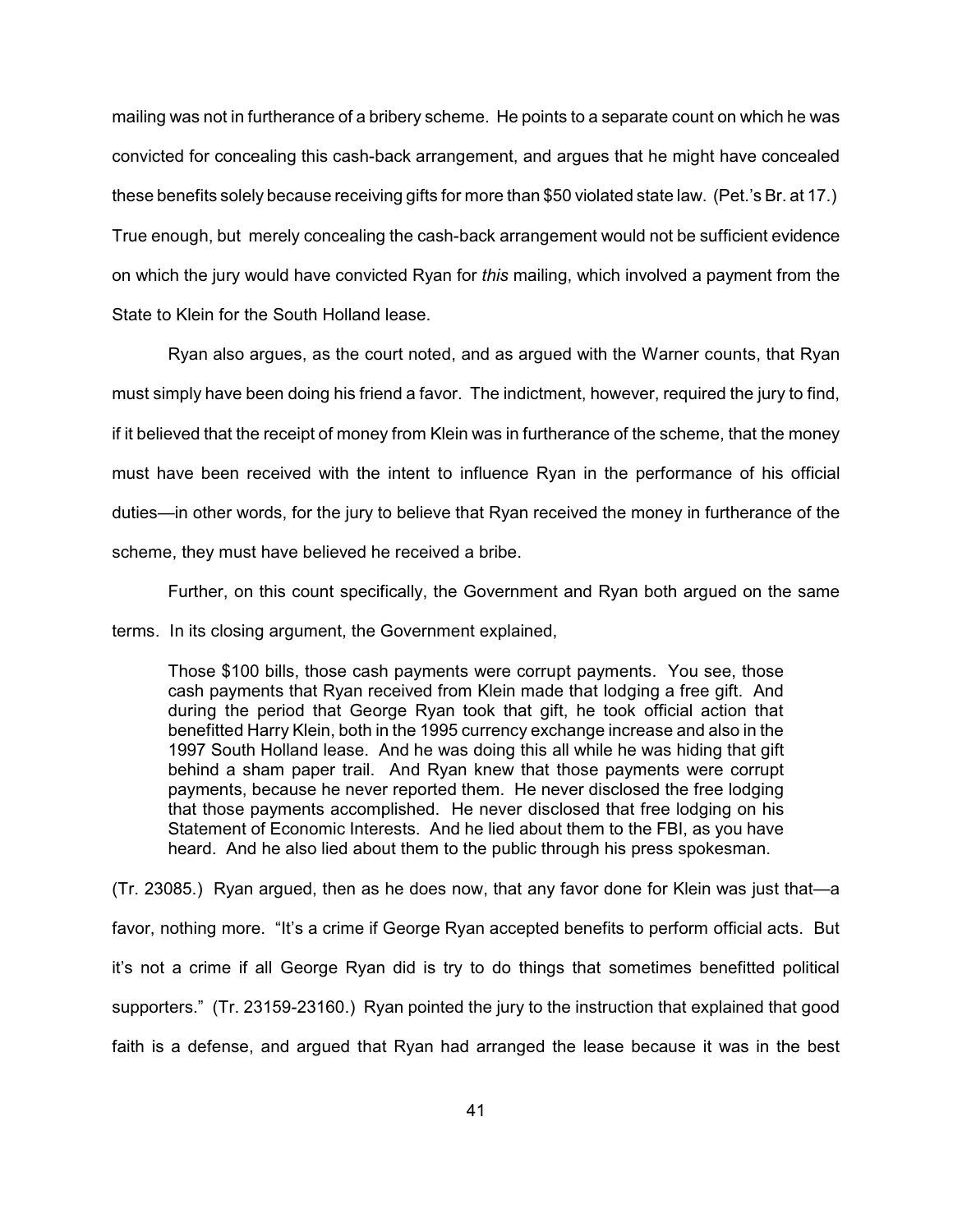interests of the State. Further, Ryan reminded the jury that the receipt of personal benefits is a crime only if the benefits were received with the understanding they were given with the intent to influence official action. (Tr. 23148.) In short, the jury was presented with two different versions of these payments, and adopted the Government's view.

No reasonable jury would have believed that Ryan concealed the benefits he received from Klein, steered a lease to Klein, and accepted illegal benefits from Klein, without also believing those benefits were given with the intent to influence his official action, and that he accepted those benefits with the intent to be influenced.

## **4. Count One (RICO)**

Ryan argues that "[b]ecause his RICO conviction was predicated on the mail fraud charges, it is invalid as well." (Pet.'s Br. at 21.) Having determined that Ryan's conviction on Counts Two through Eight stand after harmless error review, the court finds that Ryan's conviction on the RICO count also stands.

### **II. Pecuniary Fraud**

The Government argues that even if Ryan's conviction cannot be sustained based on an honest services bribery theory, it can be sustained on a pecuniary fraud theory. The vast majority of the post-*McNally* cases found support for convictions based on this alternate theory.<sup>14</sup> In

<sup>&</sup>lt;sup>14</sup> Since *McNally*, in nearly every case where the conviction was arguably based both on a straight fraud theory and on an honest services fraud theory, the Seventh Circuit has upheld the conviction under a theory of pecuniary fraud. *See, e.g.*, *United States v. Ewing*, No. 95-2009, 74 F.3d 1242, at \*2 n.4 (7th Cir. 1996) (defendant challenged his conviction of honest services fraud on the ground that his conduct pre-dated the statutory amendment generated by *McNally*; court held guilty plea of bribery and bid-rigging could be sustained as pecuniary fraud because "the loss suffered by [defendant's employer] was not 'incidental.' Instead, the money Ewing received as bribes flowed directly, if somewhat circuitously, from the coffers of [his employer] to Ewing."); *United States v. Catalfo*, 64 F.3d 1070, 1077 (7th Cir. 1995) (upholding conviction of options trader who made unauthorized trades under pecuniary fraud theory because "he deprived [the firm that sponsored him] of the right to control its risk of loss, which had a real and substantial value"); *United States v. Cherif*, 943 F.2d 692, 697 (7th Cir. 1991) (upholding mail fraud conviction of a bank employee who traded on the basis of confidential information obtained from bank because (continued...)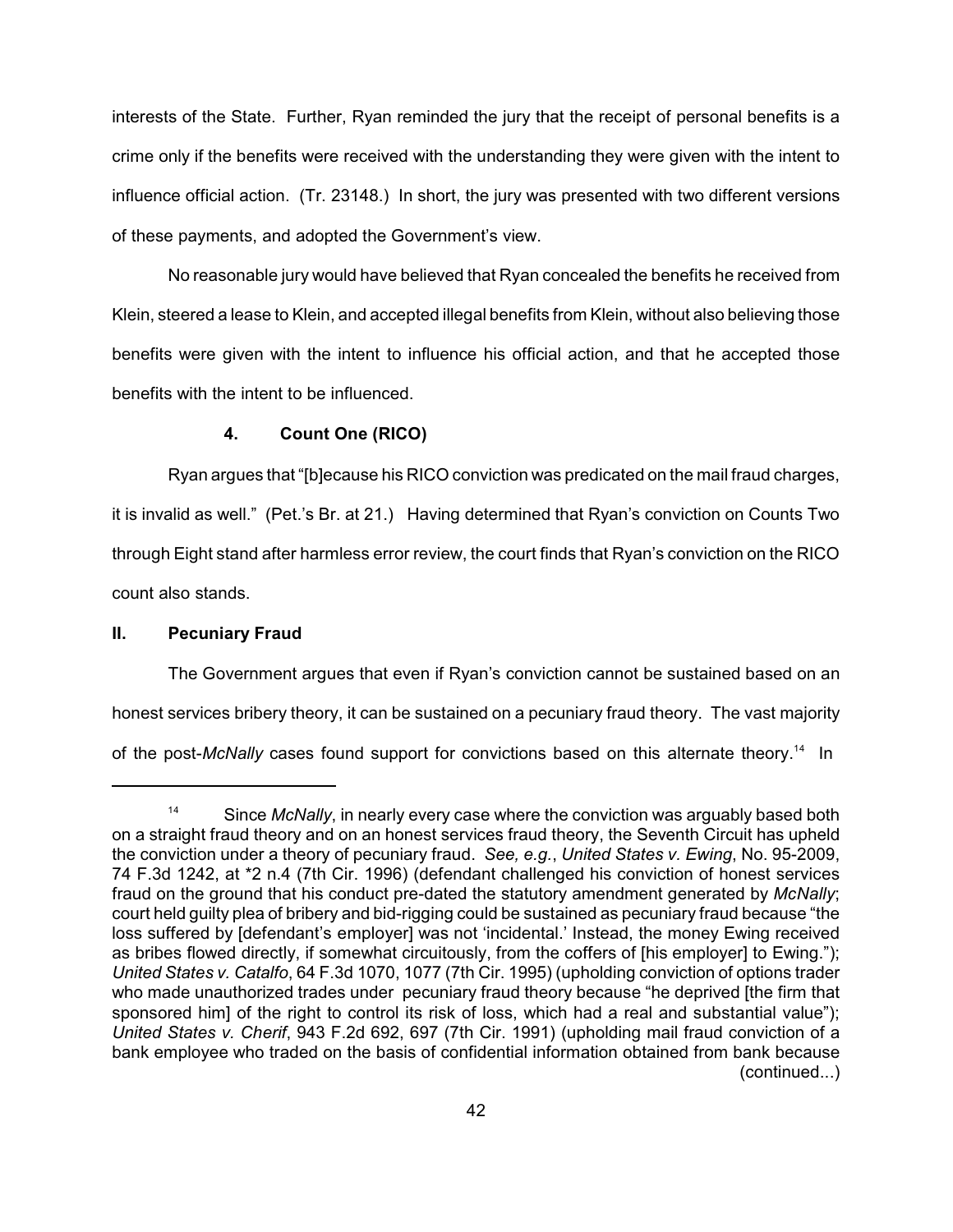several of these cases, the conduct at issue was similar to the conduct that Ryan was convicted of—the awarding of contracts by public officials because of bribes or kickbacks, often without any proof of a monetary loss. For example, in *Borre v. United States*, 940 F.2d 215 (7th Cir. 1991), the court upheld the conviction of an individual who helped the mayor of Fox Lake and one of its trustees award a cable franchise in exchange for an ownership stake in that franchise. The court

<sup>(...</sup>continued)

<sup>&</sup>quot;it is not idle speculation to conclude that the confidentiality of the information was commercially valuable to the bank because breaches of confidentiality could harm the bank's reputation and result in lost business . . . ."); *Frank v. United States*, 914 F.2d 828, 834 (7th Cir. 1990) (rejecting petition for § 2255 relief; fixing DUI cases could constitute pecuniary fraud where the scheme involved the theft of surrendered licenses and court records, even though only one of numerous paragraphs describing the scheme included language referencing tangible property); *Ginsburg v. United States*, 909 F.2d 982, 987 (7th Cir. 1990) (concluding, in a § 2255 case, that defendant lawyer's payment of cash bribes for fixing tax appeals constitutes pecuniary fraud because it deprived the county of its right to collect taxes from defendant's clients); *Bateman v. United States*, 875 F.2d 1304, 1309 (7th Cir. 1989) (on § 2255 review of an "honest services" conviction, denying relief because defendant's bid-rigging scheme caused his employer "to pay substantially more for equipment than it would have if Bateman had not engaged in this scheme"); *Ranke v. United States,* 873 F.2d 1033, 1040 (7th Cir. 1989) (upholding conviction based on commercial kickback scheme because defendant's employer "was induced to part with its money on the basis of the false premise . . . that [defendant] would not receive a portion of that money"); *Messinger v. United States*, 872 F.2d 217, 220 (7th Cir. 1989) (upholding conviction of defendant lawyer where judge received cash bail bond in exchange for favorable ruling because "Cook County has a property right, albeit an intangible one, in its security interest represented by the cash bail bond"); *United States v. Cosentino*, 869 F.2d 301, 307 (7th Cir. 1989) (affirming conviction of defendants who looted the assets of an insurance company and deceived regulators; the scheme to deprive the insurer of its right to defendants' honest services was the same scheme that bled the insurer of assets and permitted it to write more insurance than authorized); *United States v. Doe*, 867 F.2d 986, 989 (7th Cir. 1989) (upholding conviction for fixing tax cases because the scheme deprived the county of tax revenue); *Moore v. United States*, 865 F.2d 149, 151 (7th Cir. 1989) (rejecting § 2255 petition for bid-rigging honest services conviction because the existence of a lower-cost bid demonstrates that his public employer suffered financial loss); *United States v. Bailey*, 859 F.2d 1265, 1276 (7th Cir. 1988) (bank official who manipulated the bank's net worth to evade regulators was charged with honest services fraud, but the content of each count of conviction "alleged schemes with the potential to expose [bank's] money and property to plunder by artificially keeping [bank] in operation"); *United States v. Bonansinga*, 855 F.2d 476, 479 (7th Cir. 1988) (upholding conviction where city councilman paid for personal supplies with public funds because indictment alleged single scheme which deprived public both of honest services and pecuniary fraud); *United States v. Wellman*, 830 F.2d 1453, 1462 (7th Cir. 1987) (affirming conviction of honest services fraud under a pecuniary fraud theory where "the substance of the charge was that Wellman facilitated the sale of the [chemical] tanks by falsely representing that they were in compliance with the regulations.").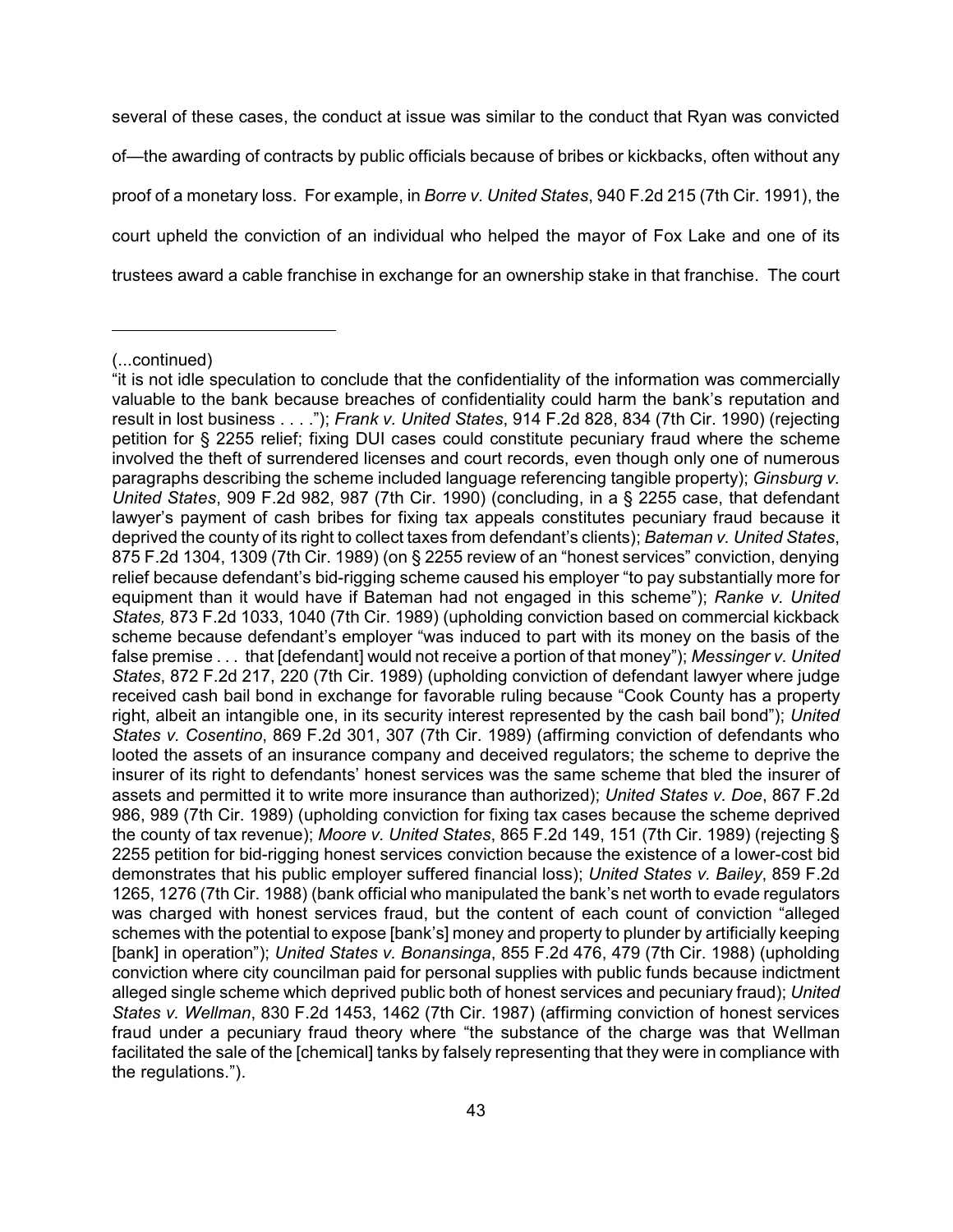found that the franchise was property, and that a "victim is defrauded of property when the victim loses control over the disposition of that property." *Id.* at 222. In *United States v. Keane*, 852 F.2d 199 (7th Cir. 1988), the defendant, a city councilman, had participated in a partnership that bought property from the city at below-market value using inside information and sold it at higher prices to other municipal bodies. The fact that the scheme may not have been profitable, or may not have victimized his employer, did not undermine his conviction; "the mail fraud statute proscribes fraudulent *schemes*; it does not confine penalties to those whose schemes succeed in raking off cash." *Id.* at 205 (emphasis in original).

These holdings are directly relevant in this case because in *McNally*, the Supreme Court struck down entirely the theory of honest services mail fraud, leaving only pecuniary fraud to support a conviction. Thus, in each case decided in the interim between *McNally* and the date on which Congress reinstated the honest services fraud theory, the court asked whether the honest services fraud conviction required the conclusion that the defendant had committed pecuniary fraud as well. Asking that same question post-*Skilling*, the Seventh Circuit recently upheld one of the fraud counts against Conrad Black based on a \$600,000 payment that the court found had no plausible explanation, and therefore must have constituted pecuniary fraud. *United States v. Black*, 625 F.3d at 393. Though the court has concluded that the instructional error was harmless, a finding that Ryan's mail fraud conviction necessarily constitutes pecuniary fraud would be an alternate basis for upholding the conviction.

Ryan argues that this pecuniary fraud theory was never presented to the jury, and thus may not be a basis for upholding the verdict. (Reply Br. at 27.) The indictment itself, however, did state that the scheme charged was one "to defraud the people of the State of Illinois, and the State of Illinois, of *money*, *property*, and the intangible right to honest services" (emphasis added). The instructions also referred to a pecuniary fraud theory, explaining that the first element of the mail fraud charge was that "the defendant knowingly devised or participated in the scheme to defraud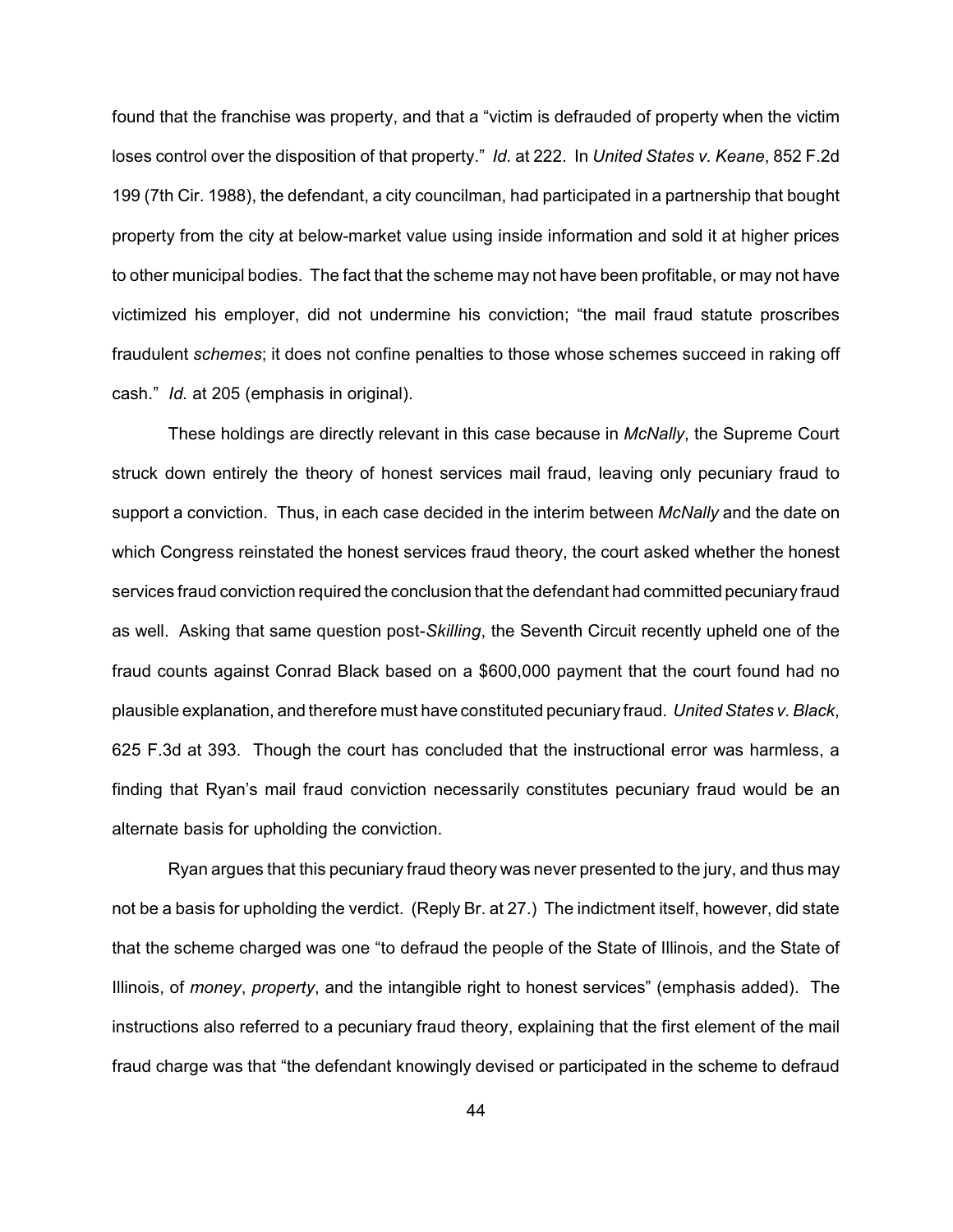or to obtain money or property. . . ." (Instructions at 75; Tr. 23902.) The instructions, too, explained that "the phrase 'intent to defraud' means that the acts charged were done knowingly with the intent to deceive or cheat the people of the State of Illinois in order to cause a gain of money or property to the defendants or others, or the potential loss of money or property to another." (Instructions at 80; Tr. 23904-05.) Finally, the record defeats Ryan's assertion that the Government failed to present the pecuniary fraud theory to the jury. *See, e.g.* (Tr. 23771 ("So, folks, there is two different types of schemes. There is one that's for money or property. That is when you are given state business for leases and you are lying about it. You are giving away property. When you are given—when you are stealing from the state, people's resources, that's property. That's money. You can't do that and lie about it, and there is a mailing in furtherance of it. That's money or property.")). This theory was indeed presented to the jury.

Ryan points to two post-*Skilling* cases that, he says, bar the Government from arguing that Ryan would have been convicted of pecuniary fraud. The first case cited by Ryan involved an honest services conviction based on a scheme wherein former Newark Mayor Sharpe James assisted Tamika Riley, a woman with whom he had an intimate relationship, in acquiring city-owned properties at prices significantly below their market value. *United States v. Riley*, 621 F.3d 312, 318 (3d Cir. 2010). The court explained that, "*[i]n the context of this case, where the fraudulent act is the non-disclosure of a conflict of interest*, it would demean the judicial process to attempt to put the genie back in the bottle by essentially rewriting the charge to the jury on Count 5 and assuming the jury made distinctions the Government did not bring out in its summation." *Id.* at 324 (emphasis added). Ryan omits the emphasized portion in his brief, but it demonstrates why the reasoning of this case is inapplicable.

The other case Ryan emphasizes is also inapposite. The scheme to defraud there involved a state employee who set up a dummy company with another individual to which he arranged payments to be made for work completed by others and sold to the state at an inflated price. Br.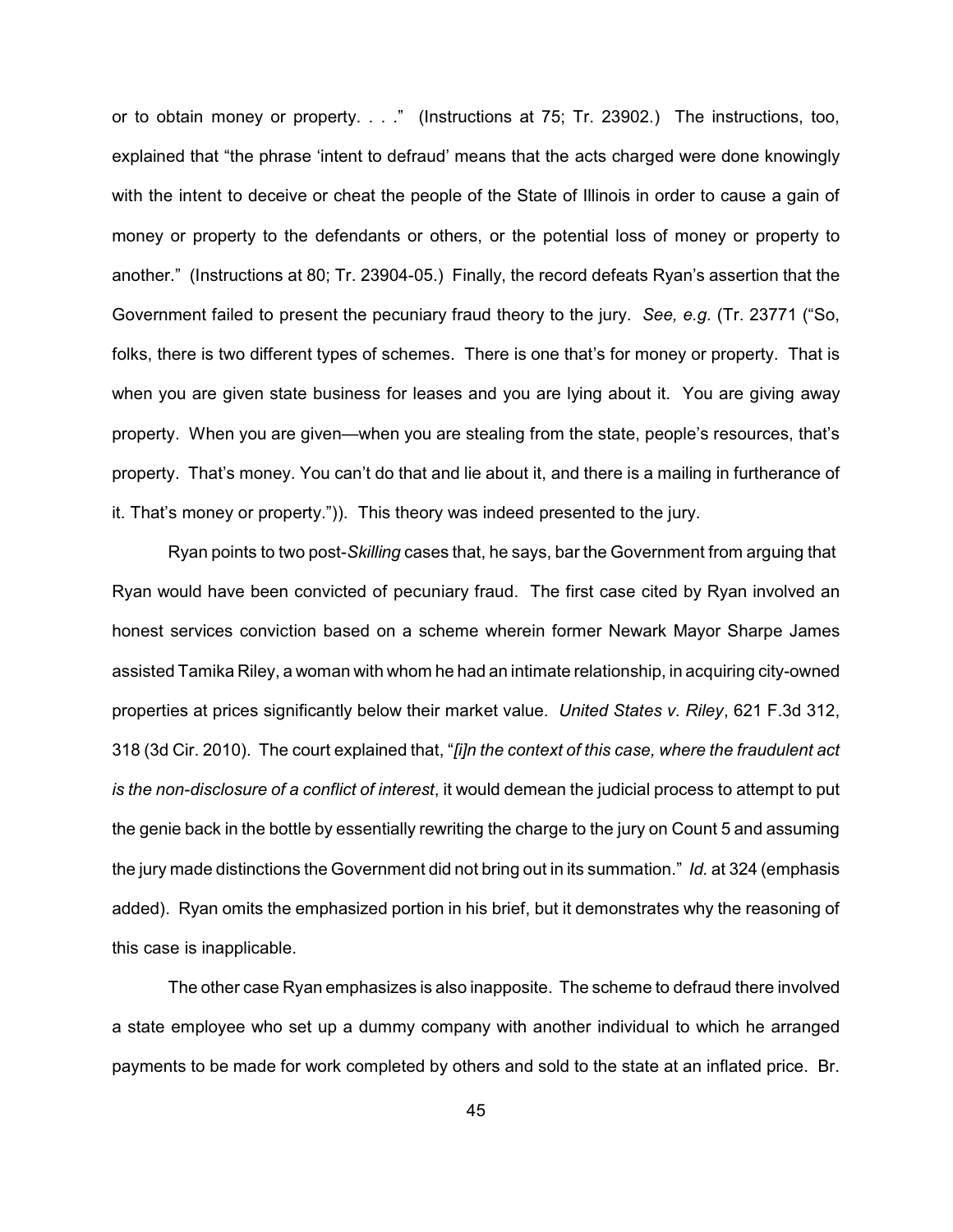in Opp'n to Writ of Cert., *United States v. Hereimi*, No. 09-1035, at \*2 (U.S. filed May 17, 2010). The Ninth Circuit found the case was clearly tried only under a conflict-of-interest theory not involving bribery, and a pecuniary fraud theory was never presented. *United States v. Hereimi*, No. 08-30468, 2010 WL 3735898 (9th Cir. Sept. 23, 2010).

#### **A. Loss Standard**

Much of Ryan's argument against a finding of pecuniary fraud is based on the Government's failure to present evidence of a provable loss as a result of the scheme. (Reply Br. at 30-31.) Seventh Circuit precedent, however, does not require that there be a provable loss in such cases. 15

The wire and mail fraud "statutes do not require the government to prove either contemplated harm to the victim or any loss." In *United States v. Leahy,* 464 F.3d 773 (7th Cir. 2006), the defendants postured as minority businesses in order to obtain city contracts they would otherwise not have won. The court rejected their argument that their scheme could not constitute pecuniary fraud because the city paid no more for the services defendants provided than it would have paid a legitimate contractor. The scheme at issue, the Seventh Circuit observed, "precisely and directly targeted Chicago's coffers and its position as a contracting party. . . . [The] object was money, plain and simple, taken under false pretenses from the city in its role as a purchaser of services."). *See also United States v. Sorich*, 523 F.3d 702, 705 (7th Cir. 2008) (finding a scheme that "doled out thousands of city civil service jobs based on political patronage and nepotism" could constitute pecuniary fraud). Numerous recent cases have upheld this theory, finding that no proof of actual or contemplated loss is necessary. *See, e.g., United States v. Azteca Supply Co.,* No.

 $15$  In an earlier opinion addressing a similar argument from Ryan's co-Defendant, the court explained that in a bid-rigging scheme, loss is often inherent: "A vendor paying bribes to Warner for the privilege of doing business with the State presumably could have reduced the price it charged the State by the same amount it was willing to pay Warner. Thus, to the extent a vendor's price factored in payments made to Warner on the side, the State overpaid for that vendor's services." *United States v. Warner,* 292 F. Supp. 2d 1051, 1064 (N.D. Ill. 2003).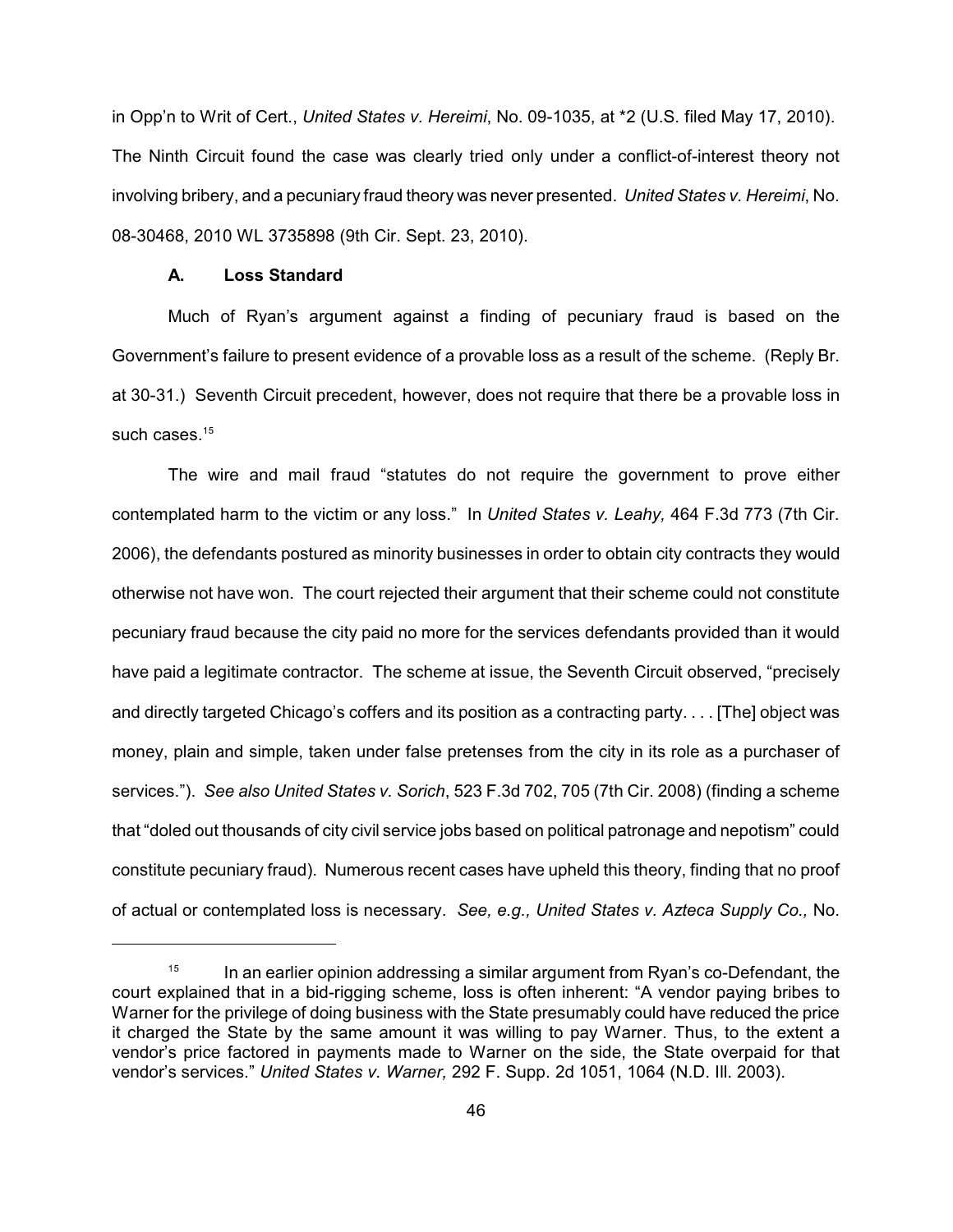10 CR 80, 2010 WL 3940717, at \*3-4 (N.D. Ill. Oct. 6, 2010) (finding pecuniary fraud in circumstances similar to *Leahy* despite the fact that the lowest bidder received the contracts, observing that "a jury is entitled to find that by depriving a governmental entity of a 'fundamental basis of [its] bargain,' a defendant can deprive that entity of a property right") (citation omitted); *United States v. Fenzl*, \_\_\_F. Supp. 2d \_\_\_, 2010 WL 3236774, at \*2 (N.D. Ill. Aug. 16, 2010) ("As the law stands, the government does not need to establish pecuniary harm or economic loss as an element of the alleged offenses."); *United States v. Villazan*, No. 05 CR 792, 2007 WL 541950, at \*5 (N.D. Ill. Feb. 15, 2007) ("Cook County's right to control its own spending is not a regulatory interest but a property right.").

Ryan cites *United States v. Walters*, 997 F.2d 1219 (7th Cir. 1993), in which the court reversed the conviction of a sports agent for mail fraud based on his signing contracts with college athletes in violation of NCAA rules. The Government there alleged that the mailings of scholarship checks to these athletes were in furtherance of the scheme, but the court found they could not be because the universities "were not out of pocket to Walters." *Id.* at 1224 (emphasis omitted). As the Seventh Circuit explained in *Sorich*, this holding "was not a requirement that the defendant receive the money or property, but rather a way of illustrating a deeper problem with the case. The scholarship money that the university sent the athletes was incidental, rather than the target of the scheme." 523 F.3d at 713. In this case, in contrast, the awarding of contracts and leases was the subject of the mailings and the object of the scheme. The Supreme Court reversed a mail fraud conviction in *Cleveland v. United States*, 531 U.S. 12 (2000), based on the fraudulent receipt of a video poker license, finding that interest to be regulatory, and holding "that § 1341 does not reach fraud in obtaining a state or municipal license of the kind here involved, for such a license is not 'property' in the government regulator's hands."<sup>16</sup> Id. at 20. In the case before this court, in

 $16$  The Seventh Circuit did hold in a number of additional instances that convictions did (continued...)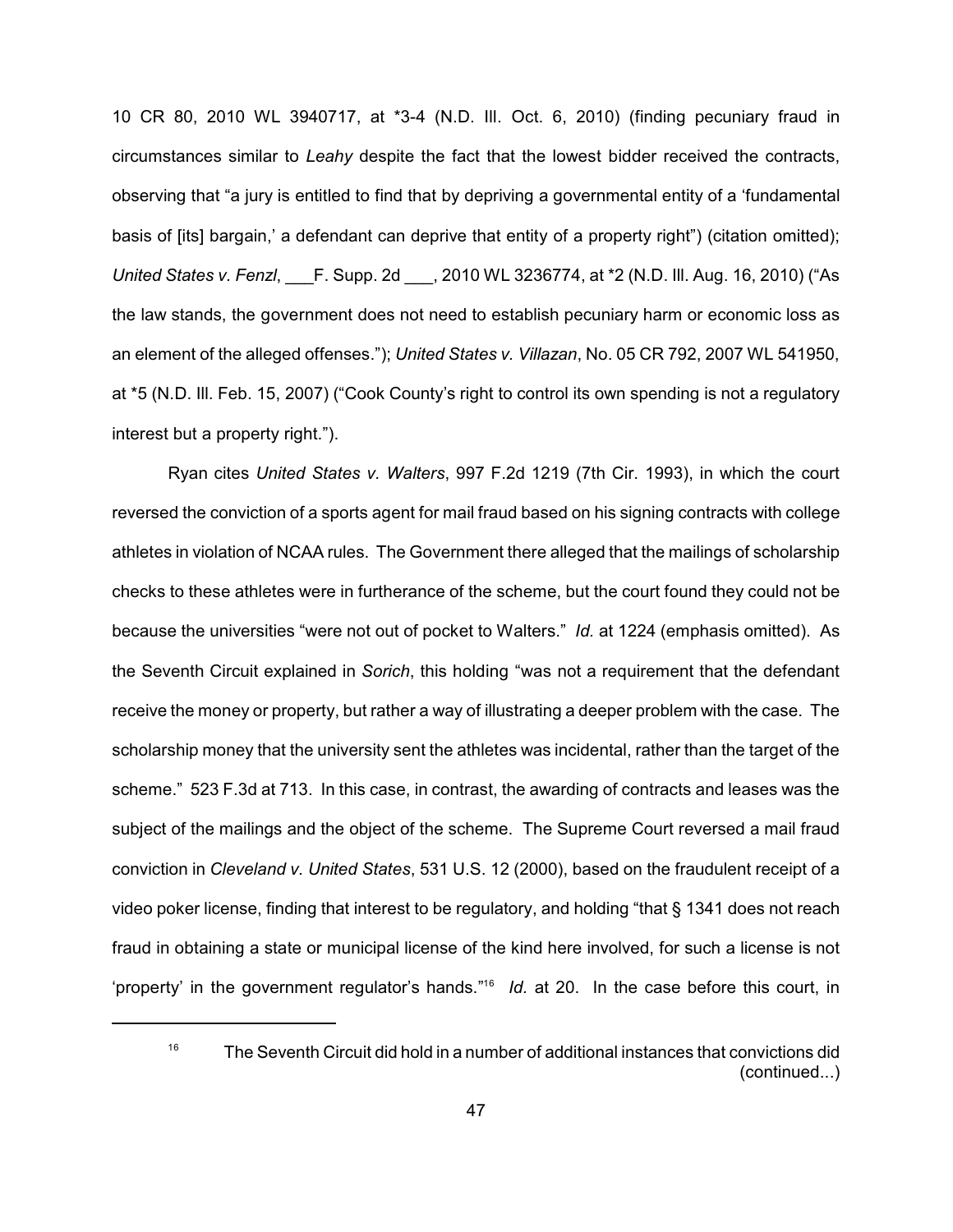contrast, Ryan and Warner were convicted of a scheme that deprived the state of the power to control how its money was spent—the type of deprivation deemed sufficient to support a pecuniary fraud prosecution by other courts that have distinguished *Cleveland*. *See, e.g., United States v. Sorich*, 427 F. Supp. 2d 820, 828 (N.D. Ill. 2006), *aff'd* 523 F.3d 702, *reh'g en banc denied*, 531 F.3d 501 (7th Cir. 2008), *cert. denied*, 129 S. Ct. 1308 (2009).

Several of the charges against Ryan also involved the misappropriation or disclosure of nonpublic information. In a case decided shortly after *McNally*, the Supreme Court decided that the *Wall Street Journal* had a property interest in the content of one of its columns, which was kept confidential prior to publication. "Confidential business information has long been recognized as property," the Court observed. *Carpenter v. United States*, 484 U.S. 19, 26 (1987). *See also United States v. Cherif*, 943 F.2d 692, 695 (7th Cir. 1991) (holding that a scheme involving receipt of confidential business information held by bank, for purpose of trading stocks on such information, resulted in deprivation of a property right).

#### **B. Count Two**

Count Two involved Ryan's interference with proposed changes to specifications for vehicle registration stickers that might have resulted in Warner's client, ADM, losing its contract to manufacture those stickers for the Secretary of State. The Government argues that "Ryan caused

<sup>&</sup>lt;sup>16</sup>(...continued)

not survive review after *McNally* where the Government had not proved deprivation of a property interest. *Toulabi v. United States*, 875 F.2d 122, 125 (7th Cir. 1989) (holding that city not deprived of property because "[a]ccepting bribes to issue licenses did not deprive Chicago of property; it fattened the City's treasury by \$50 (the license fee) for each extra license issued."); *United States v. Gimbel*, 830 F.2d 621, 626 (7th Cir. 1987) (reversing conviction after *McNally* for scheme where attorney caused bank to fail to disclose structured currency transactions because "conceal[ing] information from the Treasury Department which, if disclosed, might have resulted in the Department assessing tax deficiencies" did not result in deprivation of a property right); *United States v. Holzer*, 840 F.2d 1343, 1348 (7th Cir. 1988) (vacating conviction of judge for bribery scheme because "Holzer is not accused of having diverted to his own pocket money intended for his employer; the State of Illinois does not sell justice.").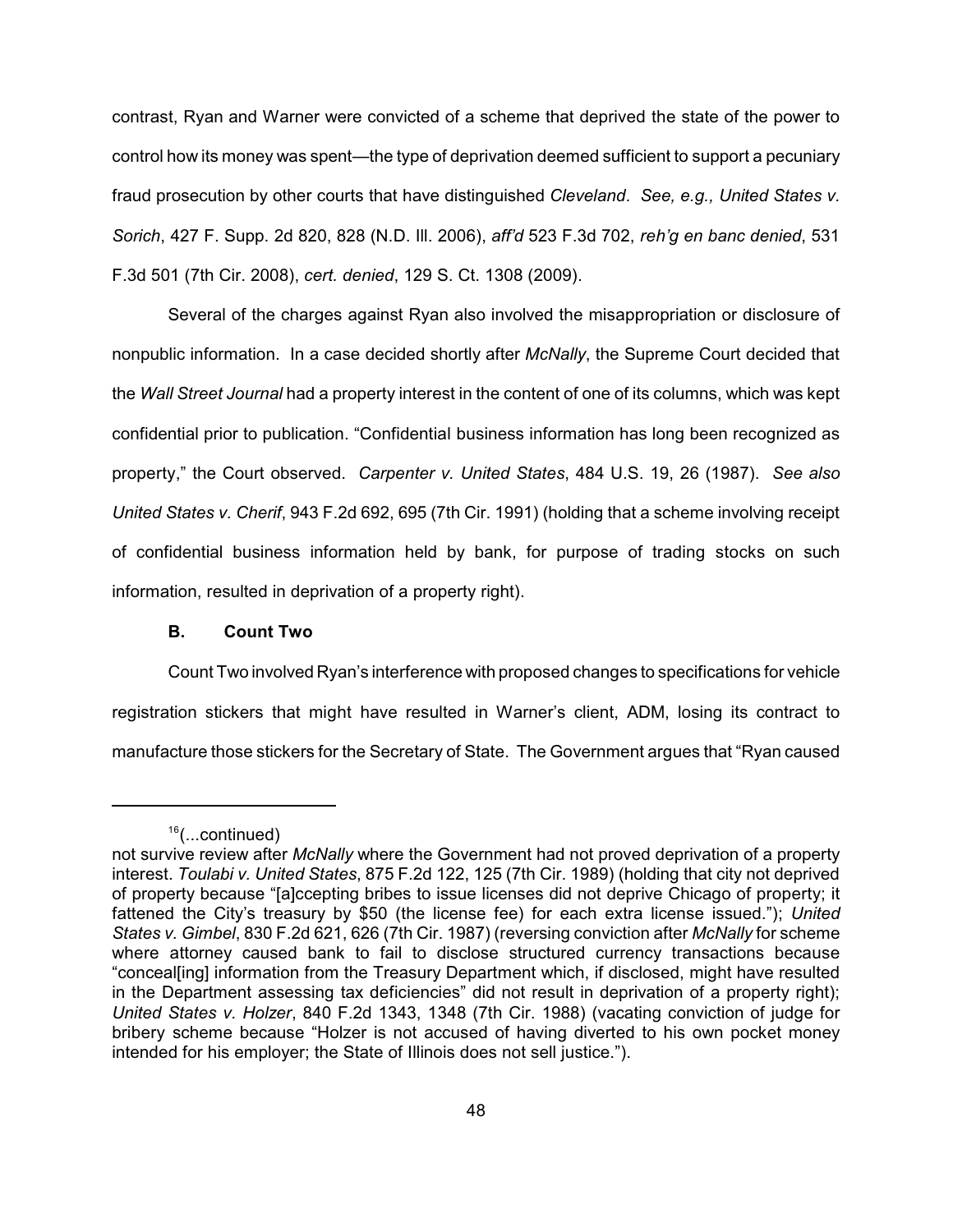the state to continue to pay ADM for a contract based on specifications that the relevant state official no longer believed were in the state's best interest." (Response Br. at 38.) Ryan argues that the only false representation made by Ryan regarding this contract was that the security mark was necessary for public safety, and that "the Government presented no evidence that Ryan did not believe what he said." (Reply Br. at 32.)

The jury was instructed that good faith was a defense to every count—that "[g]ood faith on the part of the defendant is inconsistent with intent to defraud." (Instructions at 81; Tr. 23905.) Had the jury believed that Ryan made representations about the ADM contract in good faith—in other words, that he genuinely believed the specifications needed to be changed—it would not have convicted him under either a pecuniary fraud or an honest services theory. The court concludes that the jury must have believed that these statements were made with the intent to defraud, and in that case, no reasonable jury that convicted Ryan on this count of honest services fraud would have failed to convict him of pecuniary fraud.

## **C. Counts Three and Eight**

Count Three involves the State's lease of a building in Joliet owned by Warner, and Count Eight involves the State's lease of a building in Bellwood owned by Warner. At trial, the Government presented ample evidence that Ryan steered the leases to Warner, and, again, the jury necessarily rejected any good faith defense. Ryan argues that the only misrepresentation or nondisclosure involved in these leases was Warner's, and that Ryan "bore no responsibility for Warner's nondisclosures." (Reply Br. at 33.)

The jury, however, convicted Ryan on Count Twelve, which Ryan does not now challenge, of making false statements to the FBI concerning the Joliet lease. The jury found that Ryan lied when he said he never had any discussions with Warner about the lease and did not know that Warner would have profited from the lease. This suggests, at least as to the Joliet lease, that at a minimum, Ryan failed to disclose Warner's interest in the property.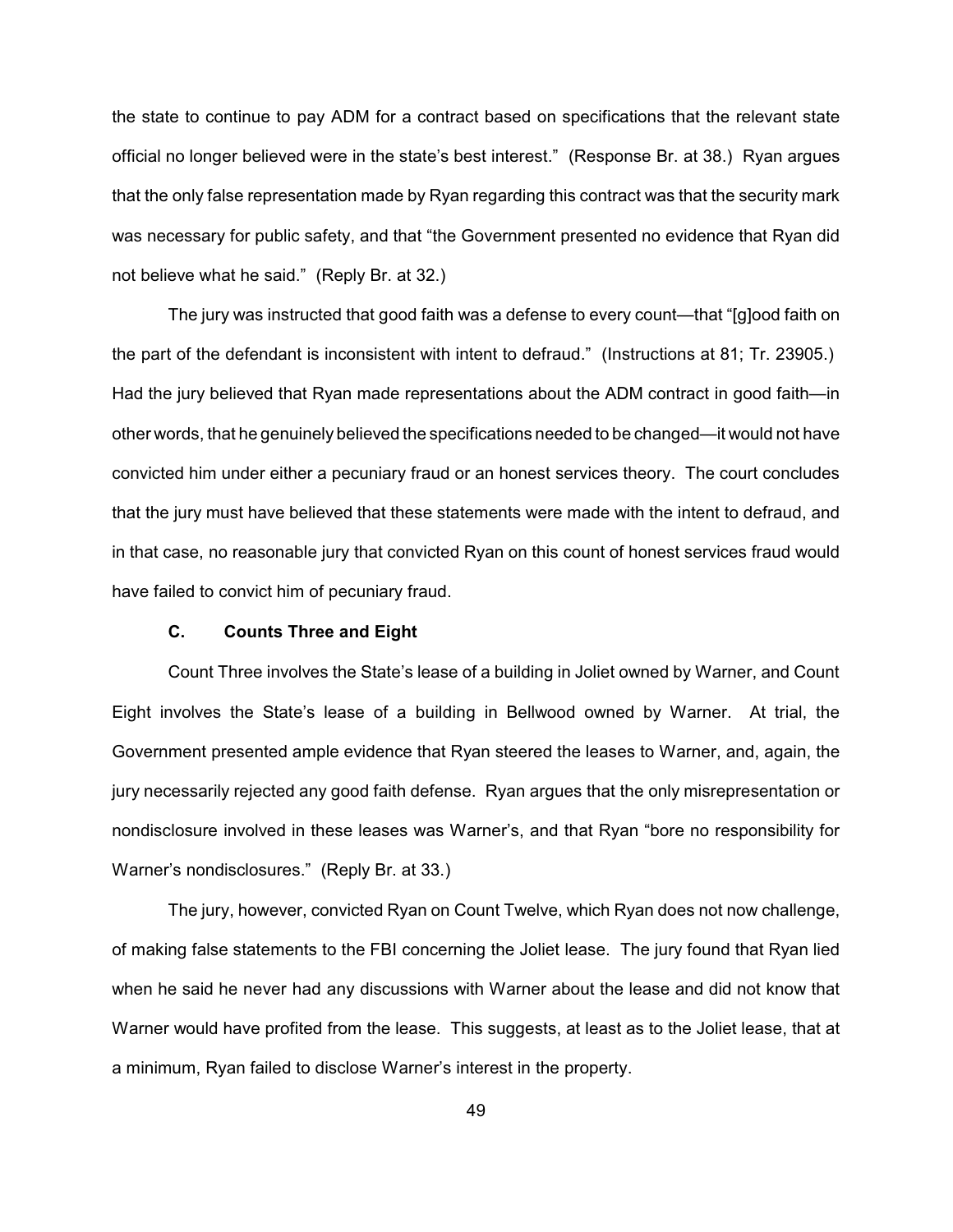Further, the jury could not have convicted Ryan on either of these counts without believing that Ryan and Warner intended to defraud the State of either property or honest services. To convict Ryan of honest services fraud, the jury must have found that, at the least, that Ryan failed to disclose his conflict of interest—i.e., that Warner stood to profit from the leases and that Ryan had a personal financial relationship with Warner (as the jury also concluded in Count Twelve). This requires the conclusion that the jury must have believed Ryan made material misrepresentations or nondisclosures regarding these leases, and that Ryan was guilty of pecuniary fraud on these counts.

Ryan further argues that he cannot be responsible for Warner's nondisclosures under a theory of conspiracy because "[t]he only conspiracy in which Ryan and Warner allegedly participated . . . was a conspiracy to conduct the affairs of an enterprise through a pattern of pre-*Skilling* honest services fraud." (Reply Br. at 33.) Ryan's responsibility for his own nondisclosures suffices to satisfy that element of the mail fraud charge here, for reasons explained earlier, the conspiracy conclusion that the jury reached is not undermined by *Skilling.* 

### **D. Counts Four and Five**

Counts Four and Five grow out of the award of a mainframe computer to contract to IBM, which at the time was a client of Warner's. The evidence at trial established that Ryan allowed Warner and Udstuen to choose the individual who would serve as director of the SOS department that bid on the mainframe, essentially allowing them to fix the contract. Again, at a minimum, the jury found that Ryan failed to disclose a conflict of interest concerning this episode when they determined that he had deprived the State of its right to honest services. The only conflict of interest that Ryan could have failed to disclose, based on the evidence at trial, was that he was engaged in an exchange of benefits with Warner.

Ryan argues that the only material nondisclosure related to the IBM contract was the receipt of gifts from Warner that were unrelated to any specific action on this contract. Ryan asks whether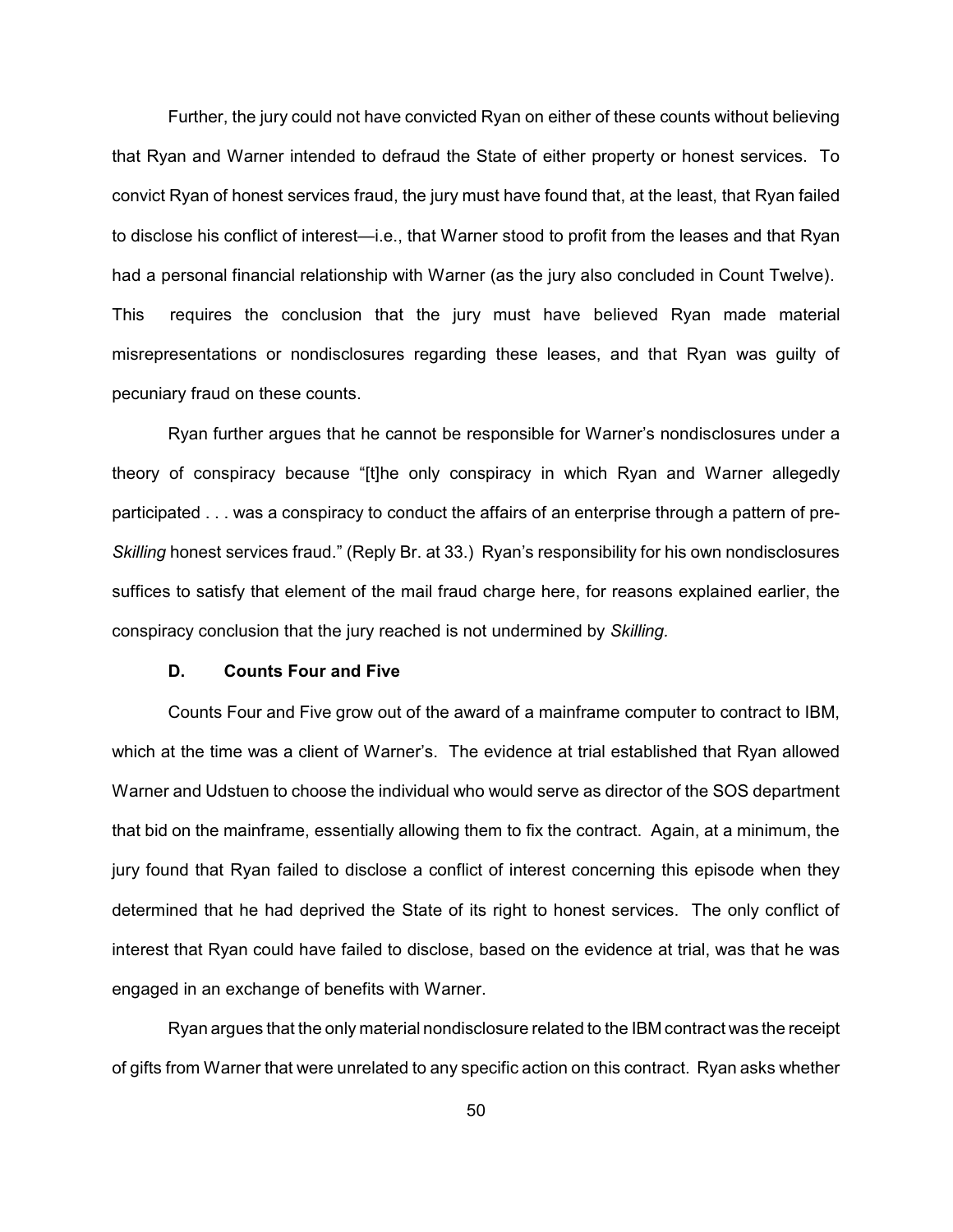"an official [could] be convicted of money/property fraud if he approved a contract without revealing that a beneficiary of this contract once took his aunt to dinner?" (Reply Br. at 34.) The answer, of course, is that if the jury found that the official acted in good faith in awarding the contract, then the incidental receipt of a gift to or from a relative would be immaterial. In this case, however, the jury found Ryan did not act in good faith, and it must have found, at least, that that Ryan concealed a conflict related to this transaction, a finding necessary either for either for honest services fraud or pecuniary fraud. The jury must have found Ryan guilty of pecuniary fraud.

Ryan urges that the contract may well have been awarded to IBM regardless of his or Warner's conduct; as explained earlier, however, the lack of actual or contemplated loss does not defeat a verdict of pecuniary fraud. Ryan and Warner perverted the bidding process by concealing their conflicts of interest and therefore denied the State of its power to control how its money is spent—and that is sufficient for a conviction of pecuniary fraud.

### **E. Count Six**

In Count Six, the Government charged Ryan with mail fraud related to the award of a lease in South Holland to Harry Klein. As described earlier, the evidence supported a finding that Ryan steered the lease to Klein in exchange for free stays at Klein's home in Jamaica. These stays involved a sham cash-back transaction wherein Ryan would write a check to Klein, and Klein would pay Ryan back in cash.

Ryan's only argument regarding this transaction is that "the award of a contract or lease to the provider of a gift should not be sufficient in itself to establish a fraudulent deprivation of property." (Reply Br. at 35.) Ryan is correct that if that is all that the evidence shows, it is insufficient. Again, however, the jury found at the least that Ryan concealed a conflict of interest; and the only such conflict of interest that Ryan would have concealed was the stream of benefits that he had received from Klein before the lease was awarded. Such a finding establishes the intent to defraud under either an honest services theory or a pecuniary fraud theory. In addition,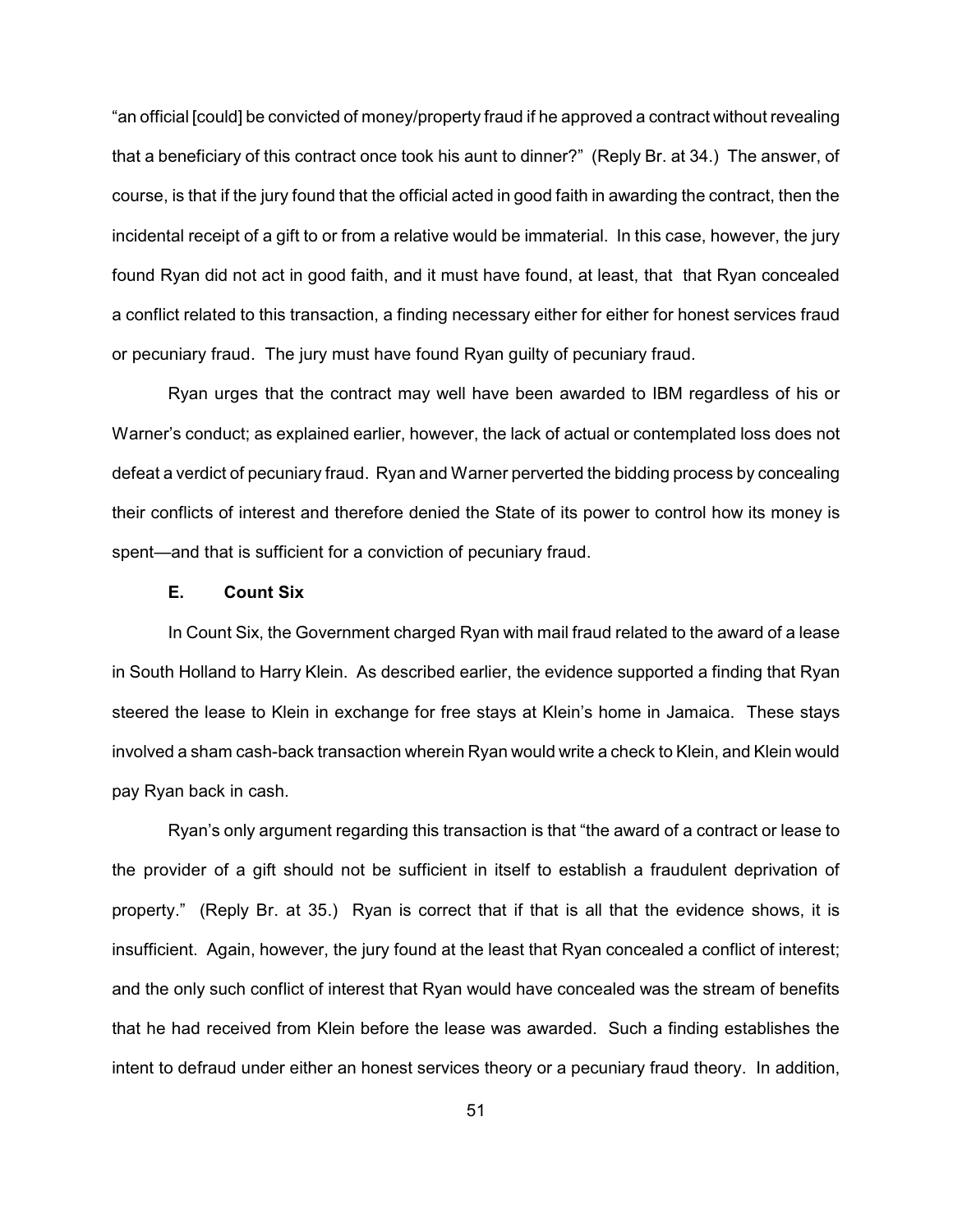the jury found in Count Eleven that Ryan made false statements to the FBI when he said he paid his own expenses in Jamaica, and that he did not take part in, or know the details of, the South Holland lease. Based on these findings, the jury must have convicted Ryan of pecuniary fraud on this count.

### **F. Count Seven**

Analysis of Ryan's conviction on Count Seven follows much the same pattern. Count Seven related to the awarding of a state contract to Viisage, a company that Warner worked for as an unregistered lobbyist. Ryan's alleged nondisclosure in the awarding of this contract was the stream of benefits Warner had provided to him, and Warner's failure to register as a lobbyist for Viisage. At a minimum, the jury found that Ryan failed to disclose a conflict of interest related to that contract, a conflict that must have consisted of the exchange of benefits with Warner. Though this contract also might have been awarded regardless of Warner and Ryan's interference, these nondisclosures and the absence of good faith suffice to establish pecuniary fraud, and because the jurors believed that Ryan concealed his interest in this transaction, they also must have believed that Ryan was guilty of pecuniary fraud. Finally, the State's interest in the confidential information related to this contract could also be considered a property interest.

### **III. Sufficiency of the Evidence**

Ryan argues that the evidence produced at trial was insufficient to support his convictions under the *Skilling* standard, which requires that the honest services scheme involve bribes or kickbacks. "No rational jury could have found Ryan guilty of mail fraud or racketeering in light of the holding in *Skilling*. . . . None of [the] evidence remotely suggested a scheme to obtain bribes or kickbacks." (Pet.'s Br. at 15-16.)

## **A. Standard of Review**

In reviewing a § 2255 petition for sufficiency of the evidence, the court "review[s] evidence and draw[s] all reasonable inferences from it in a light most favorable to the government. . . ."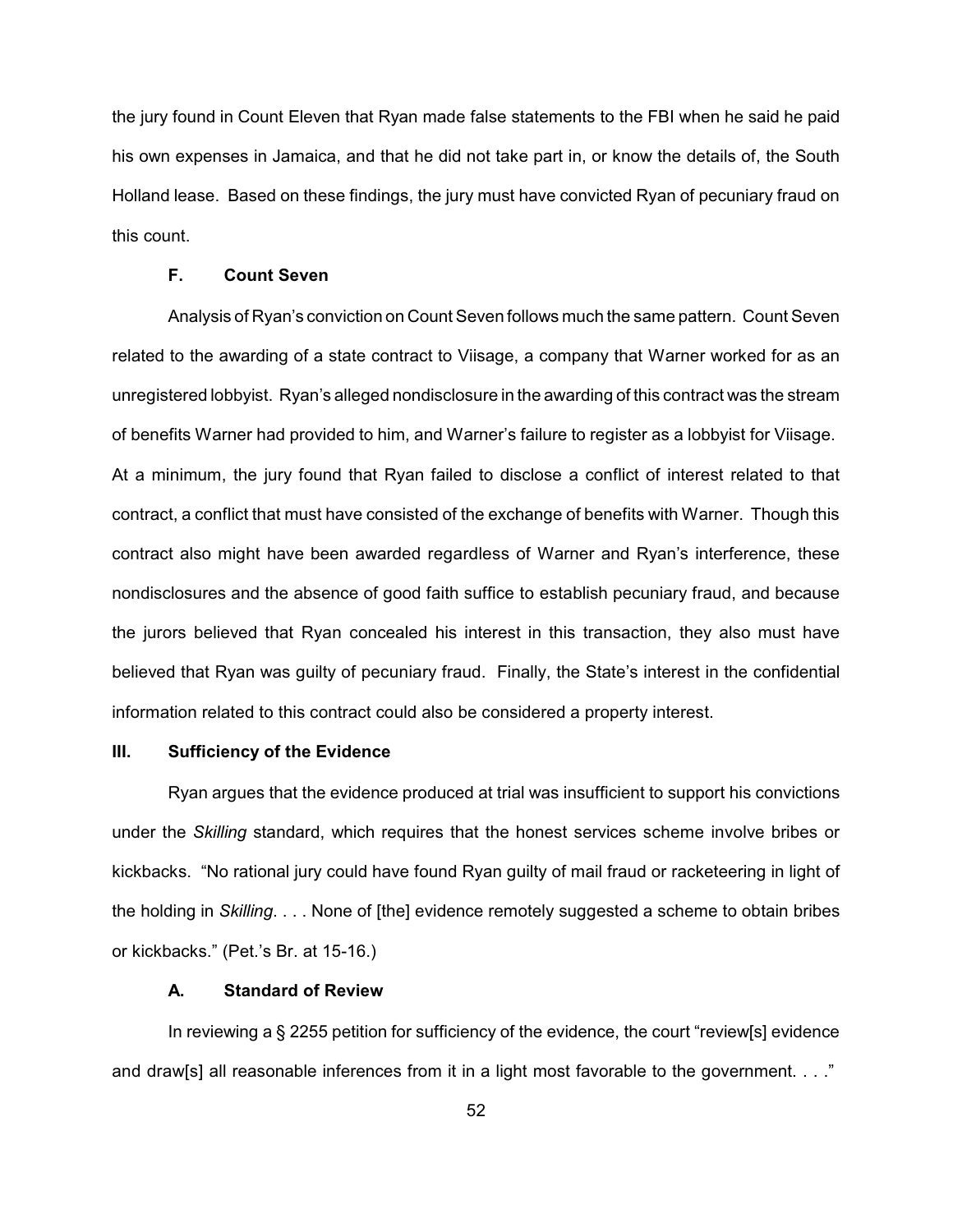*Carnine v. United States*, 974 F.2d 924, 928 (7th Cir. 1992). To determine whether the evidence is sufficient to support the conviction, "we view the evidence and all reasonable inferences derived therefrom in the light most favorable to the government, defer to the jury's credibility determinations, and overturn a verdict only when the record contains no evidence, regardless of how it is weighed, from which the jury could find guilt beyond a reasonable doubt." *United States v. Blanchard*, 542 F.3d 1133, 1154 (7th Cir. 2008) (quotation omitted).

Because the court has already engaged in harmless-error analysis, much of Ryan's argument regarding the sufficiency of the evidence has been addressed. "[D]etermining whether an evidentiary error is harmless necessarily requires some weighing of the sufficiency of the evidence." *Fuesting v. Zimmer, Inc.*, 448 F.3d 936, 939 (7th Cir. 2006). The court's brief consideration of the sufficiency argument follows.

#### **B. The Evidence Was Sufficient to Establish A Bribery Scheme**

Ryan's main argument relating to the sufficiency of the evidence is that his activities, even taken in the light most favorable to the government, fail to establish a bribery scheme of the type required for conviction by *Skilling*. As discussed above, *Skilling* imposed limits on the theory of honest services mail fraud, but it did not impose a requirement that the government prove an explicit *quid pro quo*. A bribery scheme can rest on a "stream of benefits," "course of conduct," or "retainer" theory of bribery. As the jury was instructed in this case, whether benefits or gifts were given with the intent to influence Ryan's exercise of office can be inferred from the evidence presented. In evaluating Ryan's post-trial sufficiency argument, this court observed that "[t]he government introduced a great deal of evidence of Ryan's acceptance of gifts and benefits." *Warner*, 2006 WL 2583722, at \*6. The court need not repeat every charge examined in the harmless-error analysis it has just engaged in, for the evidence that Ryan took official actions favorable to Warner and Warner reciprocated with a stream of benefits is sufficient to establish bribery under *Skilling*. The evidence that Harry Klein paid for Ryan's stays at his home in Jamaica,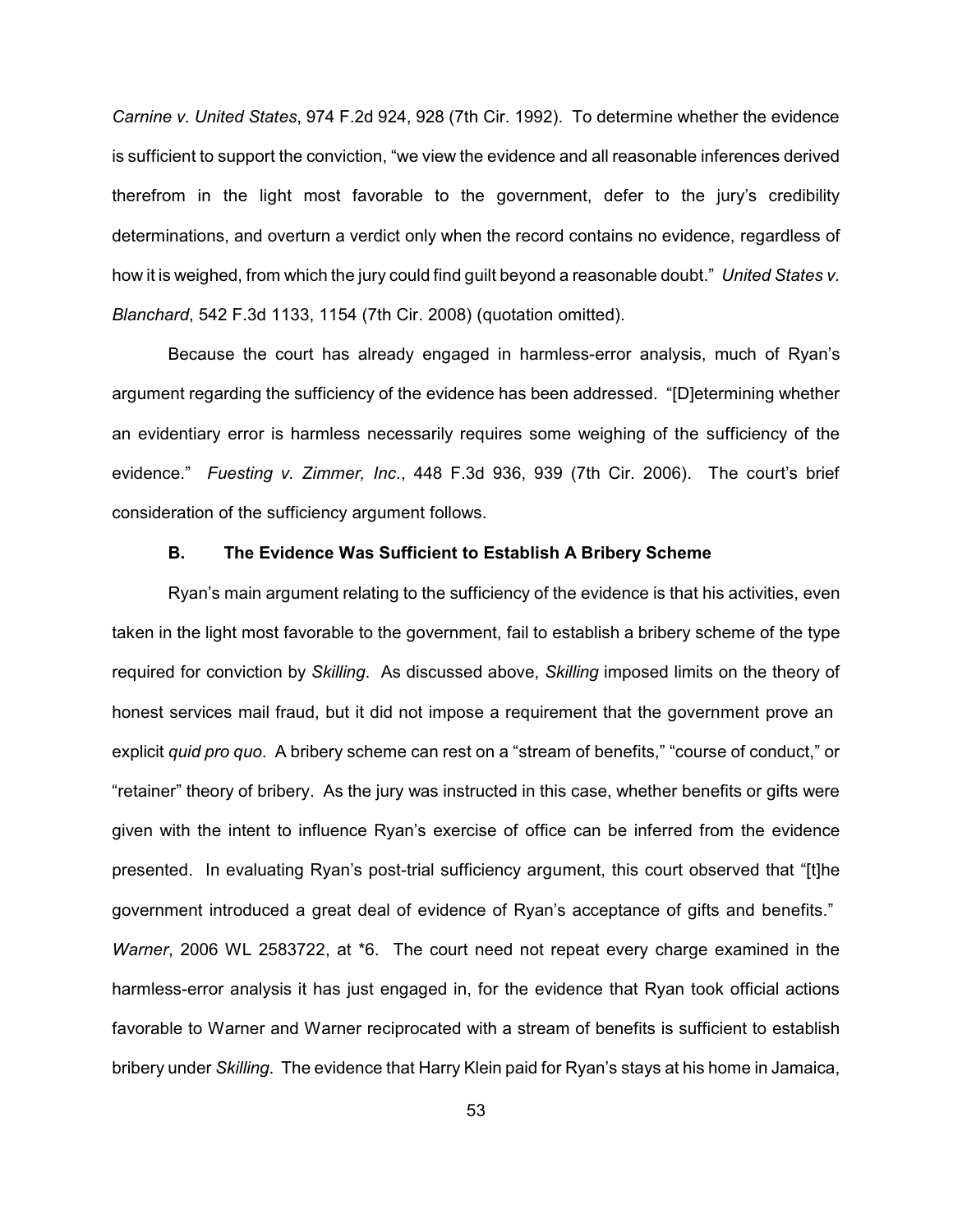and that Ryan performed acts favorable to Klein, was also sufficient to establish a bribery scheme that included the award of the South Holland lease charged in Count Six.

Because the standard for harmless-error review is more demanding than the standard in a sufficiency-of-the-evidence inquiry, Ryan's challenge to the sufficiency of the evidence of a bribery scheme necessarily fails. And, as explained earlier, the evidence is sufficient for a finding of pecuniary fraud, as well.

### **IV. Ryan Was Not Prejudiced By Non-Bribery-Related Evidence**

Finally, Ryan argues that he was prejudiced by the admission of evidence that would not have been admissible in a post-*Skilling* honest services fraud prosecution. (Pet.'s Br. at 15; Reply Br. at 36-37.) "The Government charged Ryan with a wide-ranging scheme to defraud that extended over twelve years and with a RICO conspiracy predicated upon the alleged mail fraud scheme. Most of the conduct alleged to be part of the scheme cannot remotely be characterized as bribes or kickbacks. Evidence of this conduct would be inadmissible in a post-*Skilling* mail fraud trial and would be highly prejudicial in a trial of legitimate mail fraud charges." (Pet.'s Br. at 15.)

Ryan does not suggest a standard that should govern the court's review on this issue, although he appears to agree that *United States v. Owens*, 424 F.3d 649 (7th Cir. 2005) applies. *Owens* states that "[t]he test for harmless error is whether, in the mind of the average juror, the prosecution's case would have been 'significantly less persuasive' had the improper evidence been excluded." *Id.* at 656 (citing *United State v. Eskridge*, 164 F.3d 1042, 1044 (7th Cir. 1988)).

Ryan identifies six specific pieces of evidence that, he claims, are inadmissible post-*Skilling*. The court addresses this evidence in turn.

### **A. Gifts in Excess of \$50**

Ryan contends that evidence he accepted gifts in excess of the \$50 limit established by State regulations and Ryan's own personal policy would now be inadmissible. (Pet.'s Br. at 15.) The Government argues this evidence would be admissible to show his intent to defraud, and was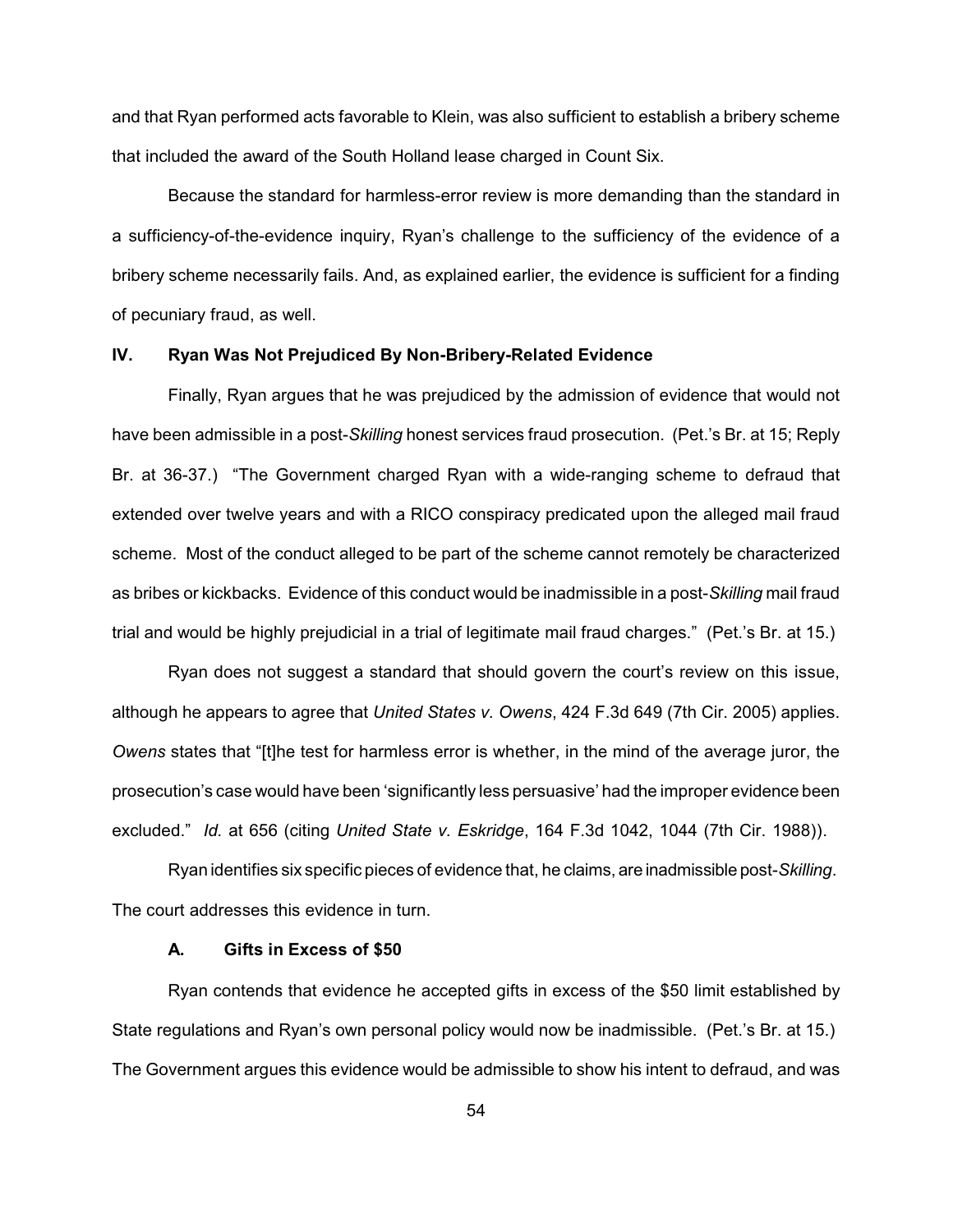therefore relevant to the mail fraud counts as well as to the false statement counts. (Response Br. at 42.)

The state law and personal reporting requirements are clearly relevant to Ryan's intent to defraud, and would therefore be admissible under either a bribery or pecuniary fraud theory. In each case, the evidence that Ryan failed to disclose gifts when required to do so is probative of whether he intended to conceal or misrepresent his relationships with those receiving state business. Whether this evidence would have been admissible solely on the false statement charges is a closer case, but since the evidence would have been admissible regardless, the court declines to reach that question.

# **B. Consulting Fee from Phil Gramm**

Ryan next argues that evidence he accepted a consulting fee from the presidential campaign of Senator Phil Gramm and did not report that fee should not have been admitted. The Government noted that this conduct was specifically at issue in one of the tax counts: Count Eighteen charged Ryan with concealing payments from the Gramm campaign and failing to report them on his tax returns. Ryan responds that if these payments were admissible only on the tax charge, he could have sought a severance of the trial on those charges or, absent severance, could have asked for a limiting instruction with respect to this evidence. (Reply Br. at 36.) Nothing in *Skilling* alters the analysis with respect to the evidence of the Gramm campaign payments. Had Ryan believed the Gramm matter supported a severance or a limiting instruction, he could have asked for such rulings at trial. This issue is not appropriate for § 2255 review.

### **C. Discharge and Reassignment of SOS Employees**

Ryan argues that evidence of the discharge and reassignment of SOS Inspector General employees in order to stifle an investigation into wrongdoing was inadmissible. (Pet.'s Br. at 15.) The Government argues that this evidence was relevant to establishing his intent to use money from the Citizens for Ryan campaign for his personal use, and his failure to pay taxes on that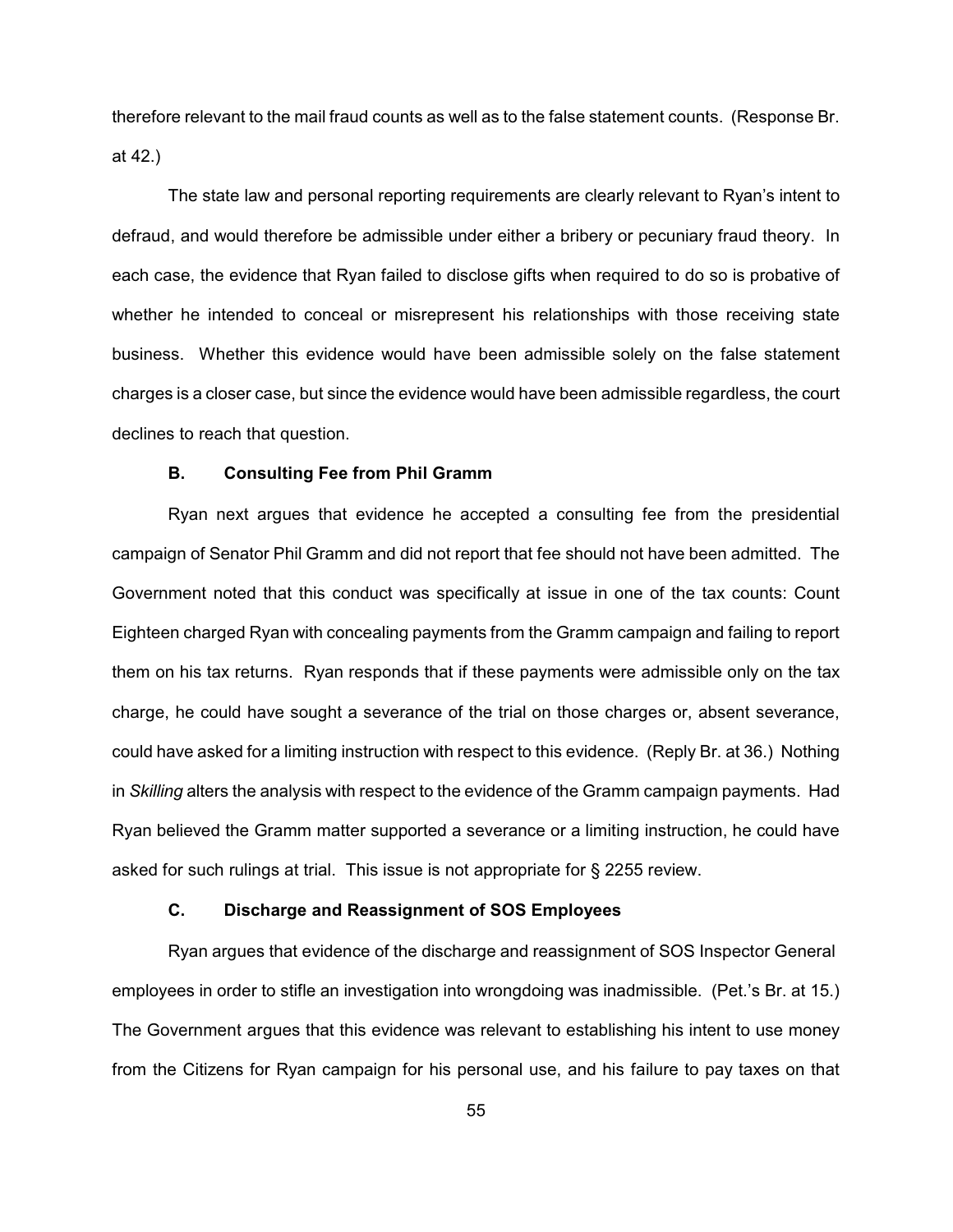money. (Response Br. at 42.) In fact, Count Eighteen does include a charge that Ryan used Citizens for Ryan money for personal purposes and failed to disclose it. Ryan makes the same severance and instruction arguments here, and for the reasons already stated, those arguments are unavailing.

### **D. Low-Number License Plates**

Ryan contends that evidence he allowed Warner to assign low-digit license plates to friends should not have been admitted. (Pet.'s Br. at 15.) The Government responds that this evidence was relevant as it was part of the alleged scheme to defraud, and would be part of that scheme under either an honest services bribery theory or a pecuniary fraud theory. (Response Br. at 42.) This evidence, the Government contends, "made it more believable that SOS employees recognized Warner's clout and acceded to his demands about state contracts and leases." (*Id.*) Ryan cites FED. R. EVID. 404(b) in reply, which explains that "[e]vidence of other crimes, wrongs, or acts is not admissible to prove the character of a person in order to show action in conformity therewith." Rule 404(b) does, however, permit the introduction of such acts "for other purposes, such as proof of motive, opportunity, intent, preparation, plan, knowledge, identity, or absence of mistake or accident." FED. R. EVID. 404(b). Warner's access to and sway within the Secretary of State's office is clearly admissible and relevant to the charged conduct under this standard.

In any event, the court believes the license plate evidence remains relevant to honest services and pecuniary fraud, as well as to the RICO charge. The awarding of low-digit license plates was part of the charged scheme outlined in the summary indictment, and as the court noted earlier, "low-digit license plates appear to have a cachet in Illinois. In the court's view, awarding such items of value to specific campaign contributors is not comparable to generally supporting legislation favored by them." *Warner*, 2005 WL 2367769, at \*3. To the extent that low-digit license plates have value, that value belongs to the State, not to Warner and Ryan or their friends. This objection is overruled.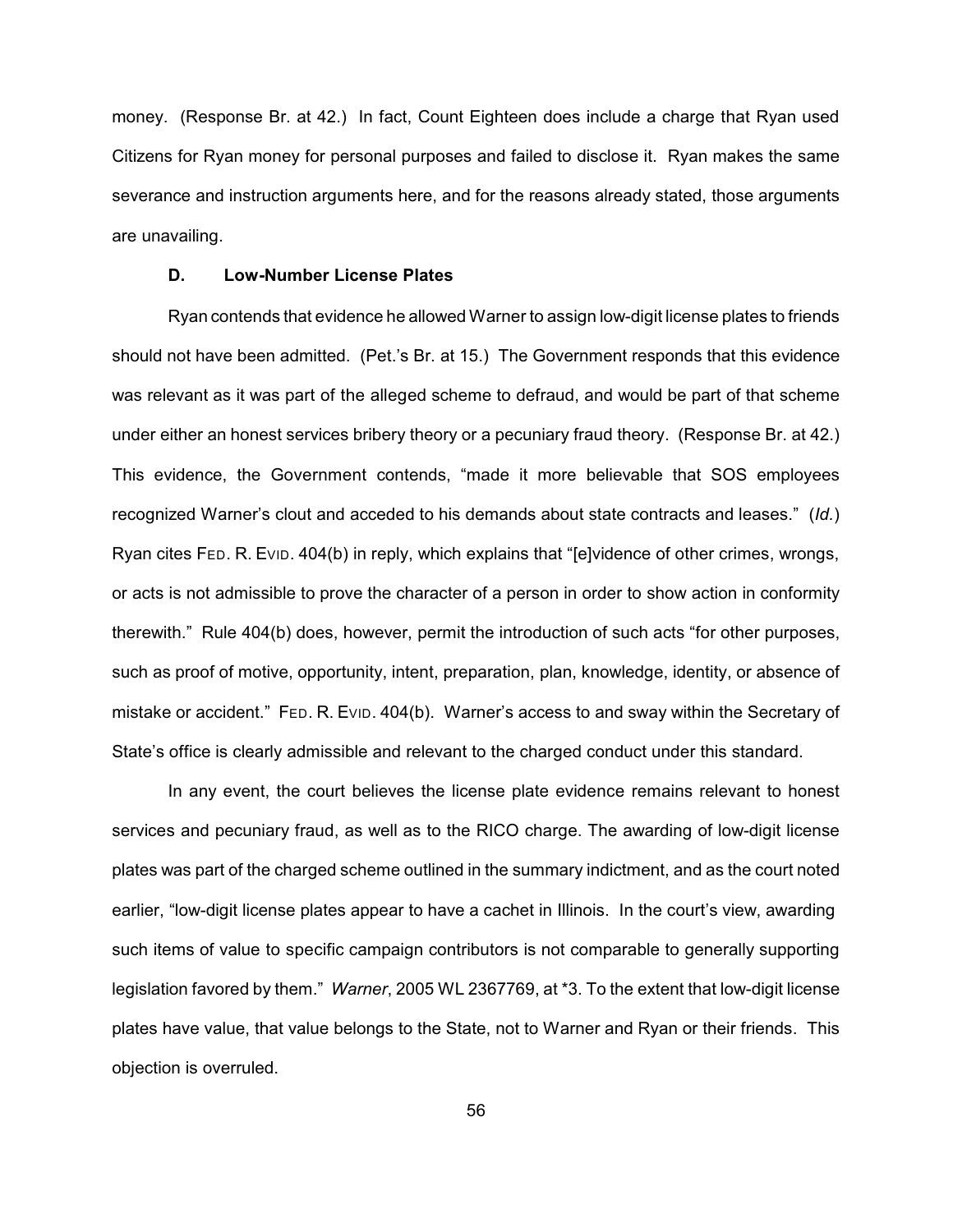#### **E. Revealing Information About Grayville Prison**

Ryan argues that in a post-*Skilling* prosecution, evidence that he leaked information to Swanson concerning the location of the Grayville prison would not have been admitted. (Pet.'s Br. at 15.) The Government responds that this information was admissible "to prove the flow of benefits between Ryan and Swanson" and that this conduct was directly charged in Count Ten. (Response Br. at 42-43.) Ryan again replies with a 404(b) objection.

The evidence at issue related directly to a charged count and certainly would have been admitted; *Skilling* does not require the conclusion that this count would have been dismissed pretrial. In any event, the evidence at issue related only to a discrete occurrence, and although it did not portray Ryan in a positive light, the court is confident the Grayville Prison evidence was not unfairly prejudicial. This objection, too, is overruled.

#### **F. Use of Government Employees and Supplies for Campaign Purposes**

Finally, Ryan argues that evidence he allowed government employees to work on his campaign and allowed property belonging to the Secretary of State's office to be used for his campaign should not have been admitted. (Pet.'s Br. at 15-16.) The Government argues that this evidence was relevant to show how Ryan "used false pretenses, including false time sheets, to obtain state money and property." (Response Br. at 43.)

The court agrees with Ryan that this evidence would not be admissible, post-*Skilling*, to prove honest services fraud, as it alleges the very type of self-dealing that *Skilling* found could no longer supports a conviction under this theory. The evidence might have been relevant to a pecuniary fraud theory, but Ryan accurately points out there was no "mailing in furtherance of this alleged misconduct." (Pet.'s Br. at 16 n.11.)

Nonetheless, in a trial involving a complex scheme to defraud, dozens of witnesses, multiple counts, and spanning many months, the court is not persuaded that the prosecution's case would have been "significantly less persuasive" if this evidence were excluded. Nothing in the record of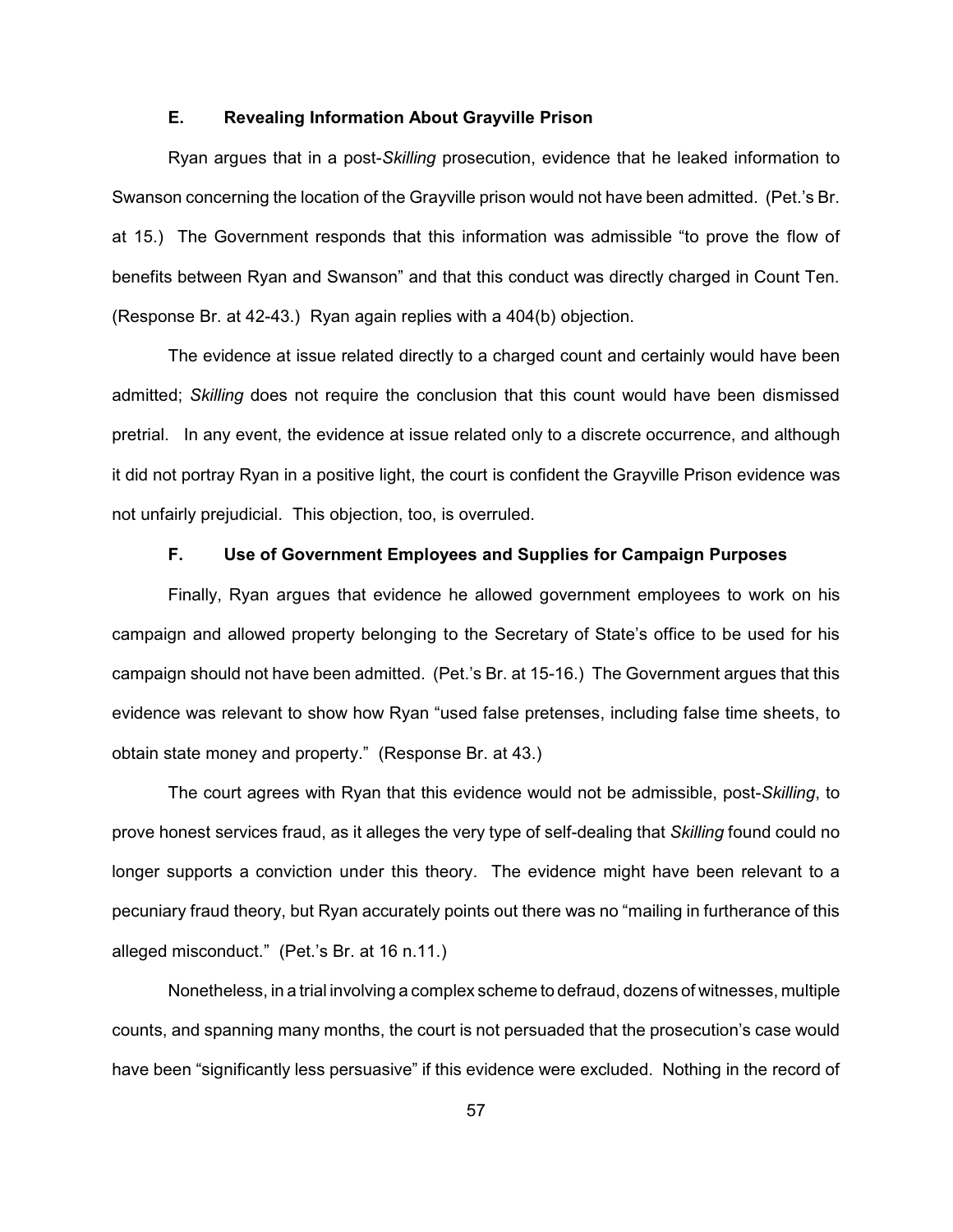Ryan's petition suggests this evidence constituted a significant or particularly persuasive part of the Government's case. Therefore, the court concludes the admission of this evidence constituted harmless error.

### **V. Motion to Set Bail**

Ryan has also moved to set bail pending the resolution of his § 2255 motion. (Mot. to Set Bail [8].) Ryan submits a number of factors for the court's consideration on this motion, including, most recently, the sad news that his wife of more than fifty years is suffering from a terminal illness. The Ryans' advanced years and their obvious devotion to one another were significant to the court at sentencing and remain so, and the court recognizes that Mr. Ryan poses no risk of recidivism nor danger, were he to be released.

In deciding a motion for release of an individual who has been convicted and sentenced, however, the most relevant factor must not be his or her personal circumstances, but instead the likelihood his § 2255 motion will succeed. Although § 2255 itself does not explicitly provide for setting bail pending the resolution of a petition, the Seventh Circuit has explained that "there is abundant authority that federal district judges in habeas corpus and section 2255 proceedings have inherent power to admit applicants to bail pending the decision of their cases, but a power to be exercised very sparingly." *Cherek v. United States*, 767 F.2d 335, 337 (7th Cir. 1985). The Government and Ryan disagree on the standard for setting bail, and Ryan admits that "[t]he standard for granting bail in this case is unclear." (Mem. in Supp. of Mot. to Set Bail at 2.)

This court takes no pleasure in depriving any defendant of his or her liberty. The court has had the painful duty to take such action in circumstances more compelling than these—where a young defendant with little education or resources is the sole support of small children, or is the only caregiver for a disabled relative, for example. Any sensitive judge realizes that a lengthy prison term effectively robs the convicted person of what we all value most: months and years with loved ones, some of whom will no longer be there when the sentence has been served. Mr. Ryan,